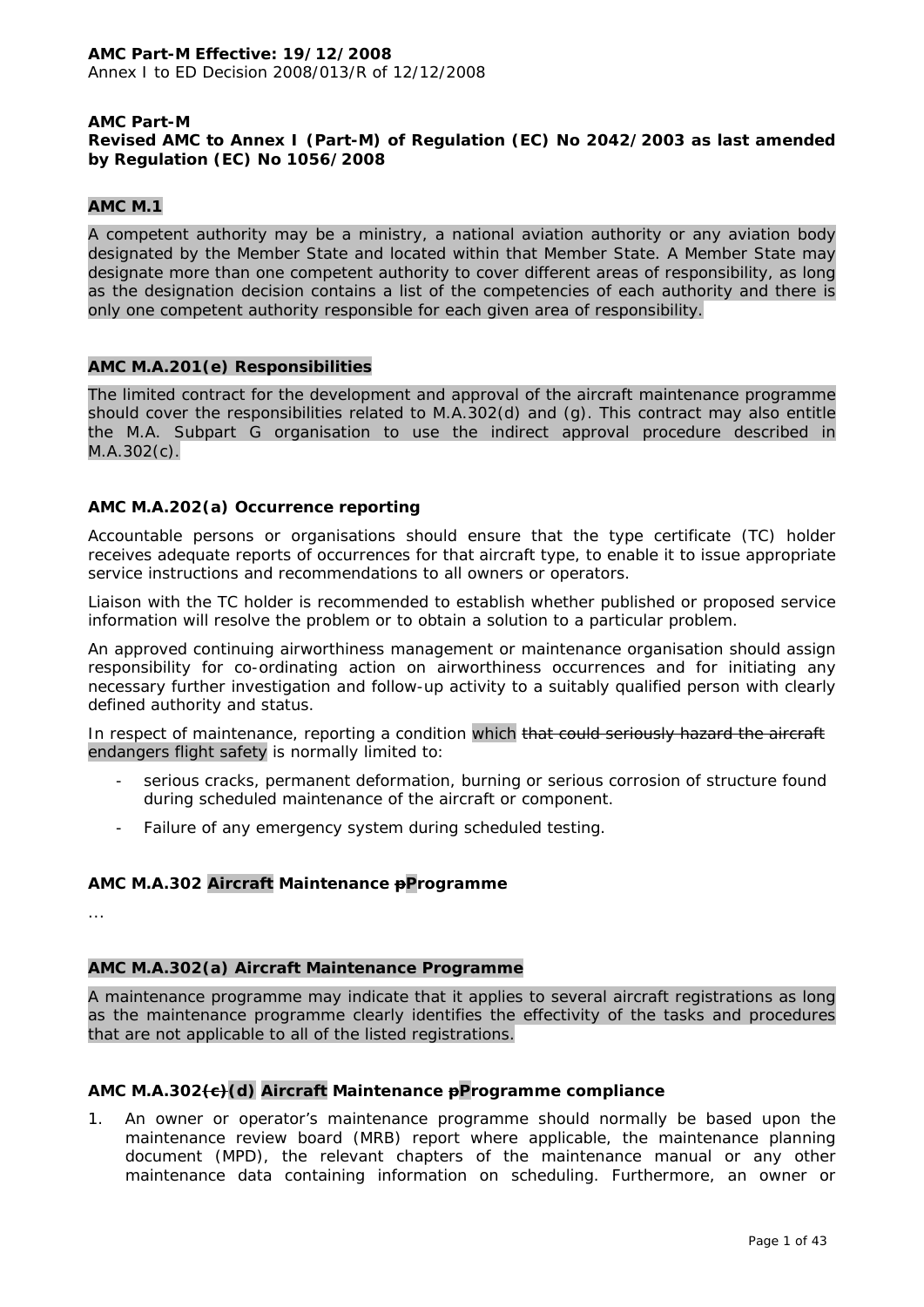operator's maintenance programme should also take into account any maintenance data containing information on scheduling for components.

- 2. Instructions issued by the competent authority can encompass all types of instructions from a specific task for a particular aircraft to complete recommended maintenance schedules for certain aircraft types that can be used by the owner/operator directly. These instructions may be issued by the competent authority in the following cases:
	- in the absence of specific recommendations of the Type Certificate Holder.
	- to provide alternate instructions to those described in the subparagraph 1 above, with the objective of providing flexibility to the operator.
- 3. Where an aircraft type has been subjected to the MRB report process, an operator should normally develop the initial operator's aircraft maintenance programme based upon the MRB report.
- 4. Where an aircraft is maintained in accordance with an aircraft maintenance programme based upon the MRB report process, any associated programme for the continuous surveillance of the reliability, or health monitoring of the aircraft should be considered as part of the aircraft maintenance programme.
- 5. Aircraft maintenance programmes for aircraft types subjected to the MRB report process should contain identification cross reference to the MRB report tasks such that it is always possible to relate such tasks to the current approved aircraft maintenance programme. This does not prevent the approved aircraft maintenance programme from being developed in the light of service experience to beyond the MRB report recommendations but will show the relationship to such recommendations.
- 6. Some approved aircraft maintenance programmes, not developed from the MRB process, utilise reliability programmes. Such reliability programmes should be considered as a part of the approved maintenance programme.
- 7. Alternate and/or additional instructions to those defined in paragraphs M.A.302(d)(i) and (ii), proposed by the owner or the operator, may include but are not limited to the following:
	- Escalation of the interval for certain tasks based on reliability data or other supporting information. Appendix I recommends that the maintenance programme contains the corresponding escalation procedures. The escalation of these tasks is directly approved by the competent authority, except in the case of ALIs (Airworthiness Limitations), which are approved by the Agency.
	- More restrictive intervals than those proposed by the TC holder as a result of the reliability data or because of a more stringent operational environment.
	- Additional tasks at the discretion of the operator.

# **AMC M.A.302(d)(f) Aircraft Maintenance pProgramme – reliability programmes**

- 1. Reliability programmes should be developed for aircraft maintenance programmes based upon maintenance steering group (MSG) logic or those that include condition monitored components or that do not contain overhaul time periods for all significant system components.
- 2. Reliability programmes need not be developed for aircraft not considered as large aircraft or that contain overhaul time periods for all significant aircraft system components.
- 3. The purpose of a reliability programme is to ensure that the aircraft maintenance programme tasks are effective and their periodicity is adequate.
- 4. The reliability programme may result in the escalation or deletion of a maintenance task, as well as the de-escalation or addition of a maintenance task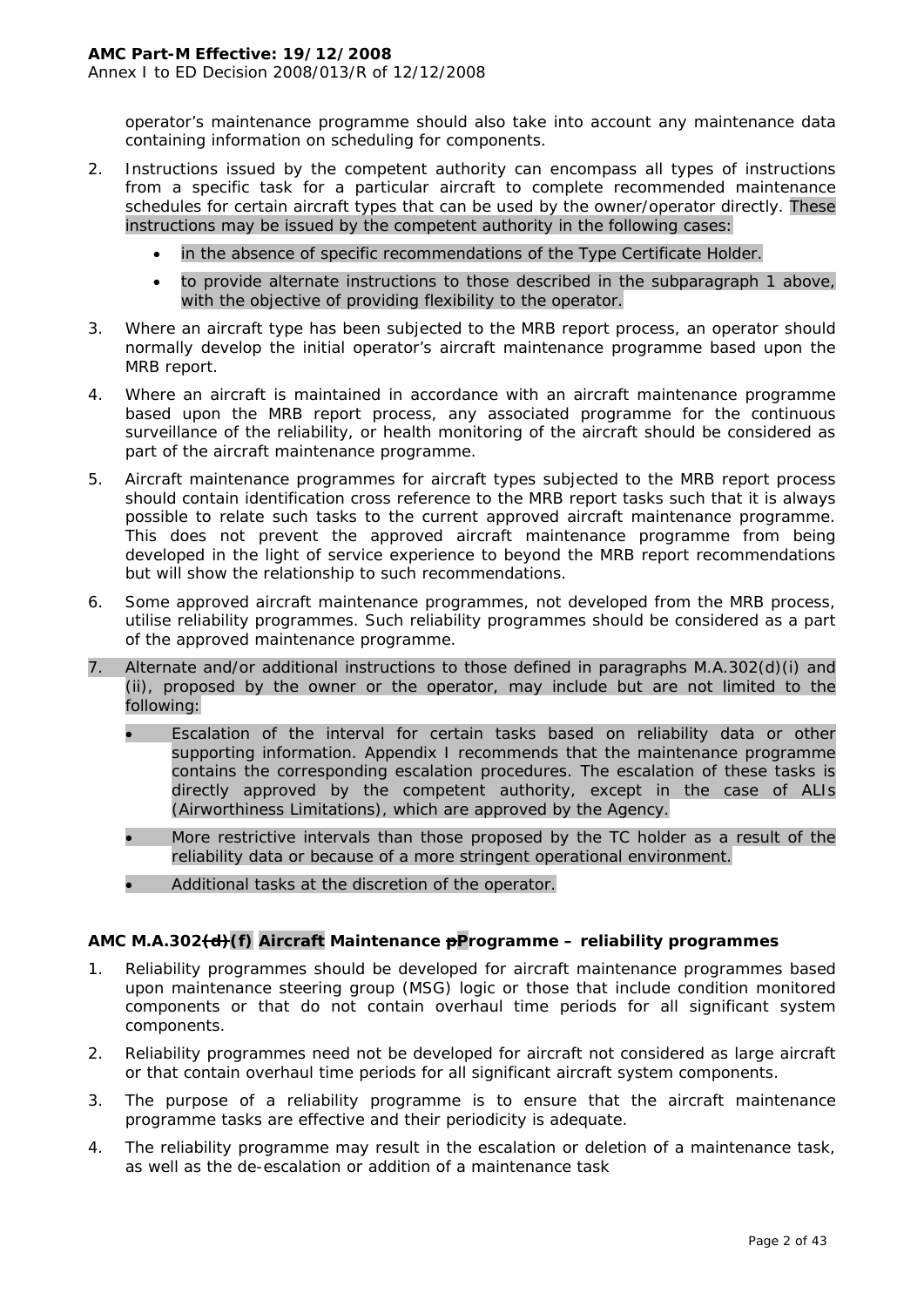Annex I to ED Decision 2008/013/R of 12/12/2008

- 5. A reliability programme provides an appropriate means of monitoring the effectiveness of the maintenance programme.
- 6. Appendix 1 to AMC M.A.302 and M.B.301 (d) gives further guidance.

## **AMC M.A.401(c) Maintenance data**

- 1. Data being made available to personnel maintaining aircraft means that the data should be available in close proximity to the aircraft or component being maintained, for mechanics and certifying staff to perform maintenance.
- 2. Where computer systems are used, the number of computer terminals should be sufficient in relation to the size of the work programme to enable easy access, unless the computer system can produce paper copies. Where microfilm or microfiche readers/printers are used, a similar requirement is applicable.
- 3. Maintenance tasks should be transcribed onto the work cards or worksheets and subdivided into clear stages to ensure a record of the accomplishment of the maintenance task. Of particular importance is the need to differentiate and specify, when relevant, disassembly, accomplishment of task, reassembly and testing. In the case of a lengthy maintenance task involving a succession of personnel to complete such task, it may be necessary to use supplementary work cards or worksheets to indicate what was actually accomplished by each individual person. A worksheet or work card system should refer to particular maintenance tasks.
- 4. The workcard/worksheet system may take the form of, but is not limited to, the following:
	- a format where the mechanic writes the defect and the maintenance action taken together with information of the maintenance data used, including its revision status,
	- an aircraft log book that contains the reports of defects and the actions taken by authorised personnel together with information of the maintenance data used, including its revision status,
	- for maintenance checks, the checklist issued by the manufacturer (i.e., 100H checklist, Revision 5, Items 1 through 95).
- 5.  $-4$ . Maintenance data should be kept up to date by:
	- subscribing to the applicable amendment scheme,
	- checking that all amendments are being received,
	- monitoring the amendment status of all data

# **AMC M.A.402(a) Performance of maintenance**

- 1. When working outside the scope of an approved maintenance organisation personnel not authorised to issue a CRS should work under the supervision of certifying personnel. They may only perform maintenance that their supervisor is authorised to release, if the supervisor personally observes the work being carried out to the extent necessary to ensure that it is being done properly and if the supervisor is readily available, in person, for consultation. In this case licensed engineers should ensure that each person maintaining an aircraft or component has had appropriate training or relevant previous experience and is capable of performing the task required, and that personnel who carry out specialised tasks such as welding are qualified in accordance with an officially recognised standard.
- 2. In the case of limited pPilot-owner maintenance as specified in M.A.803, any person maintaining an aircraft which they own or jointly own, provided they hold a valid pilot licence with the appropriate type or class rating, may perform the limited Pilot-owner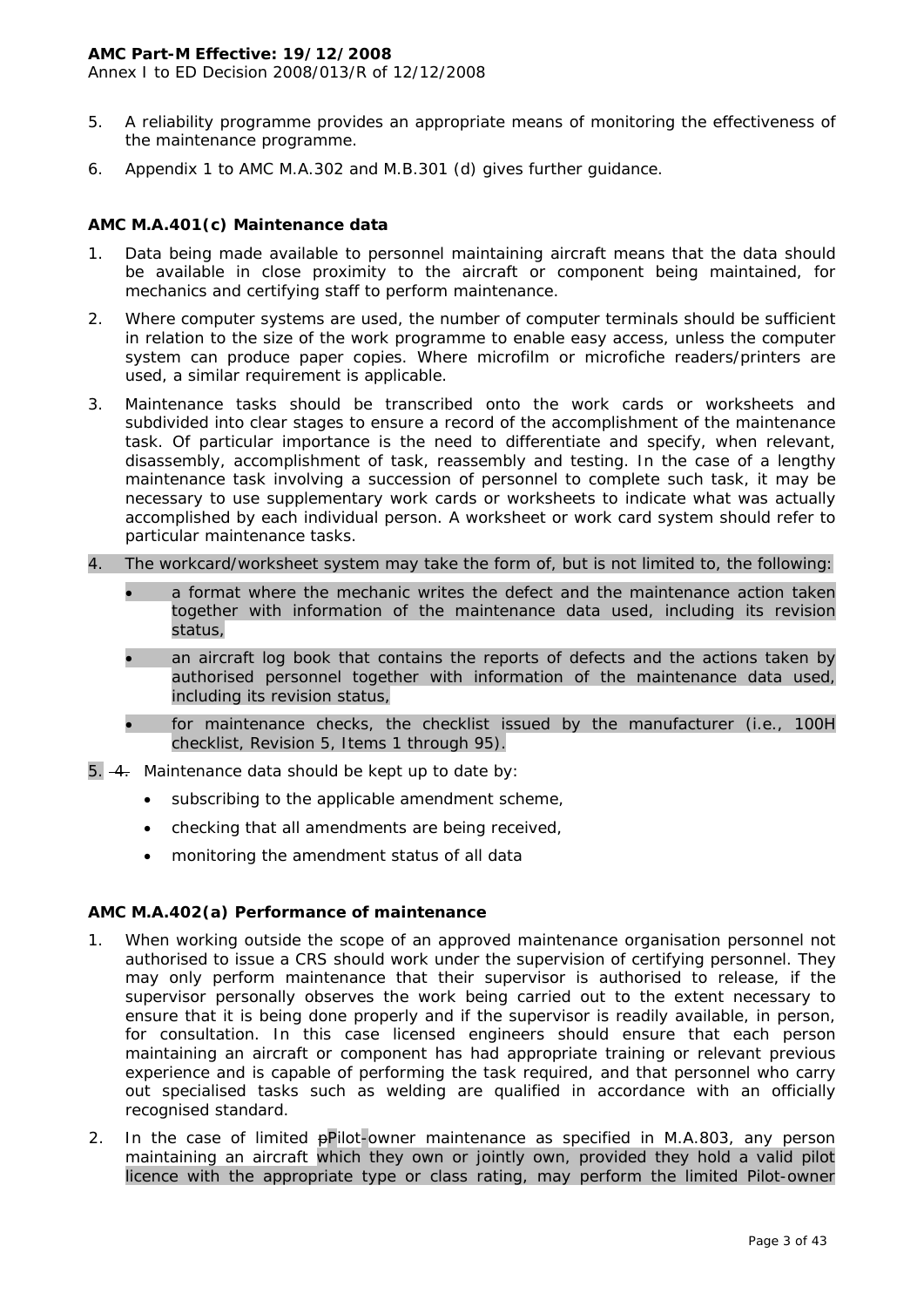Annex I to ED Decision 2008/013/R of 12/12/2008

maintenance tasks in accordance with Appendix VIII of Annex I (Part-M) of Regulation (EC) No 2042/2003. should have had appropriate training or relevant previous experience as accepted by the competent authority and be capable of performing the task required

- 3. …
- 4.1. …
- 4.2. …
- 4.3. …
- 4.4. …
- 
- 4.5. …
- 4.6. …
- 4.7. …

## **AMC M.A.501 (a) – Installation**

- 1. …
- 2. …
- 3. …
- 4. …
- 5. For the purpose of Part-M, a document equivalent to an EASA Form 1 may be:
	- (a) a release document issued by an organisation under the terms of a bilateral agreement signed by the European Community;
	- (b) a release document issued by an organisation approved under the terms of a JAA maintenance bilateral agreement until superseded by the corresponding agreement signed by the European Community;
	- (c) a JAA Form One issued prior to 28 September November 2004 by a JAR 145 organisation approved by a JAA Full Member State;
	- (d) in the case of new aircraft components that were released from manufacturing prior to the Part-21 compliance date the component should be accompanied by a JAA Form One issued by a JAR 21 organisation approved by a JAA Full Member Authority and within the JAA mutual recognition system;
	- $(f)(e)$  a JAA Form One issued prior to 28 September 2005 by a production organisation approved by a competent authority in accordance with its national regulations;
	- $\left\langle \Theta \right\rangle$ (f) a JAA Form One issued prior to 28 September 2008 by a maintenance organisation approved by a competent authority in accordance with its national regulations;
	- $(h)(g)$  a release document acceptable to a competent authority according to the provisions of a bilateral agreement between the competent authority and a third country until superseded by the corresponding agreement signed by the European Community. This provision is valid provided the above agreements between the competent authority and a third country are notified to the Commission and to the other competent authorities in accordance with Article 9 of Regulation (EC) No 1592/2002.
	- (h) a release document issued under the conditions described in Article 4, point 4 of Regulation (EC) No 2042/2003;
	- (i) paragraphs (f) and (g) do not apply to the Part-145 maintenance environment.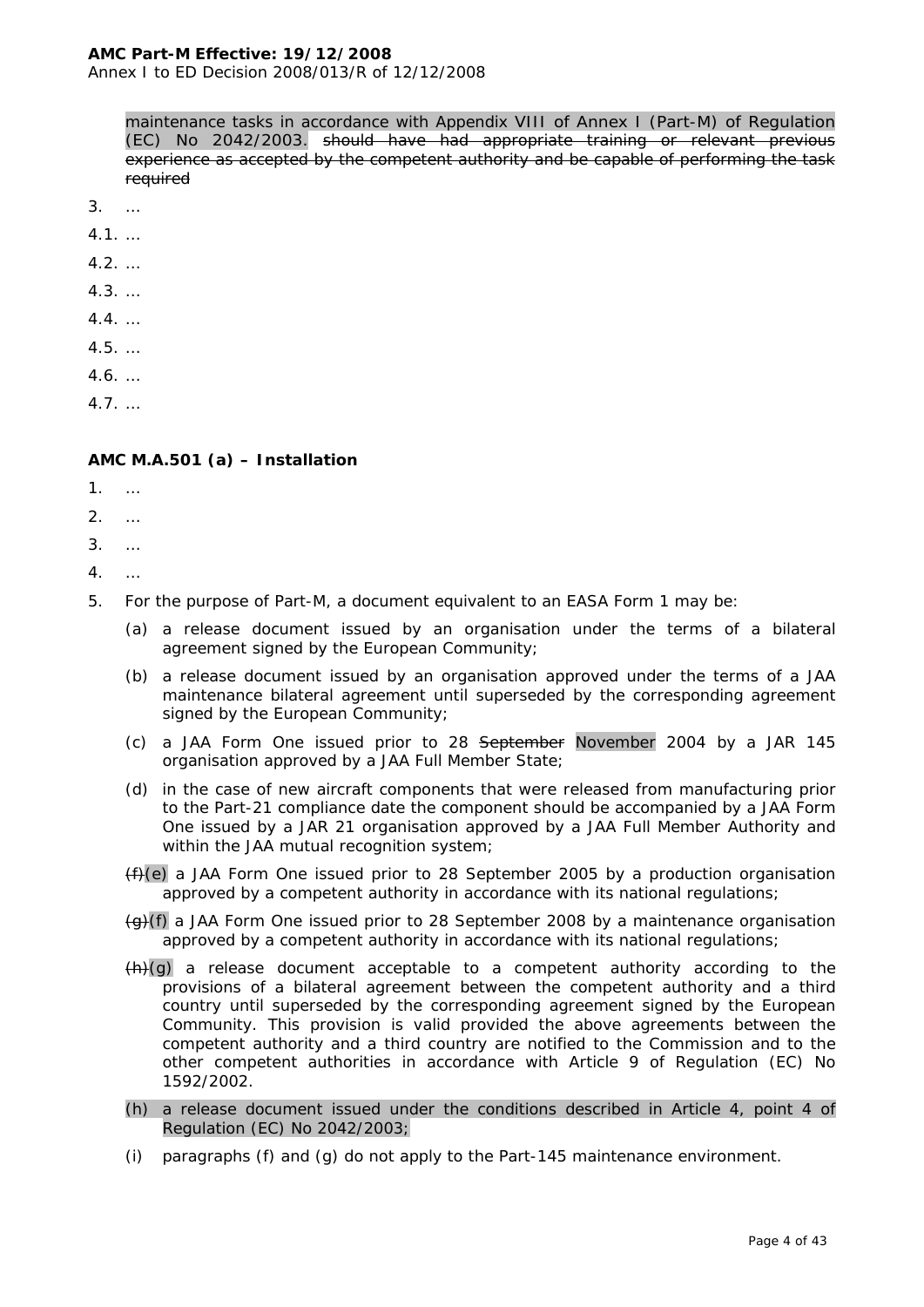Annex I to ED Decision 2008/013/R of 12/12/2008

6. Any item in storage without an EASA Form 1 or equivalent cannot be installed on aircraft registered in a Member State unless an EASA Form 1 is issued for such item by an appropriately approved maintenance organisation in accordance with AMC M.A.613 (a).

## **AMC M.A.502 Component maintenance**

Component removal from and installation on an aircraft is considered to be aircraft maintenance and not component maintenance. As a consequence, M.A.502 requirements do not apply to this case.

#### **AMC M.A.502(b) and (c) Component maintenance**

M.A.502(b) and (c) allow the performance of certain component maintenance, in accordance with component maintenance data, to maintenance organisations not holding the corresponding B/C rating and to independent certifying staff, subject to the agreement of:

- The authority responsible for the oversight of the maintenance organisation (refer to M.1, paragraph 2 for M.A. Subpart F maintenance organisations, or to 145.1 for Part-145 maintenance organisations), or,
- The authority of the Member State of registry in the case of maintenance performed by independent certifying staff.

This should only be permitted by the competent authority in the case of simple component maintenance, where the competent authority is satisfied that the certifying staff are appropriately qualified and the proper tooling and facilities are available. It is important to note that for more complex component maintenance, special qualifications may be required and it is not enough with holding a Part-66 aircraft maintenance licence.

## **AMC M.A.504(b) Control of unserviceable components**

- 1. M.A.801(b)(2) and M.A.801(c) certifying staff or the Section A Subpart F/Part-145 approved maintenance organisation performing maintenance should ensure proper identification of any unserviceable components.
- 2. The unserviceable status of the component should be clearly declared on a tag together with the component identification data and any information useful to define actions necessary to be taken. Such information should state, as applicable, in service times, maintenance status, preservation status, failures, defects or malfunctions reported or detected exposure to adverse environmental conditions, if the component has been involved in or affected by an accident/incident. Means should be provided to prevent unwanted separation of this tag from the component.
- 3. M.A.801(b)(2) and M.A.801(c) certifying staff performing aircraft maintenance should send, with the agreement of the aircraft owner/lessee, any unserviceable component to a maintenance organisation approved under Section A Subpart F or Part-145 for controlled storage, or transfer the custody of the component to the owner itself under the conditions specified in M.A.504(b).

"A secure location under the control of an approved maintenance organisation" means a secure location for which security is the responsibility of the approved maintenance organisation. This may include facilities established by the approved maintenance organisation at locations different from the main maintenance facilities. These locations should be identified in the relevant procedures of the approved maintenance organisation.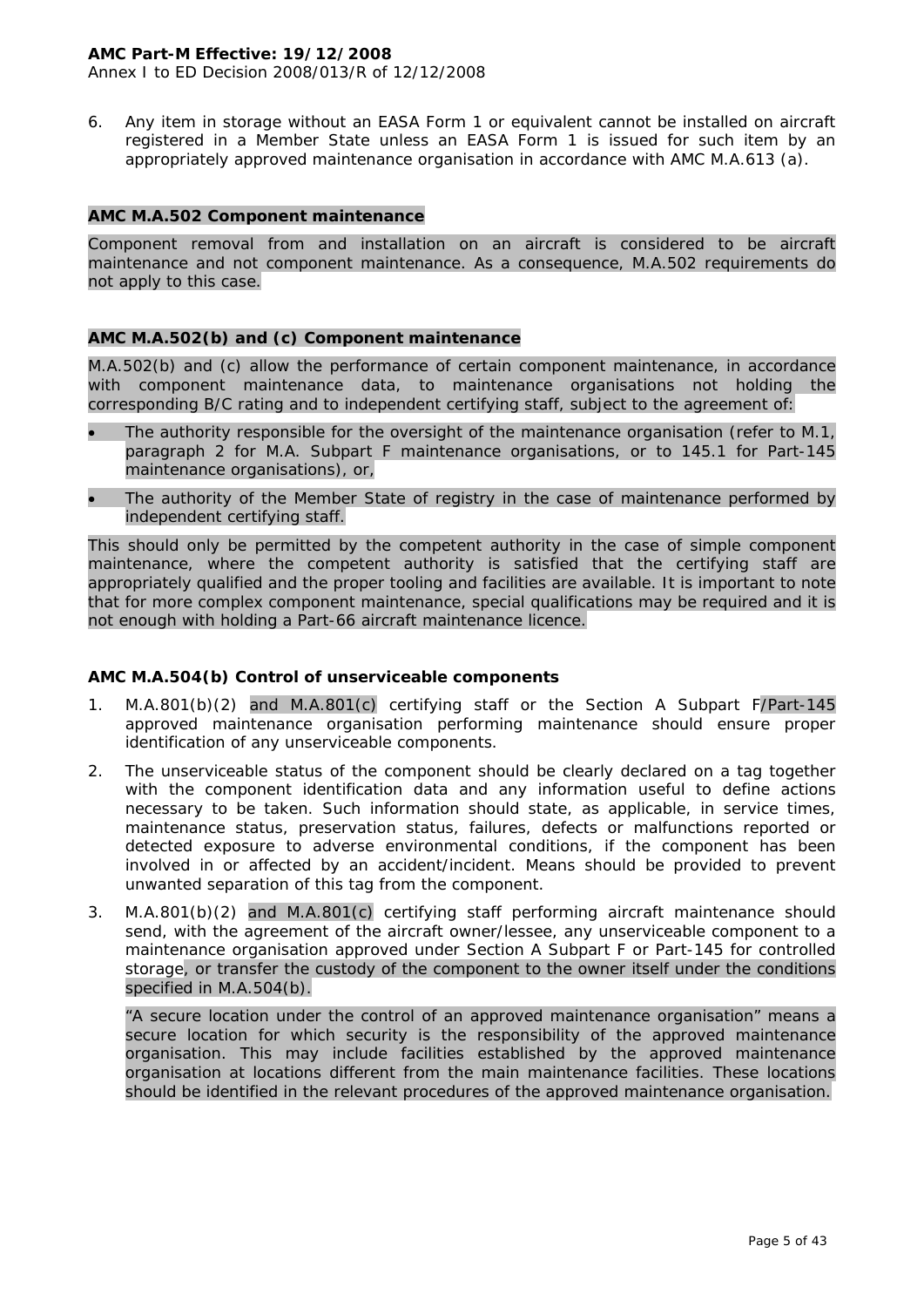Annex I to ED Decision 2008/013/R of 12/12/2008

## **AMC M.A.602 Application**

An application should be made on an EASA Form 2 (Appendix IX) or equivalent acceptable to the competent authority.

The EASA Form 2 is valid for the application for both M.A. Subpart F and M.A. Subpart G organisations. Organisations applying for both approvals may do it using a single EASA Form 2.

#### **AMC M.A.605 (a) Facilities**

1. Where a hangar is not owned by the M.A. Subpart F organisation, it may be necessary to establish proof of tenancy. In addition sufficiency of hangar space to carry out planned maintenance should be demonstrated by the preparation of a projected aircraft hangar visit plan relative to the aircraft maintenance programme. The aircraft hangar visit plan should be updated on a regular basis.

For balloons and airships a hangar may not be required where maintenance of the envelope and bottom end equipment can more appropriately be performed outside, providing all necessary maintenance can be accomplished in accordance with M.A.402. For complex repairs or component maintenance requiring an EASA Form 1, suitable approved workshops should be provided. The facilities and environmental conditions required for inspection and maintenance should be defined in the Maintenance Organisation Manual.

- 2. Protection from the weather elements relates to the normal prevailing local weather elements that are expected throughout any twelve-month period. Aircraft hangar and aircraft component workshop structures should be to a standard that prevents the ingress of rain, hail, ice, snow, wind and dust etc. Aircraft hangar and aircraft component workshop floors should be sealed to minimise dust generation.
- 3. Aircraft maintenance staff should be provided with an area where they may study maintenance instructions and complete continuing airworthiness records in a proper manner.

## **AMC M.A.606(c) Personnel requirements**

1. …

- 2. …
- $2.1.$  …
- $2.2.$  …
- $2.3.$  …
- 2.4. knowledge of the relevant type(s) of aircraft or components maintained. This knowledge may be demonstrated by documented evidence or by an assessment performed by the competent authority. This assessment should be recorded.

Training courses should be as a minimum at a level equivalent to Part-66 Appendix III Level 1 General Familiarisation, and could be imparted by a Part-147 organisation, by the manufacturer, or by any other organisation accepted by the competent authority.

2.5. knowledge of maintenance standards.

## **AMC M.A.606(h)2 Personnel requirements**

1. For the issue of a limited certification authorisation the commander should hold either a valid air transport pilot license (ATPL), or commercial pilots license (CPL), or a national equivalent acceptable to the competent authority on the aircraft type. In addition, the limited certification authorisation is subject to the maintenance organisation manual containing procedures to address the following: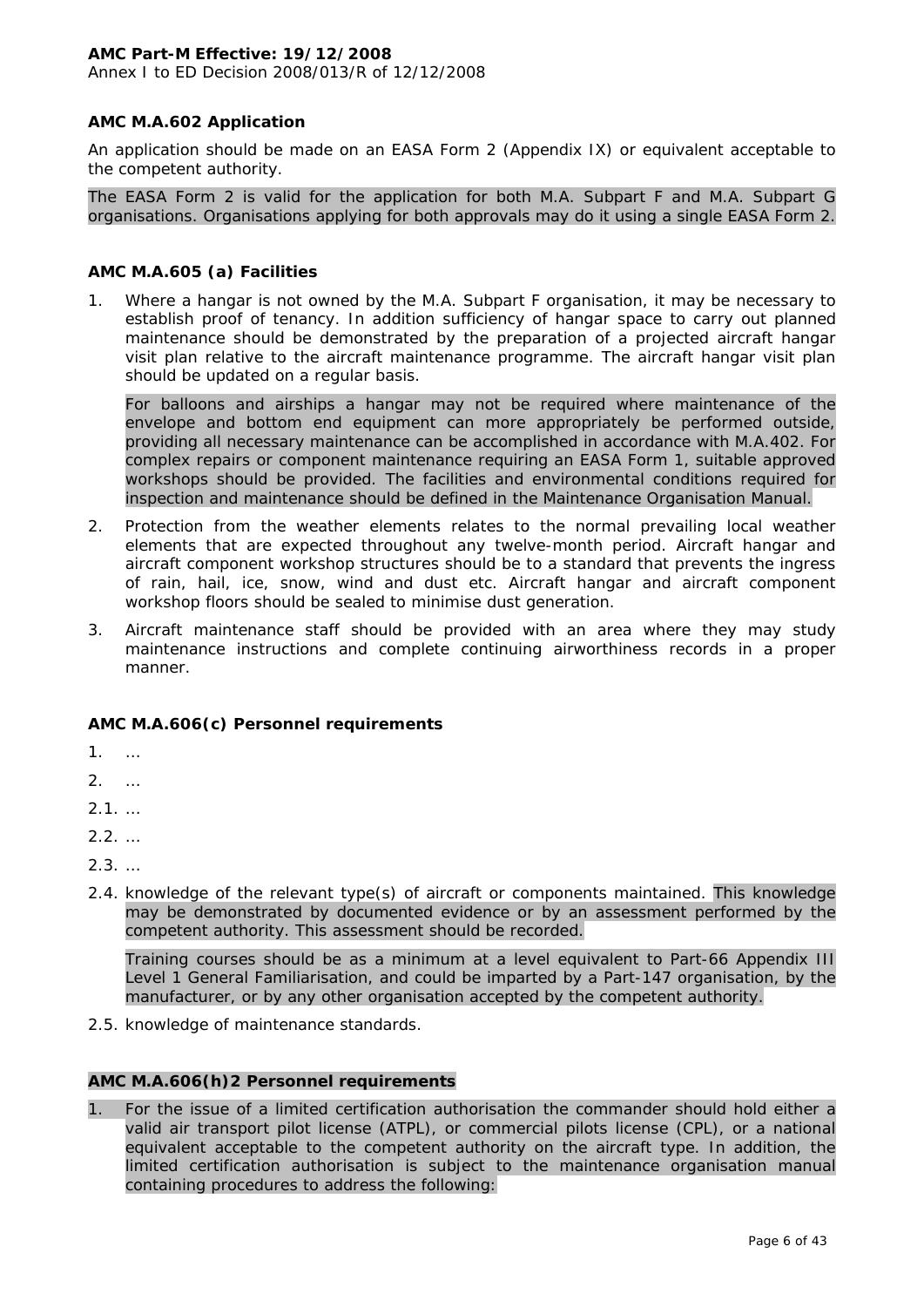Annex I to ED Decision 2008/013/R of 12/12/2008

- a. Completion of adequate maintenance airworthiness regulation training.
- b. Completion of adequate task training for the specific task on the aircraft. The task training should be of sufficient duration to ensure that the individual has a thorough understanding of the task to be completed and should involve training in the use of associated maintenance data.
- c. Completion of the procedural training.

The above procedures should be specified in the maintenance organisation manual and be accepted by the competent authority.

- 2. Typical tasks that may be certified and/or carried out by the commander holding an ATPL or CPL are minor maintenance or simple checks included in the following list:
	- a. Replacement of internal lights, filaments and flash tubes.
	- b. Closing of cowlings and refitment of quick access inspection panels.
	- c. Role changes, e.g., stretcher fit, dual controls, FLIR, doors, photographic equipment etc.
	- d. Any check/replacement involving simple techniques consistent with this AMC and as agreed by the competent authority.
- 3. The authorisation should have a finite life of twelve months subject to satisfactory recurrent training on the applicable aircraft type.

#### **AMC M.A.607 Certifying staff**

- 1. …
- 2. …
- 3. …
- 4. Relevant maintenance experience should be understood to mean that the person has worked in an aircraft or component maintenance environment and has either exercised the privileges of the certification authorisation and/or has actually carried out maintenance on at least some of the aircraft type systems specified in the particular certification authorisation.

#### **AMC M.A.607(c) Certifying staff**

- 1. The following minimum information as applicable should be kept on record in respect of each certifying person:
	- (a) …
	- (b) …
	- (c) …
	- (d) …
	- (e) …
	- (f) …
	- (g) …
	- (h) …
	- (i) scope of the authorisation and personal authorisation reference
	- (j) …
	- (k) …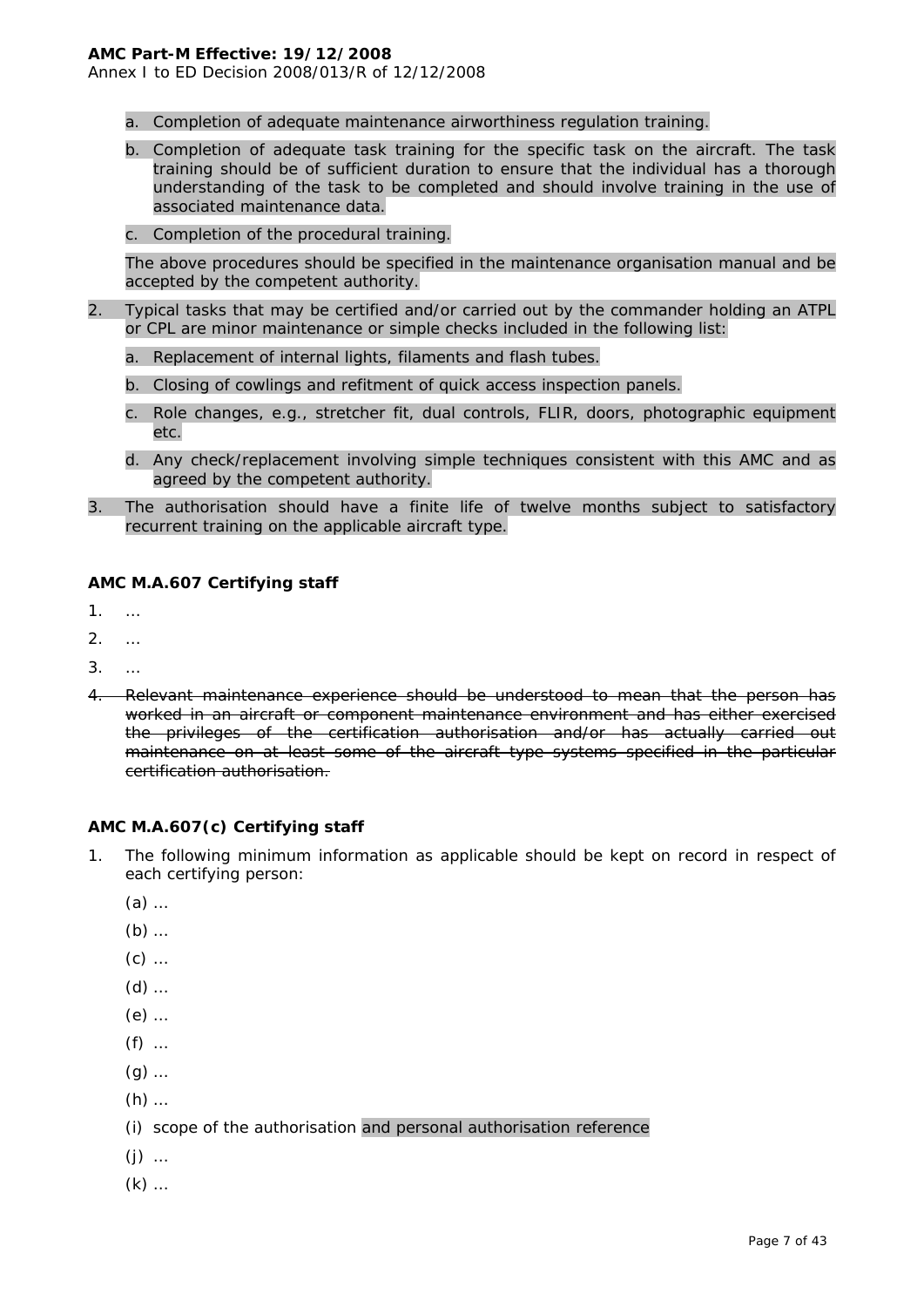Annex I to ED Decision 2008/013/R of 12/12/2008

- 2. Persons authorised to access the system should be maintained at a minimum to ensure that records cannot be altered in an unauthorised manner or that such confidential records become accessible to unauthorised persons.
- 3. The competent authority should be granted access to the records upon request.

#### **AMC M.A.610 Maintenance work orders**

"A written work order" may take the form of, but not limited to, the following:

- A formal document or form specifying the work to be carried out. This form may be provided by the continuing airworthiness management organisation managing the aircraft, or by the maintenance organisation undertaking the work, or by the owner/operator himself.
- An entry in the aircraft log book specifying the defect that needs to be corrected.

#### **AMC M.A.613(a) Component certificate of release to service**

1. …

2. …

2.1. …

- 2.2. …
- $2.3.$  …
- 2.4. …
- 2.5. …
- 2.6. …
- 2.7. …
- 2.8. Used aircraft components maintained by organisations not approved in accordance with M.A. Subpart F or Part-145.

For used components maintained by a maintenance organisation unapproved under M.A. Subpart F or Part-145, due care should be exercised before acceptance of such components. In such cases an appropriately rated maintenance organisation approved under M.A. Subpart F  $Part-145$  should establish satisfactory conditions by:

- (a) dismantling the component for sufficient inspection in accordance with the appropriate maintenance data,
- (b) replacing of all service life limit components when no satisfactory evidence of life used is available and/or the components are in an unsatisfactory condition,
- (c) reassembling and testing as necessary the component,
- (d) completing all certification requirements as specified in M.A.613

In the case of used components maintained by an FAA Part-145 repair station (USA) or by TCCA CAR573 approved maintenance organisations (Canada) that does not hold an EASA Part-145 or M.A. Subpart F approval, the conditions (a) through (d) described above may be replaced by the following conditions:

- (a) availability of an 8130-3 (FAA) or TCCA 24-0078 (TCCA) certificate of release to service.
- (b) verification of compliance with all applicable airworthiness directives, and
- (c) verification that the component does not contain repairs or modifications that have not been approved in accordance with Part-21.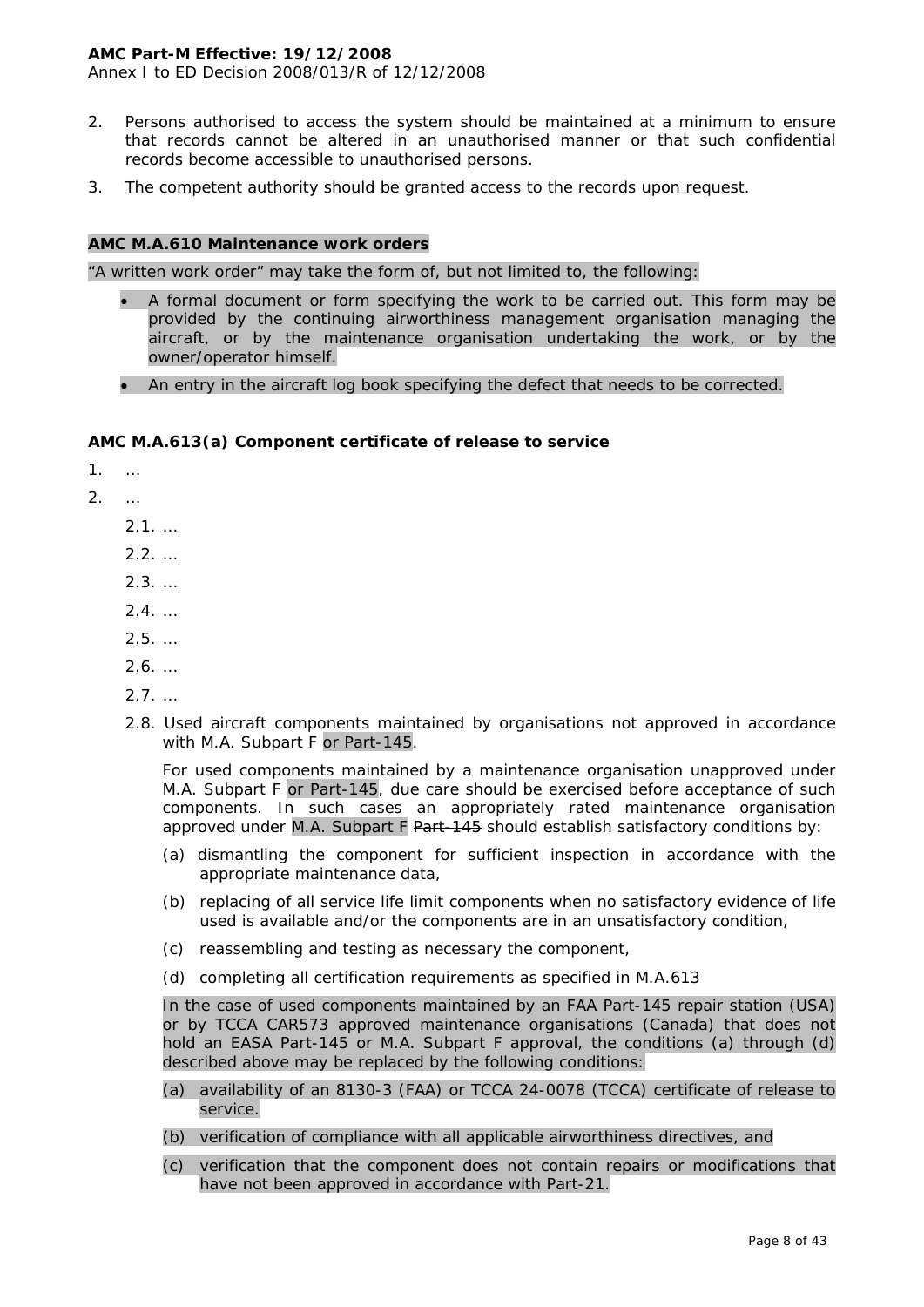Annex I to ED Decision 2008/013/R of 12/12/2008

- (d) inspection for satisfactory condition including in particular damage, corrosion or leakage.
- (e) issuance of a Form 1 in compliance with paragraphs 2.2, 2.3 and 2.4.

These alleviated requirements are based on the fact that credit can be taken for their technical capabilities and their competent authority oversight, as attested by the following documents:

- BASA/MIP-G Maintenance Implementation Procedures Guidance (USA)
- AAM-G Administrative Arrangement on Maintenance Guidance (Canada)

2.9. …

- 3. …
- 4. …

#### **AMC M.A.615(b) Privileges of the organisation**

M.A.615(b) refers to work carried out by another organisation which is not appropriately approved under M.A. Subpart F or Part-145 to carry out such tasks.

The intent is to permit the acceptance of specialised maintenance services, such as, but not limited to, non-destructive testing, surface treatment, heat-treatment, welding, fabrication of specified parts for minor repairs and modifications, etc., without the need of Subpart F approval for those tasks.

The requirement that the organisation performing the specialised services must be "appropriately qualified" means that it should meet an officially recognised standard or, otherwise, it should be acceptable to the competent authority (through the approval of the Maintenance Organisation Manual).

"Under the control of the Subpart F organisation" means that the Subpart F organisation should investigate the capability of the subcontracted organisation (including qualifications, facilities, equipment and materials) and ensure that such organisation:

- Receives appropriate maintenance instructions and maintenance data for the task to be performed.
- Properly records the maintenance performed in the Subpart F airworthiness records.
- Notifies the Subpart F organisation for any deviation or non-conformity, which has arisen during such maintenance.

The certificate of release to service may be issued either at the subcontractors or at the organisation facility by authorised certifying staff, and always under the M.A. Subpart F organisation reference. Such staff would normally come from the M.A. Subpart F organisation but may otherwise be a person from the subcontractor who meets the M.A. Subpart F organisation certifying staff standard which itself is approved by the competent authority via the Maintenance Organisation Manual.

Subcontracted specialised services organisations should be listed in the Maintenance Organisation Manual of the Subpart F organisation together with their qualifications, and the associated control procedures.

#### **AMC M.A.702 Application**

An application should be made on an EASA Form 2 (Appendix IX) or equivalent acceptable to the competent authority.

The EASA Form 2 is valid for the application for both M.A. Subpart F and M.A. Subpart G organisations. Organisations applying for both approvals may do it using a single EASA Form 2.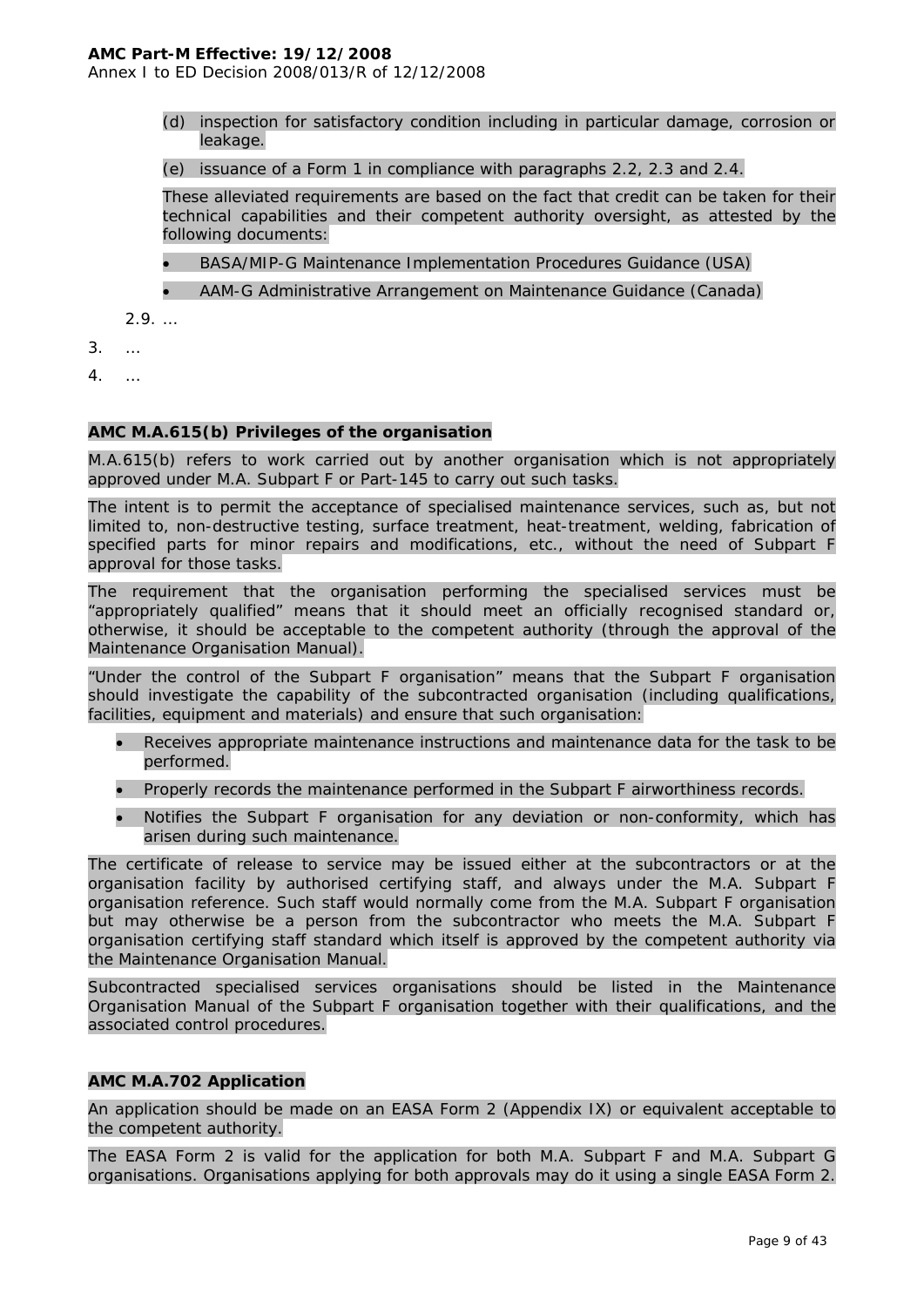# **AMC M.A.704 Continuing airworthiness management exposition**

- 1. The purpose of the continuing airworthiness management exposition is to set forth the procedures, means and methods of the M.A. Subpart G organisation. Compliance with its contents will assure compliance with Part-M requirements.
- 2. A continuing airworthiness management exposition should comprise:

Part 0 General organisation

Part 1 Continuing airworthiness procedures

Part 2 Quality system or organisational review (as applicable)

Part 3 Contracted maintenance (for operators) – management of maintenance (liaison with maintenance organisations in the case of non commercial air transport)

Part 4 Airworthiness review procedures (if applicable)

3. Where a M.A. Subpart G organisation is also approved to another Part, the exposition or manual required by the other Part may form the basis of the continuing airworthiness management exposition in a combined document.

Follows the Example for a combined Part-145 and M.A. Subpart G organisation:

#### *Part-145 Exposition (see equivalent paragraphs in AMC 145.A.70(a))*

- Part 1 Management
- Part 2 Maintenance procedures
- Part L2 Additional line maintenance procedures
- Part 3 Quality system and/or organisational review (as applicable)
- Part 4 Contracts with owners/operators
- Part 5 Appendices (sample of documents)
- Part 7 FAA supplement (if applicable)
- Part 8 TCCA supplement (if applicable)

Part 3 should also cover the functions specified by M.A.712 quality system.

Part 4 should also cover contracted maintenance (for operators) – Management of maintenance (liaison with maintenance organisations in the case of non commercial air transport)

Additional parts should be introduced covering the following *(see equivalent paragraphs in Appendix V to AMC M.A.704, which may have a different numbering system)***:**

Part 0 General organisation

Part 6 Continuing airworthiness management procedures

Part 9 Airworthiness review procedures (if applicable)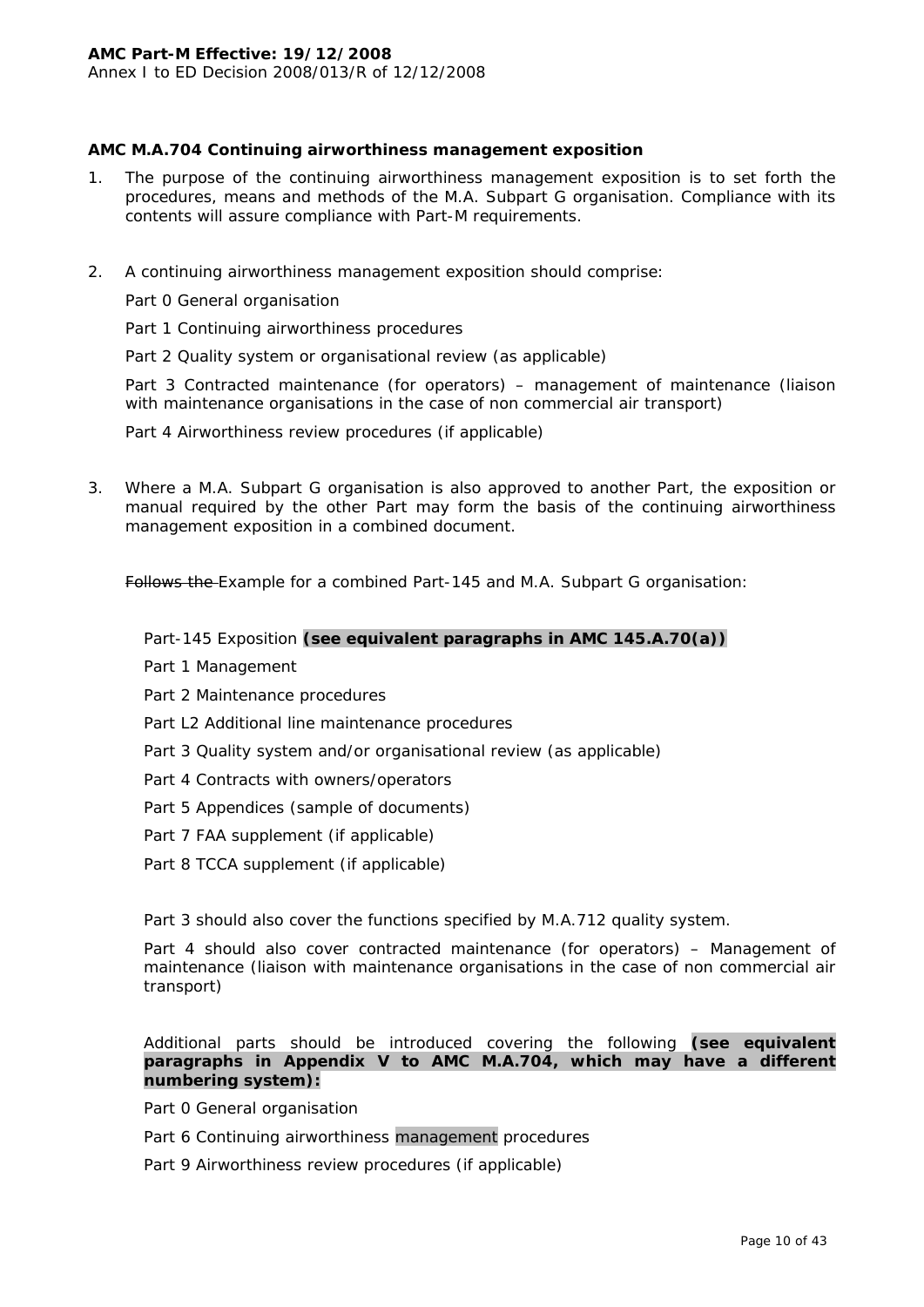Example for a combined M.A. Subpart F and M.A. Subpart G organisation:

# *M.A. Subpart F Maintenance Organisation Manual (see equivalent paragraphs in Appendix IV to AMC M.A.604, which have a different numbering system)*

Part 1 General

Part 2 Description

Part 3 General Procedures

Part 4 Working Procedures. This Part contains, among other things, procedures for Organisational Reviews.

Part 5 Appendixes

Part 4 should also cover the functions specified by M.A.712 quality system (or organisation review, as applicable).

## Additional parts should be introduced covering the following *(see equivalent paragraphs in Appendix V to AMC M.A.704, which may have a different numbering system)***:**

Part 0 General organisation

Part 6 Continuing airworthiness management procedures

Part 7 Airworthiness review procedures (if applicable)

- 4. …
- 5. …
- 6. …
- 7. …
- 
- 8. …
- 9. …
- 10. …

# **AMC M.A.706 Personnel requirements**

- 1. …
- 2. …
- 3. …
- 4. …
- - 4.1. …
	- 4.2. …
	- 4.3. …
	- 4.4. …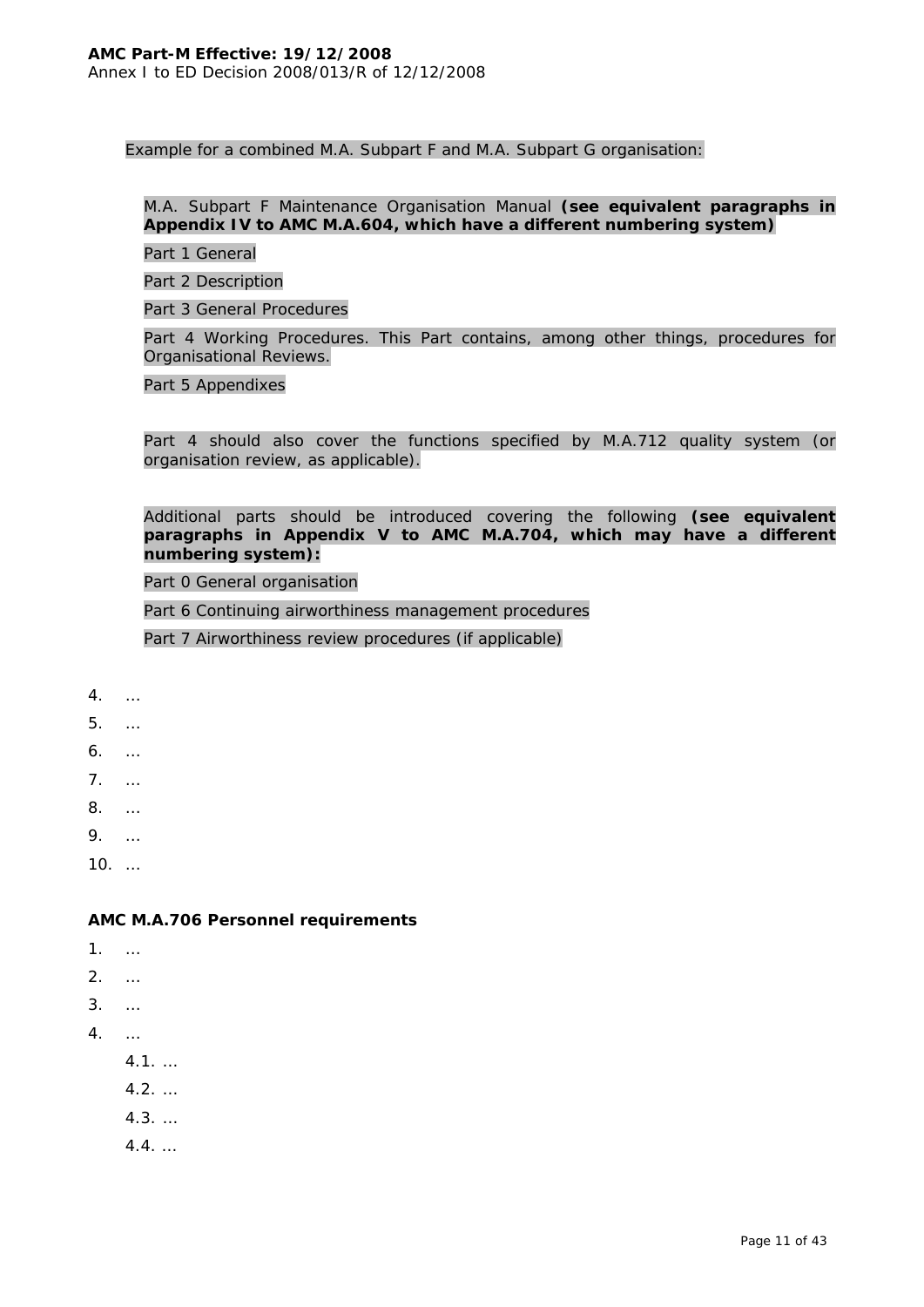Annex I to ED Decision 2008/013/R of 12/12/2008

4.5. a relevant engineering degree or an aircraft maintenance technician qualification with additional education acceptable to the approving competent authority. "Relevant engineering degree" means an engineering degree from aeronautical, mechanical, electrical, electronic, avionic or other studies relevant to the maintenance and continuing airworthiness of aircraft/aircraft components.

The above recommendation may be replaced by 5 years of experience additional to those already recommended by paragraph 4.4 above. These 5 years should cover an appropriate combination of experience in tasks related to aircraft maintenance and/or continuing airworthiness management (engineering) and/or surveillance of such tasks.

- 4.6. thorough knowledge with the organisation's continuing airworthiness management exposition.
- 4.7. knowledge of a relevant sample of the type(s) of aircraft gained through a formalised training course. These courses should be at least at a level equivalent to Part-66 Appendix III Level 1 General Familiarisation and could be imparted by a Part-147 organisation, by the manufacturer, or by any other organisation accepted by the competent authority.

"Relevant sample" means that these courses should cover typical systems embodied in those aircraft being within the scope of approval.

For all balloons and any other aircraft of 2730 Kg MTOM and below the formalised training courses may be replaced by demonstration of knowledge. This knowledge may be demonstrated by documented evidence or by an assessment performed by the competent authority. This assessment should be recorded.

- 4.8. knowledge of maintenance methods.
- 4.9. knowledge of applicable regulations.

#### **AMC M.A.706(i) Personnel requirements**

The approval by the competent authority of the exposition, containing in M.A.704(a)3 the list of M.A.706(i) personnel, constitutes their formal acceptance by the competent authority and also their formal authorisation by the organisation.

Airworthiness review staff are automatically recognised as persons with authority to extend an airworthiness review certificate in accordance with M.A.711(a)4 and M.A.901(f).

#### **AMC M.A.707 (a) Airworthiness review staff**

- 1. Airworthiness review staff are only required if the M.A. Subpart G organisation wants to be granted M.A.711 (b) airworthiness review privileges.
- 2. "experience in continuing airworthiness" means any appropriate combination of experience in tasks related to aircraft maintenance and/or continuing airworthiness management (engineering) and/or surveillance of such tasks.
- 2. 3. A person qualified to the AMC M.A.706 subparagraph 4.5 should be considered as holding the equivalent to an aeronautical degree.
- 3. 4. An appropriate licence in compliance with Annex III (Part-66) Part-66 licence is a category B or C licence in the sub-category of the aircraft reviewed. It is not necessary to satisfy the experience requirements of Part-66 at the time of the review.
- 4. 5. To hold a position with appropriate responsibilities means the airworthiness review staff should have a position in the organisation independent from the airworthiness management process or with overall authority on the airworthiness management process of complete aircraft.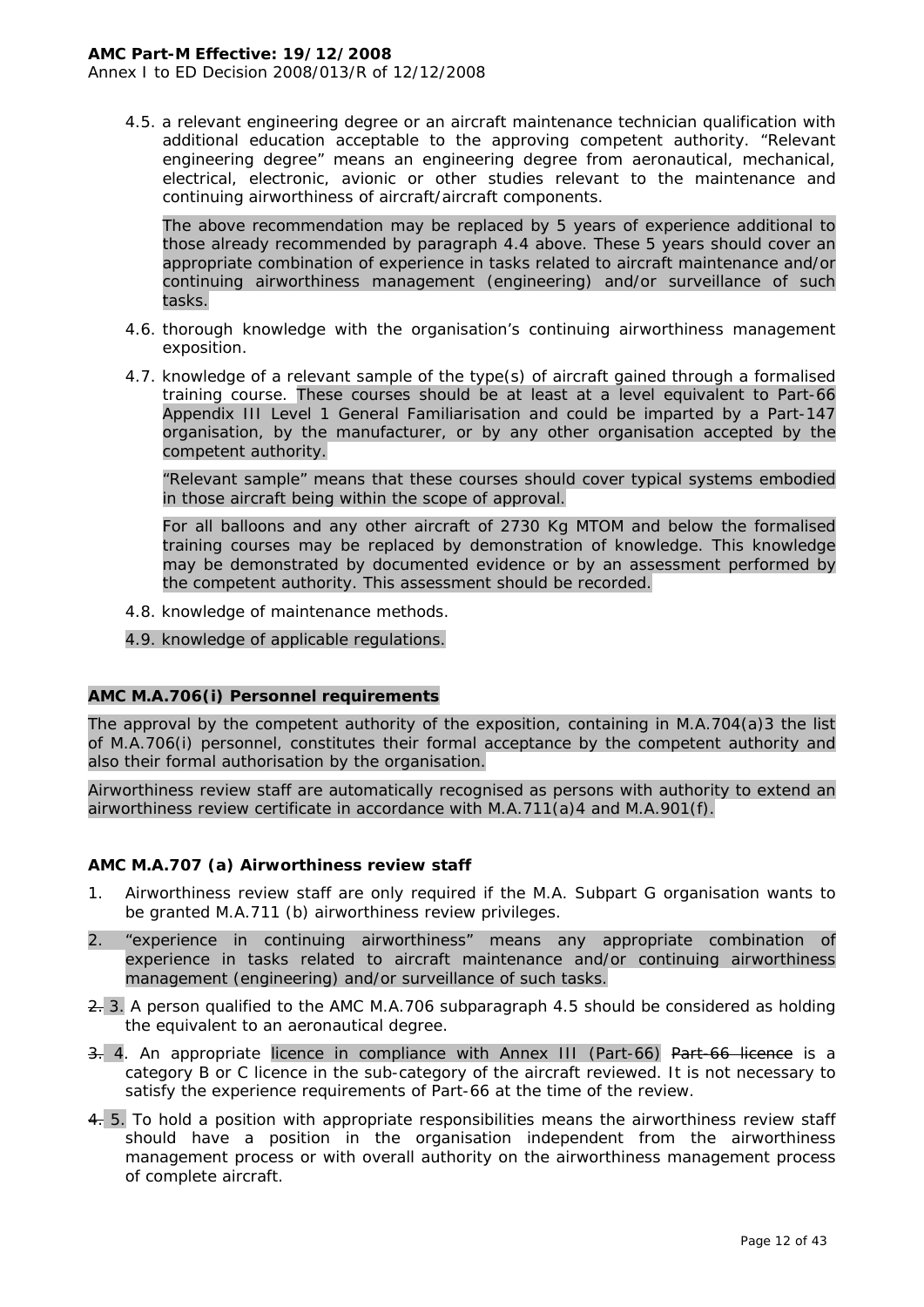Independence from the airworthiness management process may be achieved, among other ways, by:

- Being authorised to perform airworthiness reviews only on aircraft for which the person has not participated in their management. For example, performing airworthiness reviews on a specific model line, while being involved in the airworthiness management of a different model line.
- M.A. Subpart G organisations with Part-145/M.A.Subpart F approval, may nominate maintenance personnel from their Part-145/M.A. Subpart F organisation as airworthiness review staff, as long as they are not involved in the airworthiness management of the aircraft. These personnel should not have been involved in the release to service of that particular aircraft (other than maintenance tasks performed during the physical survey of the aircraft or performed as a result of findings discovered during such physical survey) to avoid possible conflict of interests.
- Nominating as airworthiness review staff personnel from the Quality Department of the continuing airworthiness management organisation.

Overall authority on the airworthiness management process of complete aircraft may be achieved, among other ways, by:

- Nominating as airworthiness review staff the Accountable Manager or the Maintenance Postholder.
- Being authorised to perform airworthiness reviews only on those particular aircraft for which the person is responsible for the complete continuing airworthiness management process.
- In the case of one-man organisations, this person has always overall authority. This means that this person can be nominated as airworthiness review staff.

# **AMC M.A.707 (a)(1) Airworthiness review staff**

For all aircraft used in commercial air transport and any other aircraft, other than balloons, above 2730 kg MTOM, formal aeronautical maintenance training means training (internal or external) supported by evidence on the following subjects:

- Relevant parts of initial and continuing airworthiness regulations.
- Relevant parts of operational requirements and procedures, if applicable.
- The organisation's continuing airworthiness management exposition.
- Knowledge of a relevant sample of the type(s) of aircraft gained through a formalised training course. These courses should be at least at a level equivalent to Part-66 Appendix III Level 1 General Familiarisation and could be imparted by a Part-147 organisation, by the manufacturer, or by any other organisation accepted by the competent authority.

"Relevant sample" means that these courses should cover typical systems embodied in those aircraft being within the scope of approval.

• Maintenance methods.

# **AMC M.A.707 (a)(2) Airworthiness review staff**

For all balloons and any other aircraft of 2730 Kg MTOM and below, not used in commercial air transport:

1. "experience in continuing airworthiness" can be full-time or part-time, either as professional or on a voluntary basis.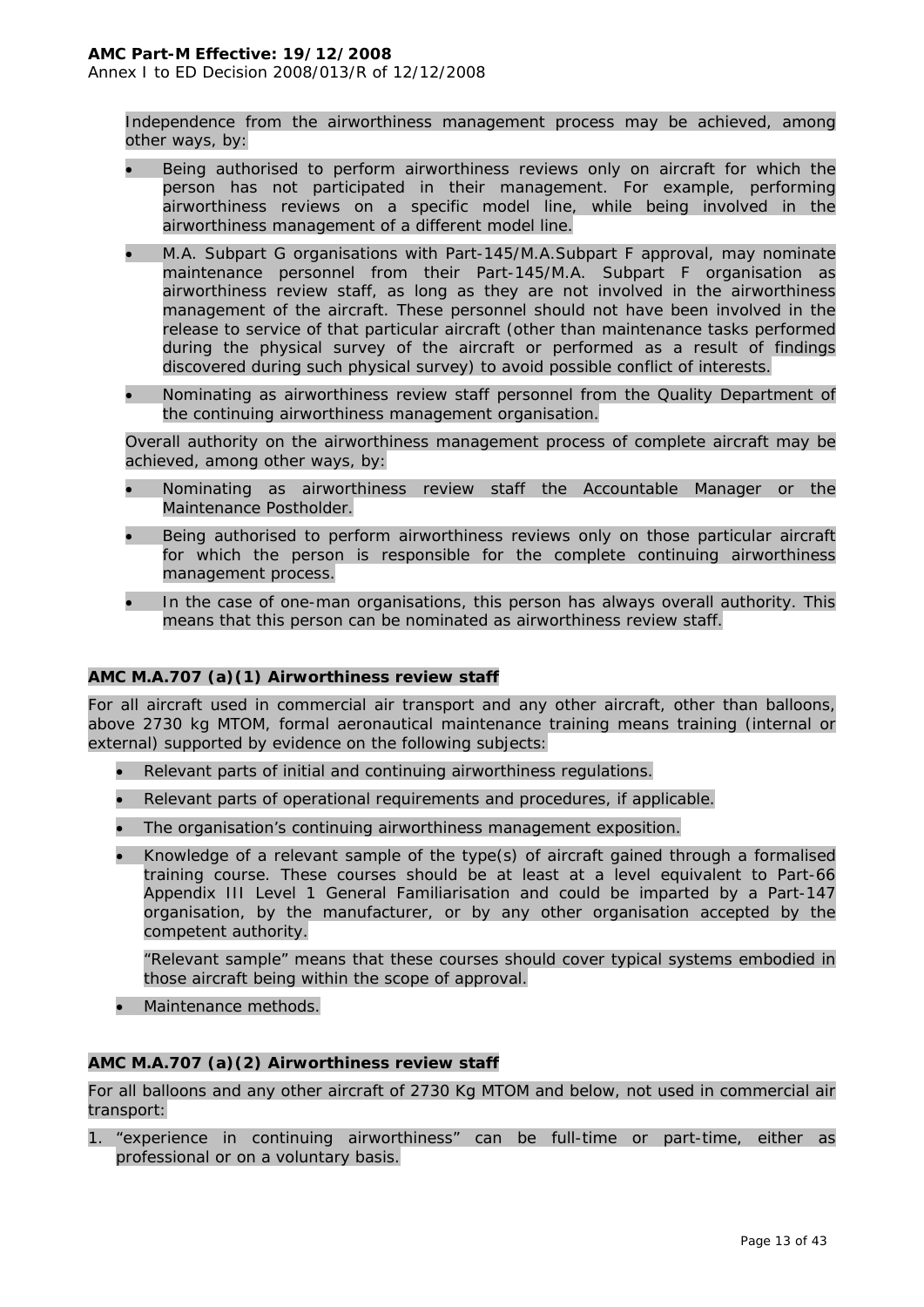Annex I to ED Decision 2008/013/R of 12/12/2008

- 2. Appropriate aeronautical maintenance training means demonstrated knowledge of the following subjects:
	- Relevant parts of initial and continuing airworthiness regulations.
	- Relevant parts of operational requirements and procedures, if applicable.
	- The organisation's continuing airworthiness management exposition.
	- Knowledge of a relevant sample of the type(s) of aircraft gained through training and/or work experience. Such knowledge should be at least at a level equivalent to Part-66 Appendix III Level 1 General Familiarisation and could be imparted by a Part-147 organisation, by the manufacturer, or by any other organisation accepted by the competent authority.

"Relevant sample" means that these courses should cover typical systems embodied in those aircraft being within the scope of approval

• Maintenance methods.

This knowledge may be demonstrated by documented evidence or by an assessment performed by the competent authority or by other airworthiness review staff already authorised within the organisation in accordance with approved procedures. This assessment should be recorded.

## **AMC M.A.707 (b) Airworthiness review staff**

The formal acceptance by the competent authority of the airworthiness review staff is granted through the corresponding EASA Form 4.

An airworthiness review "under supervision" means under the supervision of the competent authority. If the organisation has already properly authorised airworthiness review staff, the competent authority may accept that the supervision be performed by this existing airworthiness review staff in accordance with an approved procedure. In such case, evidence of the airworthiness review performed under supervision should be provided to the competent authority together with the EASA Form 4. If satisfied, the competent authority will issue the formal acceptance through the EASA Form 4.

Once the airworthiness review staff have been accepted by the competent authority, the inclusion of their name in the exposition (refer to M.A.704(a)5) constitutes the formal authorisation by the organisation.

## **AMC M.A.707 (c) Airworthiness review staff**

In order to keep the validity of the airworthiness review staff authorisation, the airworthiness review staff should have either:

- been involved in continuing airworthiness management activities for at least six months in every two year period, or
- conducted at least one airworthiness review in the last twelve month period.

In order to restore the validity of the authorisation, the airworthiness review staff should conduct at a satisfactory level an airworthiness review under the supervision of the competent authority or, if accepted by the competent authority, under the supervision of another currently valid authorised airworthiness review staff of the concerned continuing airworthiness management organisation in accordance with an approved procedure.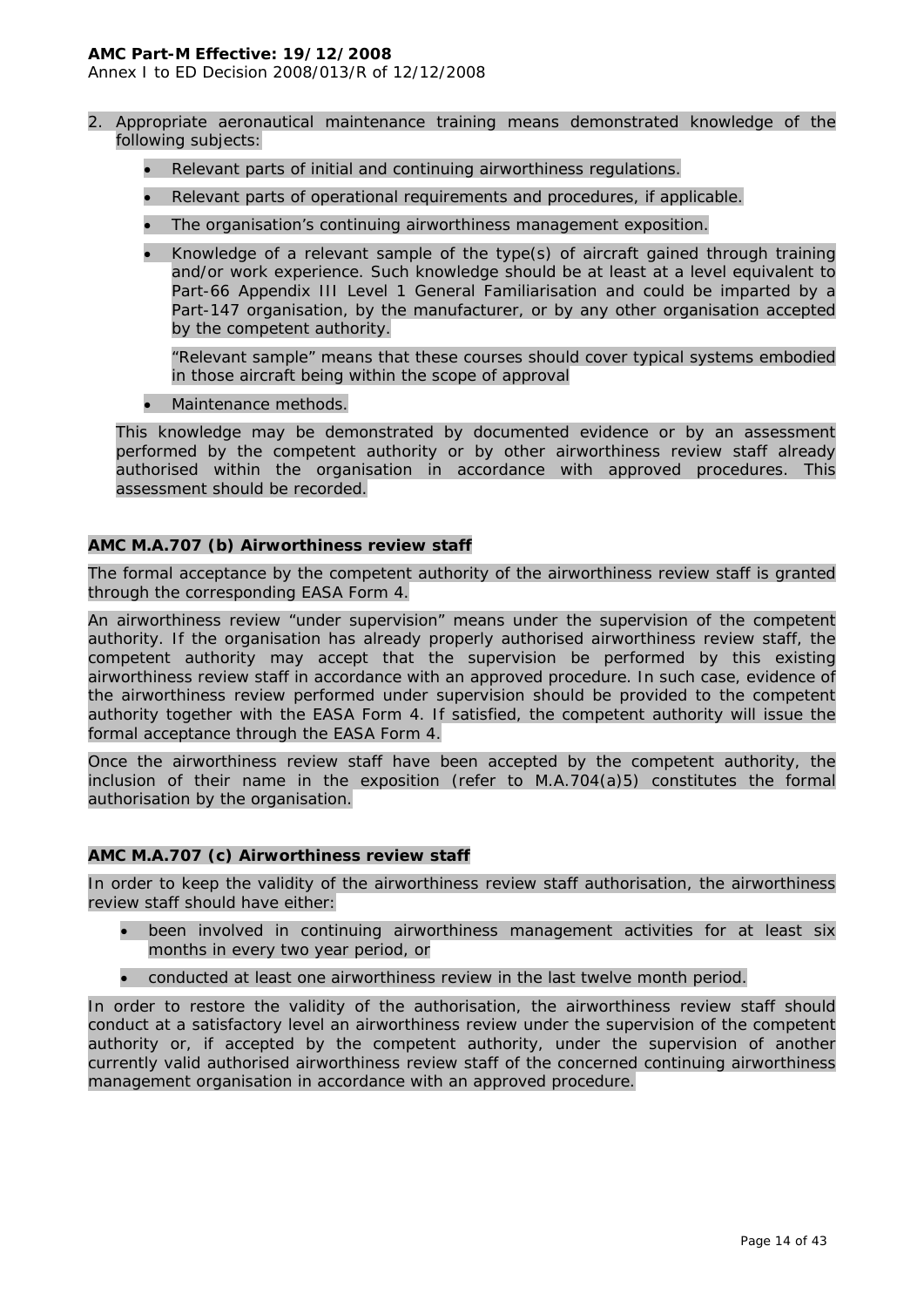Annex I to ED Decision 2008/013/R of 12/12/2008

#### **AMC M.A.707(e) Airworthiness review staff**

The minimum content of the airworthiness review staff record should be:

- Name,

- Date of Birth,

- Basic Education,

- Experience,

- Aeronautical Degree and/or Part-66 qualification and/or nationally-recognised maintenance personnel qualification,

- Initial Training received,

- Type of Training received,

- Continuation Training received,

- Experience in continuing airworthiness and within the organisation,

- Responsibilities of current role in the organisation,

- Copy of the authorisation.

#### **AMC M.A.709 Documentation**

When using maintenance data provided by the customer, the continuing airworthiness management organisation is responsible for ensuring that this data is current. As a consequence, it should establish appropriate procedures or provisions in the contract with the customer.

The sentence "…, except when required by point M.A.714", means, in particular, the need to keep a copy of the customer data which was used to perform continuing airworthiness activities during the contract period.

"Baseline" maintenance programme: it is a maintenance programme developed for a particular aircraft type following, where applicable, the maintenance review board (MRB) report, the type certificate holder's maintenance planning document (MPD), the relevant chapters of the maintenance manual or any other maintenance data containing information on scheduling.

"Generic" maintenance programme: it is a maintenance programme developed to cover a group of similar types of aircraft. These programmes should be based on the same type of instructions as the baseline maintenance programme. Examples of "generic" maintenance programmes could be Cessna 100 Series (covering Cessna 150, 172, 177, etc.).

"Baseline" and "generic" maintenance programmes are not applicable to a particular aircraft registration mark, but to an aircraft type or group of types, and should be available to the competent authority prior to the initial approval and prior to the extension of the scope of an existing organisation approval. The intent is that the competent authority is aware of the scope and complexity of tasks that will be managed before granting an organisation approval or change of approval.

After this initial approval, when an owner/operator is contracted, the baseline or generic maintenance programme, as applicable, may be used to establish the M.A.302 aircraft maintenance programme, incorporating the additional maintenance tasks and indicating those which are not applicable to a particular aircraft registration mark. This may be achieved by adding an Annex to the baseline/generic maintenance programme for each aircraft registration, specifying which tasks are added and which are not applicable. This will result in an aircraft maintenance programme specific for each customer.

However, this does not mean that this adaptation must be performed for each contracted aircraft registration. The reason is that the customer may already have an approved aircraft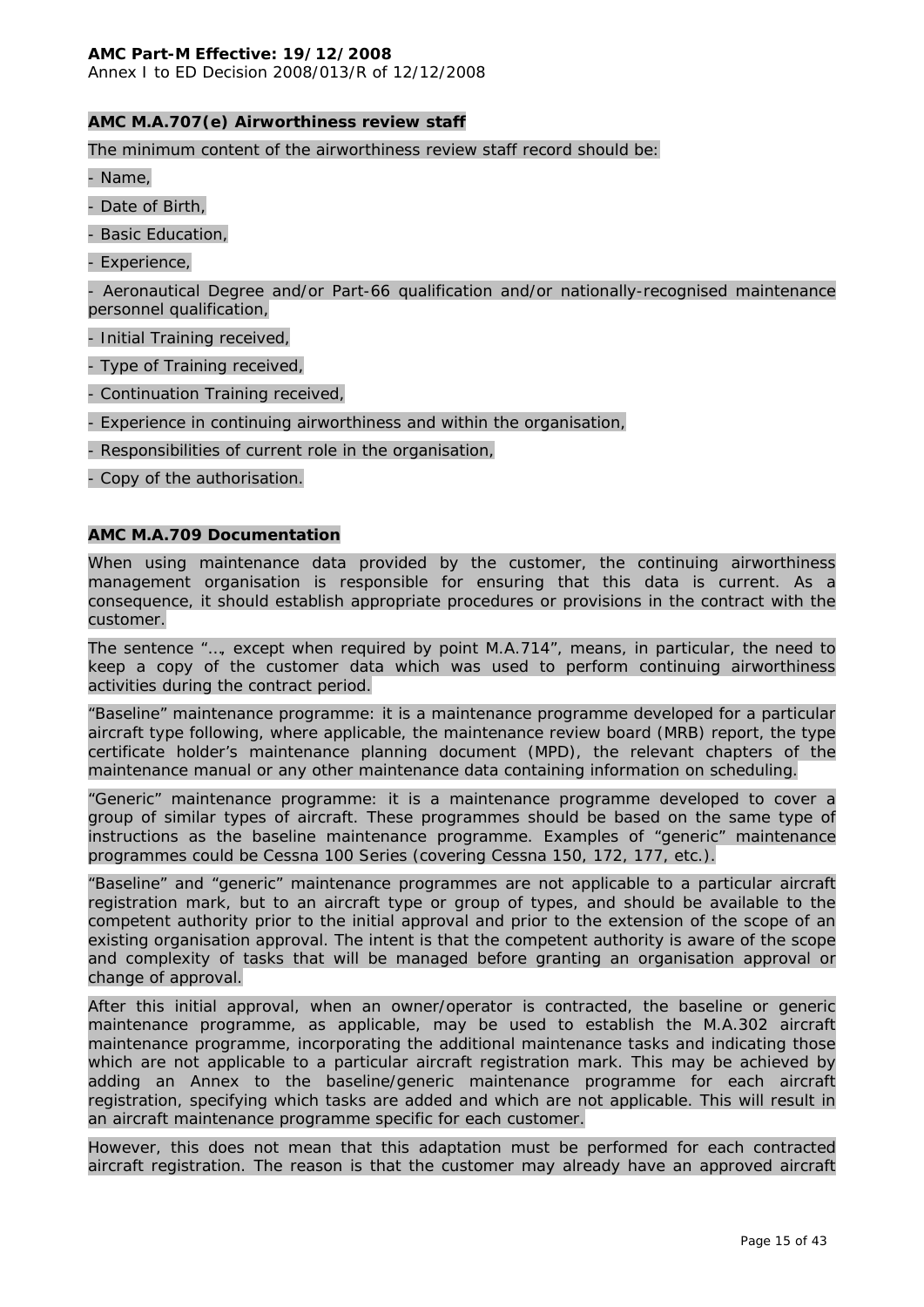maintenance programme, which in that case should be used by the continuing airworthiness management organisation to manage the continuing airworthiness of such aircraft.

Continuing airworthiness management organisations may seek authorisation for indirect approval in order to amend the aircraft maintenance programme mentioned above in accordance with M.A.302(c). The indirect approval procedure should include provisions to notify to the competent authority that an aircraft maintenance programme specific for a customer has been created. The reason is that, according to M.A.704(a)9, for aircraft not involved in commercial air transport the Continuing Airworthiness Management Exposition (CAME) only needs to include the reference to the baseline/generic maintenance programme.

# **AMC M.A.710(b) and (c) Airworthiness review**

1. The physical survey could require actions categorised as maintenance (e.g. operational tests, test of emergency equipment, visual inspections requiring panel opening, etc.). In this case, after the airworthiness review a release to service should be issued in accordance with Part-M.

When the airworthiness review staff are not appropriately qualified to Part-66 in order to release such maintenance, M.A.710(b) requires them to be assisted by such qualified personnel. However, the function of such Part-66 personnel is limited to perform and release the maintenance actions requested by the airworthiness review staff, it not being their function to perform the physical survey of the aircraft. As stated in M.A.710(b), the airworthiness review staff shall carry out the physical survey of the aircraft, and this survey includes the verification that no inconsistencies can be found between the aircraft and the documented review of records.

This means that the airworthiness review staff who are going to sign the airworthiness review certificate or the recommendation should be the one performing both the documented review and the physical survey of the aircraft, it not being the intent of the rule to delegate the survey to Part-66 personnel who are not airworthiness review staff. Furthermore, the provision of M.A.710(d) allowing a 90 days anticipation for the physical survey provides enough flexibility to ensure that the airworthiness review staff are present.

- 2. The physical survey may include verifications to be carried out during flight.
- 3. The M.A. Subpart G organisation should develop procedures for the airworthiness review staff to produce a compliance report that confirms the physical survey has been carried out and found satisfactory.
- 4. To ensure compliance the physical survey may include relevant sample checks of items.

## **AMC M.A.710(d) Airworthiness review**

"Without loss of continuity of the airworthiness review pattern" means that the new expiration date is set up one year after the previous expiration date. As a consequence, when the airworthiness review is anticipated, the validity or the airworthiness review certificate is longer than one year (up to 90 days longer).

This anticipation of up to 90 days also applies to the 12 month requirements shown in M.A.901(b), which means that the aircraft is still considered as being in a controlled environment if it has been continuously managed by a single organisation and maintained by appropriately approved organisations, as stated in M.A.901(b), from the date when the last airworthiness review certificate was issued until the date when the new airworthiness review is performed (this can be up to 90 days less than 12 months).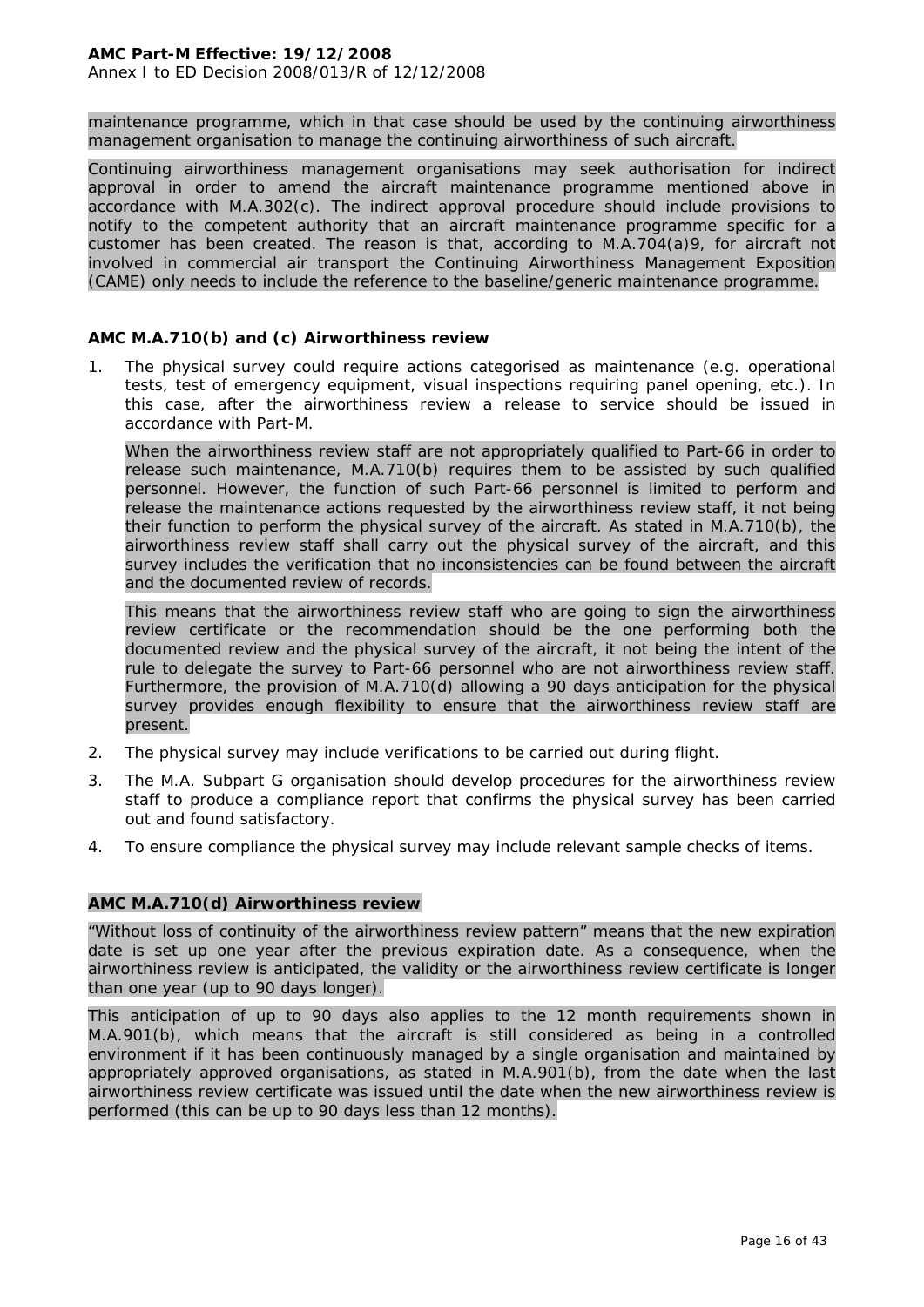Annex I to ED Decision 2008/013/R of 12/12/2008

## **AMC M.A.711(b) Privileges of the organisation**

#### It is not necessary for an organisation to be approved to carry out airworthiness reviews.

An organisation may be approved for the privileges of M.A.711(a) only, without the privilege to carry out airworthiness reviews. This can be contracted to another appropriately approved organisation. In such a case, it is not mandatory that the contracted organisation is linked to an AOC holder, being possible to contract an appropriately approved independent continuing airworthiness management organisation which is approved for the same aircraft type. Hn this case, the airworthiness review should be carried out every year and the ARC issued by the competent authority following a recommendation.

In order to be approved for the privileges of M.A.711(b) for a particular aircraft type, it is necessary to be approved for the privileges of M.A.711(a) for that aircraft type. As a consequence, the normal situation in this case is that the organisation will be performing continuing airworthiness management tasks and performing airworthiness reviews on every aircraft type contained in the approval certificate.

Nevertheless, this does not necessarily mean that the organisation needs to be currently managing an aircraft type in order to be able to perform airworthiness reviews on that aircraft type. The organisation may be performing only airworthiness reviews on an aircraft type without having any customer under contract for that type.

Furthermore, this situation should not necessarily lead to the removal of the aircraft type from the organisation approval. As a matter of fact, since in most cases the airworthiness review staff are not involved in continuing airworthiness management activities, it cannot be argued that these airworthiness review staff are going to lose their skills just because the organisation is not managing a particular aircraft type. The important issue in relation to maintaining a particular aircraft type in the organisation approval is whether the organisation continuously fulfils all the Subpart G requirements (facilities, documentation, qualified personnel, quality system, etc.) required for initial approval.

## **AMC M.A.712 (f) Quality system**

A small organisation is considered to be an organisation with up to 5 full-time staff (including all M.A.706 personnel) or equivalent proportional number when using part-time staff. managing less than 10 aircraft. This number should be decreased by 50% in the case of large aircraft. The complexity of the organisation, combination of aircraft and aircraft types, the utilisation of the aircraft and the number of approved locations of the organisation should also be considered before replacing the quality system by an organisational review.

Appendix XIII should be used to manage the organisational reviews.

The following activities should not be considered as subcontracting and, as a consequence, they may be performed without a Quality System, although they need to be described in the continuing airworthiness management exposition and be approved by the competent authority:

- Subscription to a technical publisher that provides maintenance data (Aircraft Maintenance Manuals, Illustrated Parts Catalogues, Service Bulletins, etc.), which may be applicable to a wide range of aircraft. These data may include maintenance schedules recommended by different manufacturers that can be afterwards used by the continuing airworthiness management organisation in order to produce customised maintenance programmes.
- Contracting the use of a software tool for the management of continuing airworthiness data and records, under the following conditions (in addition to M.A.714(d) and (e)):
	- o If the tool is used by several organisations, each organisation should have access to its own data only.
	- o Introduction of data can only be performed by personnel of the continuing airworthiness management organisation.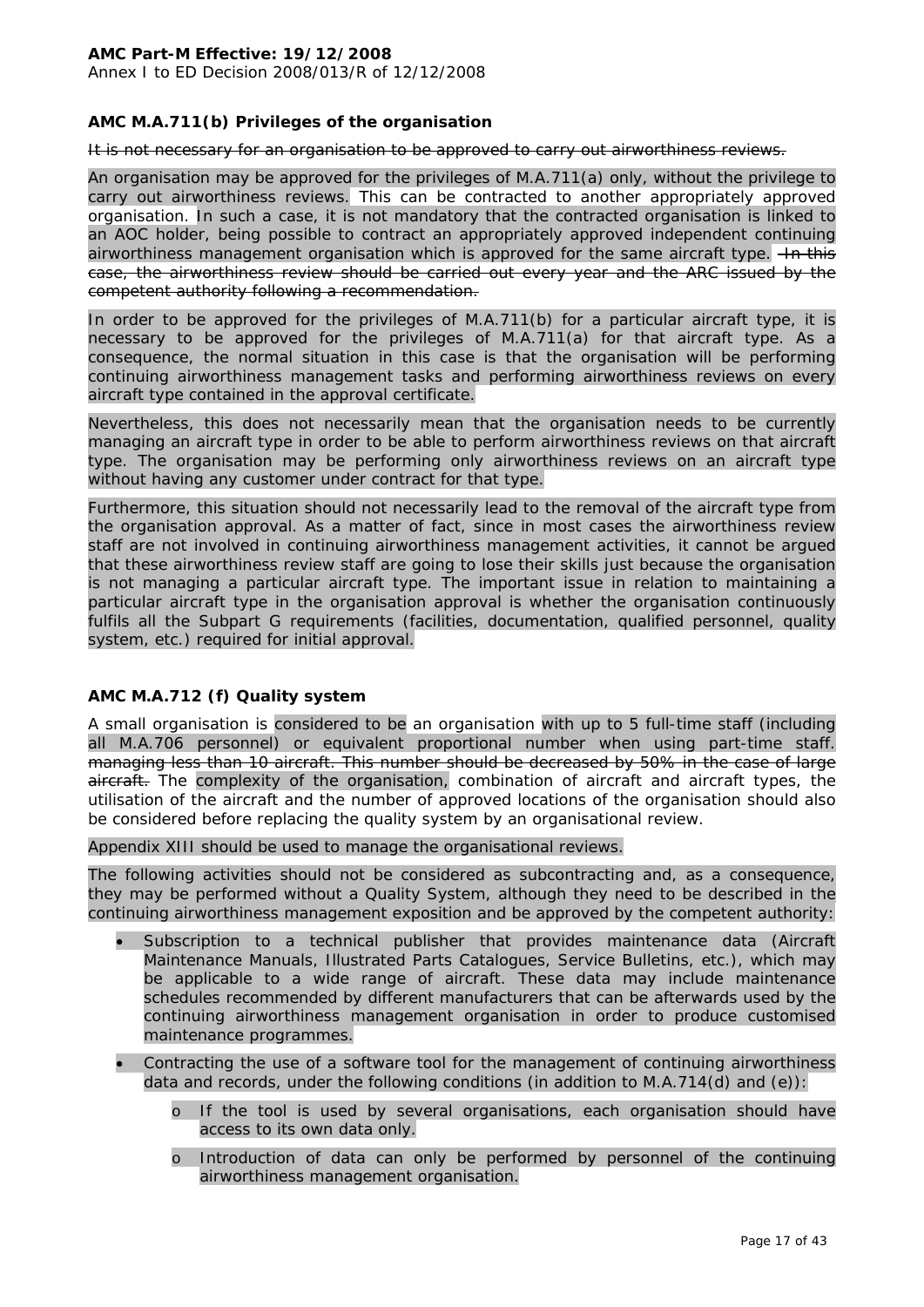Annex I to ED Decision 2008/013/R of 12/12/2008

#### o The data can be retrieved at any time.

#### **AMC M.A.714 Record-keeping**

- 1. The M.A. Subpart G organisation should ensure that it always receives a complete CRS from the approved maintenance organisation, M.A.801(b)(2) certifying staff and/or from the Pilot-owner such that the required records can be retained. The system to keep the continuing airworthiness records should be described in the organisation continuing airworthiness management exposition.
- 2. …
- 3. …
- 4. …
- 5. …
- 6. …

## **AMC M.A.801(d)(f) Aircraft certificate of release to service**

1. The aircraft certificate of release to service should contain the following statement:

…

# **AMC M.A.801(e)(g) Aircraft certificate of release to service**

1. Being unable to establish full compliance …

…

## **AMC M.A.801(f)(h) Aircraft certificate of release to service**

"Hazard seriously the Endangers flight safety" means …

#### **AMC M.A.801(d) Aircraft certificate of release to service**

- 1. "3 years of appropriate maintenance experience" means 3 years working in an aircraft maintenance environment on at least some of the aircraft type systems corresponding to the aircraft endorsed on the aircraft maintenance license or on the certifying staff authorisation that the person holds.
- 2. "Holding the proper qualifications" means holding either:
	- a. a valid ICAO Annex 1 compliant maintenance license for the aircraft type requiring certification, or;
	- b. a certifying staff authorisation valid for the work requiring certification, issued by an ICAO Annex 6 approved maintenance organisation.
- 3. A release in accordance with this paragraph does not affect the controlled environment of the aircraft as long as the M.A.801(d)2 recheck and release has been carried out by an approved maintenance organisation.

#### **AMC M.A.803 Pilot-owner authorisation**

1. The pilot–owner should hold a valid pilot license issued or validated by a member state for the aircraft type being maintained.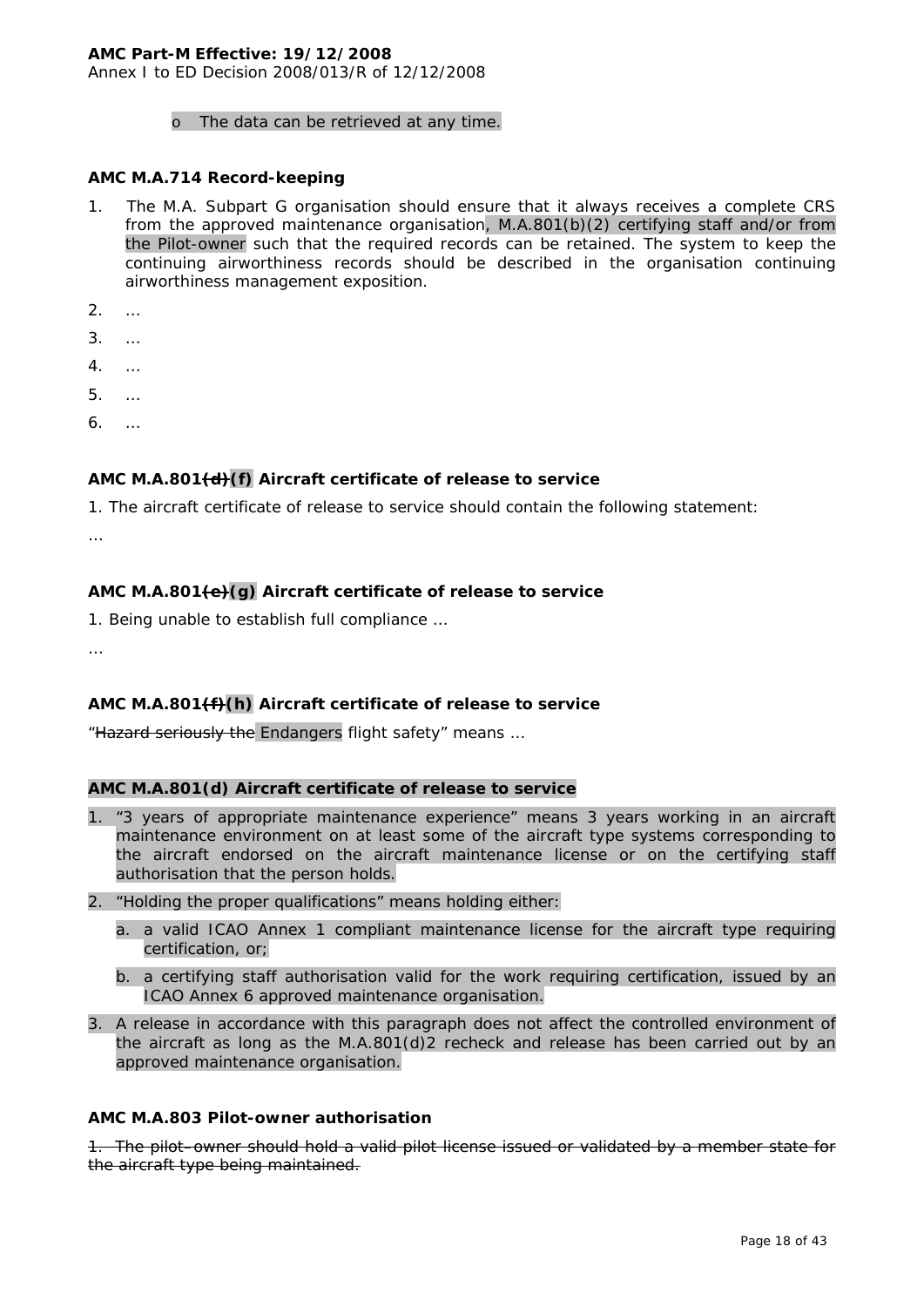Annex I to ED Decision 2008/013/R of 12/12/2008

- 1. 2. Privately operated means the aircraft is not operated pursuant to M.A.201 (h) and (i).
- 2. 3. A pPilot-owner should may only issue a certificate of release to service for maintenance he/she has performed. by the pilot owner, and after demonstrating the competency to carry out such maintenance tasks.
- 3. In the case of a jointly-owned aircraft, the maintenance programme should list:
	- The names of all Pilot-owners competent and designated to perform Pilot-owner maintenance in accordance with the basic principles described in Appendix VIII of Part-M. An alternative would be the maintenance programme to contain a procedure to ensure how such a list of competent Pilot-owners should be managed separately and kept current.
	- The limited maintenance tasks they may perform.
- 4. An equivalent valid Pilot-owner license may be any document attesting a pilot qualification recognised by the Member State. It does not have to be necessarily issued by the competent authority, but it should in any case be issued in accordance with the particular Member State's system, awaiting the European pilot licensing system. In such a case, the equivalent certificate or qualification number should be used instead of the pilot's licence number for the purpose of the M.A.801(b)3 (certificate of release to service).

#### **AMC M.A.901 Aircraft airworthiness review**

In order to ensure the validity of the aircraft airworthiness certificate, M.A.901 requires performing periodically an airworthiness review of the aircraft and its continuing airworthiness records, which results in the issuance of an airworthiness review certificate valid for one year.

Any airworthiness review certificate or equivalent document issued in accordance with the Member State requirements and valid on the date of entry into force of Part-M, Subpart I, is considered to attest the validity of the aircraft airworthiness certificate until its expiration or until one year after the entry into force of Part-M, Subpart I, whichever comes first. As a consequence, it is not necessarily required for the competent authority to re-issue all national airworthiness review certificates on the date of entry into force of Part-M, Subpart-I, being possible to wait until the limit mentioned above. However, when transferring the registration of the aircraft within the EU, this national airworthiness review certificate may not be recognised by the importing authority, and a new airworthiness review certificate may need to be issued in accordance with M.A.904.

#### **AMC M.A.901(b) Aircraft airworthiness review**

- 1. If the continuing airworthiness of the aircraft is not managed according to a Part-M appendix I arrangement between the owner and the M.A. Subpart G organisation, the aircraft should be considered to be outside a controlled environment. Nevertheless, such arrangement is not necessary when the operator and the M.A. Subpart G organisation are the same organisation.
- 2. The fact that limited pPilot-owner maintenance as defined in M.A.803 (b) is not carried out and released by an approved maintenance organisation does not change the status of an aircraft in a controlled environment providing the M.A. Subpart G organisation under contract has been informed of any such maintenance carried out.

#### **AMC M.A.901(c)2, (e)2 and (f) Aircraft airworthiness review**

When the aircraft has remained within a controlled environment, the extension of the validity of the airworthiness review certificate does not require an airworthiness review but only a verification of the continuous compliance with  $M.A.902$  (b)  $M.A.901$  (b).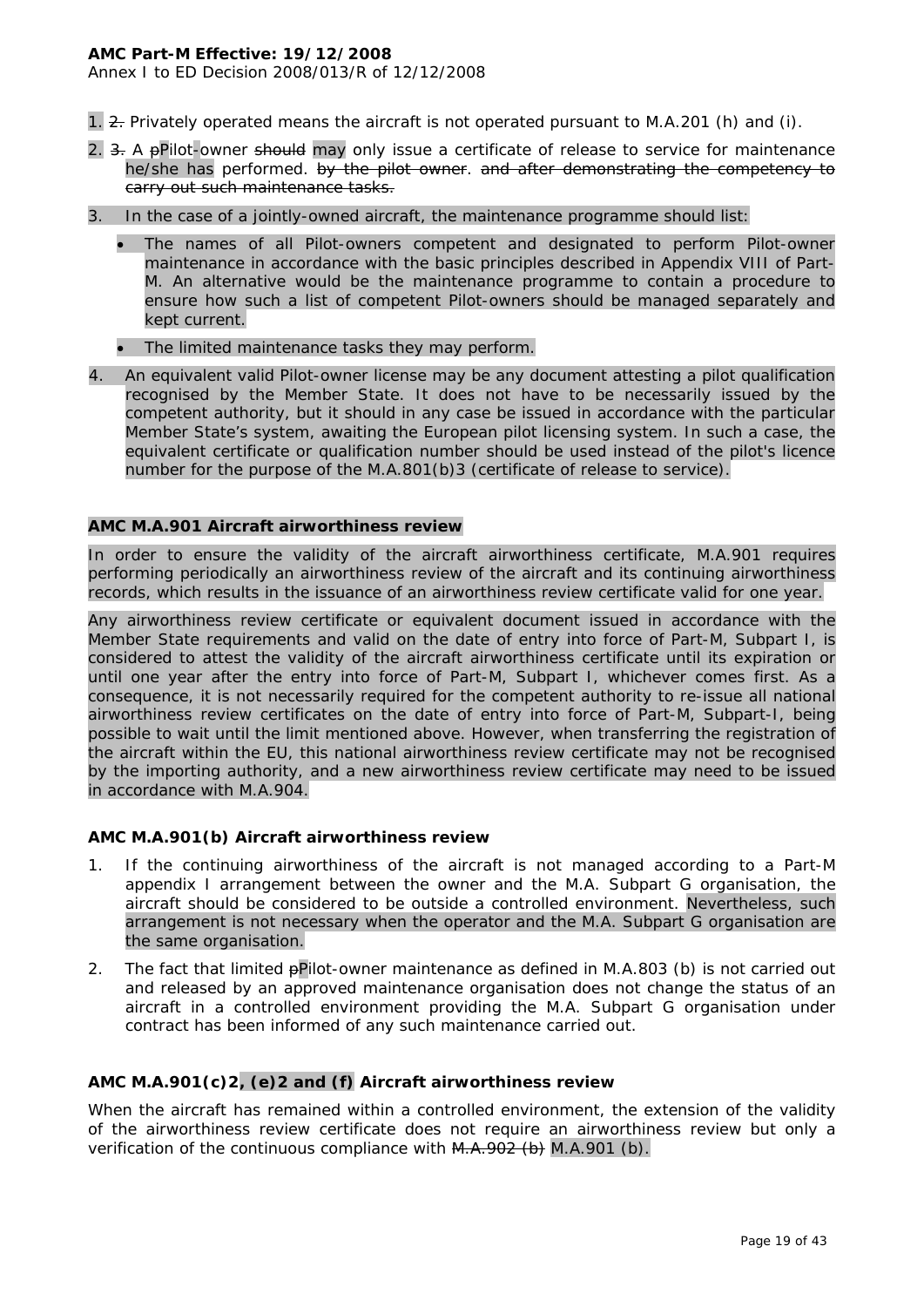It is acceptable to anticipate the extension of the airworthiness review certificate by a maximum of 30 days without a loss of continuity of the airworthiness review pattern, which means that the new expiration date is set up one year after the previous expiration date. This anticipation of up to 30 days also applies to the 12 month requirements shown in M.A.901(b), meaning that the aircraft is still considered as being in a controlled environment if it has been continuously managed by a single organisation and maintained by appropriately approved organisations, as stated in M.A.901(b), from the date when the last airworthiness review certificate was issued until the date when the extension is performed (this can be up to 30 days less than 12 months).

It is also acceptable to perform the extension of an airworthiness review certificate after its expiration date, as long as all the conditions for the extension are met. However, this means the following:

- The aircraft could not fly since the airworthiness review certificate expired until it is extended, and
- The new expiration date (after extension) is set one year after the previous expiration date (not one year after the extension is performed).

# **AMC M.A.901 (d) & (g) Aircraft airworthiness review**

The recommendation sent by a continuing airworthiness management organisation (CAMO) or by M.A.901(g) certifying staff to the competent authority of the Member State of registry should be, at least, in English when the Member State of registry is different from the CAMO's Member State. Otherwise it can be completed in the official language(s) of the CAMO's Member State.

The recommendation sent to the competent authority should contain at least the items described below.

(a) General information

…

# **AMC M.A.901(g) Aircraft airworthiness review**

The words "certifying staff" mean that the personnel meet at the time of the airworthiness review all the Part-66 requirements to be certifying staff for the aircraft subject to review (including also continuing experience requirements), which in some cases may refer to national rules.

The formal acceptance of the certifying staff by the competent authority should only be granted after verification of the qualifications and after the satisfactory performance of an airworthiness review under supervision of the competent authority.

The sentence "shall not be issued for more than two consecutive years" means that every three years the airworthiness review has to be performed by the competent authority or by an appropriately approved M.A. Subpart G organisation.

# **AMC M.A.901 (e)(j) Aircraft airworthiness review**

Suitable accommodation should include:

…

# **AMC M.A.903(a)-1 Transfer of aircraft registration within the EU**

The applicant should notify to the competent authority within the former Member State of registry so as to allow the proper transfer of information between the two competent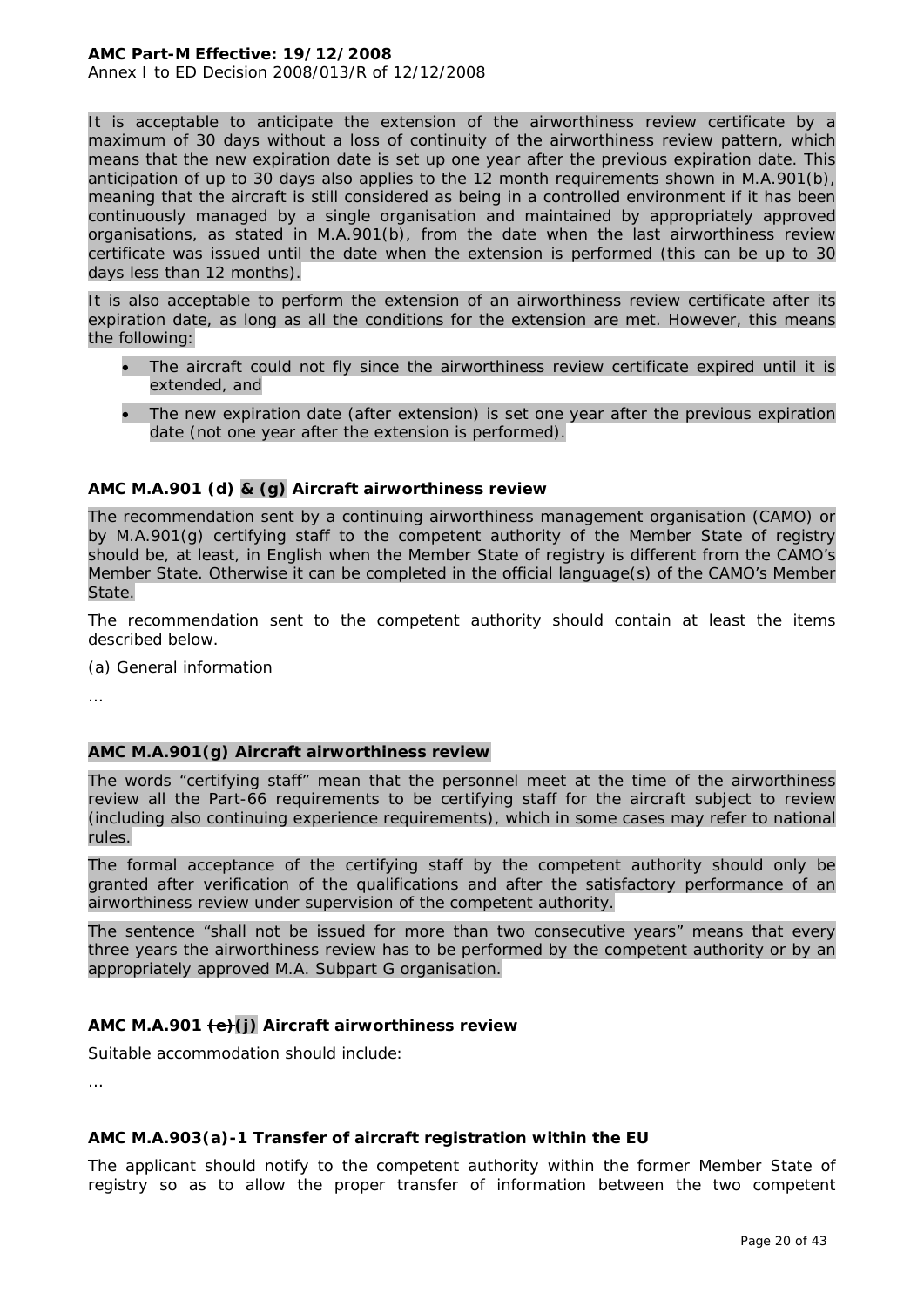Annex I to ED Decision 2008/013/R of 12/12/2008

authorities during the aircraft transfer process. The transfer of information should include, if applicable, notification that the airworthiness review certificate of the aircraft being transferred was issued in accordance with Member State requirements as allowed by (EC) 2042/2003, Article 3.4.

## **AMC M.A.904(b) Airworthiness review of aircraft imported into the EU**

The recommendation sent to the competent authority should contain at least the items described below.

(a) All the information set forth by AMC  $M.A.902(d)$   $M.A.901(d)$  &  $(g)$ 

- (b) …
- (c) …
- (d) …
- (e) …

# **AMC M.B.102(c) Competent authority – Qualification and training**

1.5. ….

1.6. knowledge of a relevant sample of the type(s) of aircraft gained through a formalised training course. These courses should be at least at a level equivalent to Part-66 Appendix III Level 1 General Familiarisation.

"Relevant sample" means that these courses should cover typical systems embodied in those aircraft being within the scope of approval.

1.7. ….

## **AMC M.B.301(b) Maintenance programme**

…

3. A competent authority may elect to publish a proposed maintenance schedule for a piston engined aircraft type or a group of piston engined aircraft types below 2730Kgs maximum take off mass (MTOM) or for a sailplane, powered sailplane or balloon type or for a group of sailplanes, powered sailplanes or balloons types. When owners/operators of piston engined aircraft below 2730Kgs MTOM of the aircraft mentioned above elect to use a competent authority proposed maintenance schedule, all the out of phase manufacturer recommendations should be incorporated into the final maintenance programme in order for it to be approved.

…

# **AMC M.B.303 Aircraft continuing airworthiness monitoring**

The competent authority may create an adapted airworthiness survey programme for the aircraft for which it performs the airworthiness review.

# **AMC M.B.604(b) Continuing oversight**

…

5. When performing the oversight of organisations that hold both M.A. Subpart F and M.A. Subpart G approvals, the competent authority should arrange the audits to cover both approvals avoiding duplicated visit of a particular area.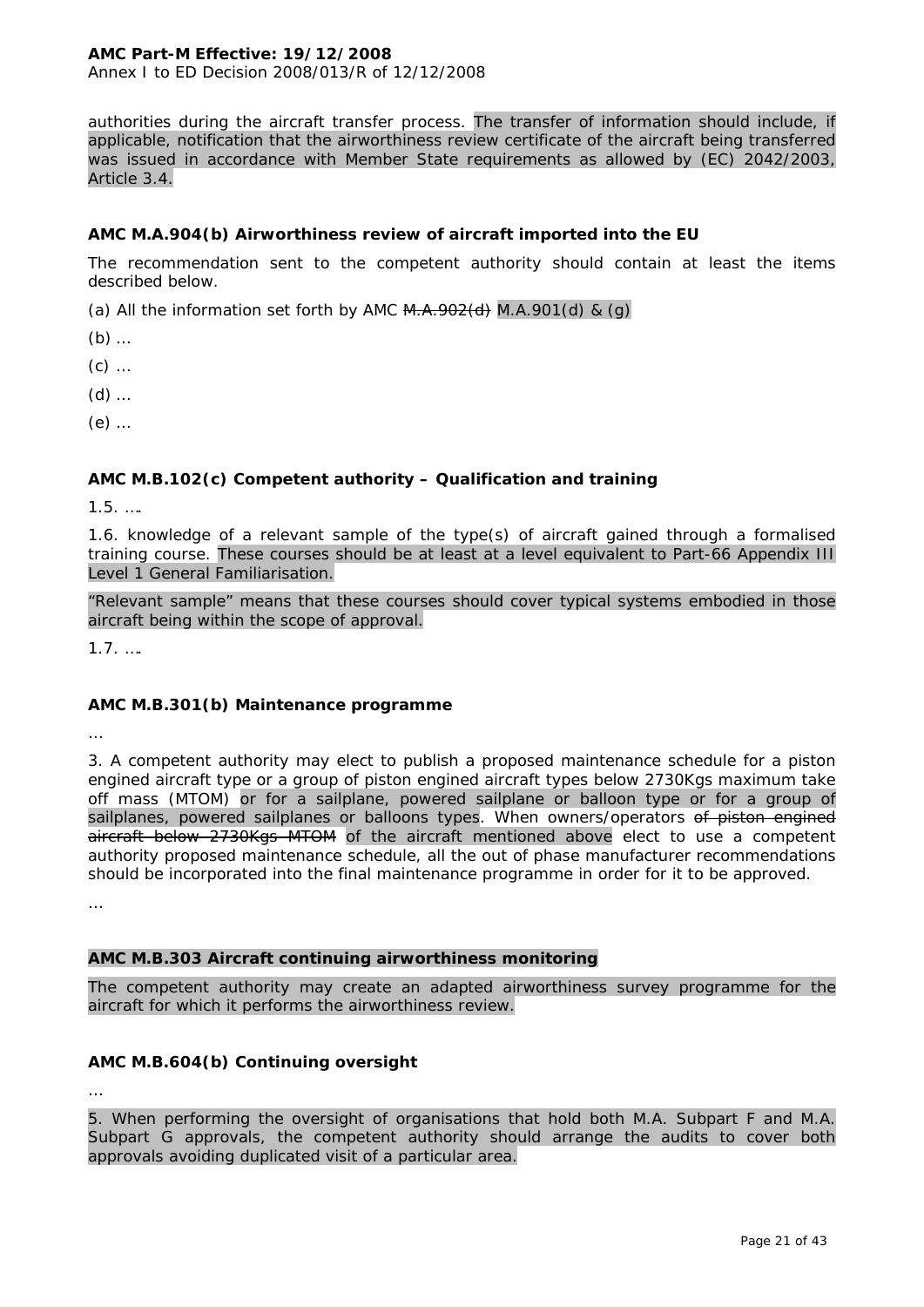Annex I to ED Decision 2008/013/R of 12/12/2008

## **AMC M.B.606 Changes**

1. Changes in nominated persons.

The competent authority should have adequate control over any changes to personnel specified in M.A.606 (a) and (b). Such changes will require an amendment to the manual.

- 2. It is recommended that a simple manual status sheet is maintained which contains information on when an amendment was received by the competent authority and when it was approved.
- 3. The competent authority should define the class of minor amendments to the manual which may be incorporated through indirect approval. In this case a procedure should be stated in the amendment section of the maintenance organisation manual.

Changes notified in accordance with M.A.617 are not considered minor.

For all cases other than minor, the applicable part(s) of the EASA Form 6F should be used for the change.

4. The approved maintenance organisation should submit each manual amendment to the competent authority whether it be an amendment for competent authority approval or an indirectly approved amendment. Where the amendment requires competent authority approval, the competent authority when satisfied, should indicate its approval in writing.

Where the amendment has been submitted under the indirect approval procedure the competent authority should acknowledge receipt in writing.

- 5. The following changes to the M.A. Subpart F approval should not be subject to the indirect approval procedure:
	- Name change
	- Change of accountable manager
	- Address change
	- Approval scope and rating
	- New facility
	- Any other change to the approval designated by the competent authority

## **AMC M.B.702(a) Initial approval**

- 1. "Formally indicate in writing" means that an EASA Form 4 should be used for this activity. With the exception of the accountable manager, an EASA Form 4 should be completed for each person nominated to hold a position required by M.A.706 $(b)$ , (c), and (d) and M.A.707.
- 2. In the case of the accountable manager, approval of the continuing airworthiness exposition containing the accountable manager's signed commitment statement constitutes formal acceptance, once the authority has conducted a meeting with the accountable manager and is satisfied with its results.

#### **AMC M.B.703 Issue of approval**

The table shown for the Approval Schedule in EASA Form 14 includes a field designated as "Aircraft type/series/group".

The intention is to give maximum flexibility to the competent authority to customise the approval to a particular organisation.

Possible alternatives to be included in this field are the following: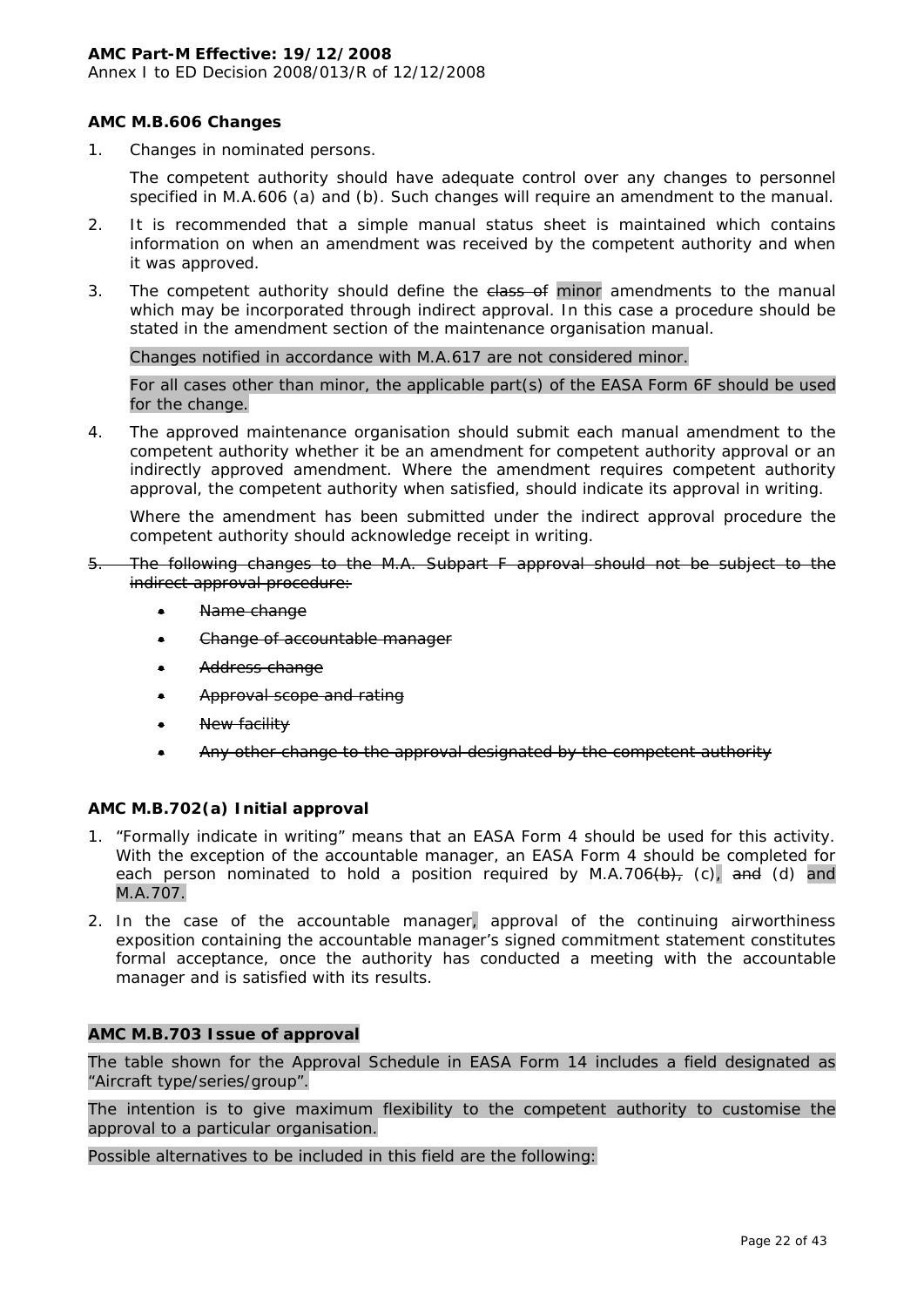Annex I to ED Decision 2008/013/R of 12/12/2008

- A specific type designation that is part of a type certificate, such as Airbus 340-211 or Cessna 172R.
- A type rating (or series) as listed in Part-66 Appendix I to AMC, which may be further subdivided, such as Boeing 737-600/700/800, Boeing 737-600, Cessna 172 Series.
- An aircraft group such as Cessna single piston engined aircraft.

Reference to the engine type installed in the aircraft may or may not be included, as necessary.

In all cases, the competent authority should be satisfied that the organisation has the capability to manage the requested types/groups/series.

## **AMC M.B.704(b) Continuing oversight**

…

4. Credit may be claimed by the competent authority Surveyor(s) for specific item audits completed during the preceding 44 23 month period subject to four conditions:

…

d the specific item audit being granted a back credit should be audited not later than  $+2$  24 months after the last audit of the item.

5. When an operator sub-contracts continuing airworthiness management tasks all subcontracted organisations should also be audited by the competent authority of operator at periods not exceeding 12 24 months (credits per paragraph 4 above are permitted) to ensure they fully comply with M.A. Subpart G. For these audits, the competent authority auditing surveyor should always ensure that he/she is accompanied throughout the audit by a senior technical member of the operator. All findings should be sent to and corrected by the operator.

6. When performing the oversight of organisations that hold both M.A. Subpart F and M.A. Subpart G approvals, the competent authority should arrange the audits to cover both approvals avoiding duplicated visit of a particular area.

## **AMC M.B.706 Changes**

1. Changes in nominated persons.

The competent authority should have adequate control over any changes to the personnel specified in M.A.706 (a), (b), (c) and (d). Such changes will require an amendment to the exposition.

- 2. It is recommended that a simple exposition status sheet is maintained which contains information on when an amendment was received by the competent authority and when it was approved.
- 3. The competent authority should define the class of minor amendments to the exposition which may be incorporated through indirect approval. In this case a procedure should be stated in the amendment section of the approved continuing airworthiness management organisation exposition.

Changes notified in accordance with M.A.713 are not considered minor.

For all cases other than minor, the applicable part(s) of the EASA Form 13 should be used for the change.

4. The approved continuing airworthiness management organisation should submit each exposition amendment to the competent authority whether it be an amendment for competent authority approval or an indirectly approved amendment. Where the amendment requires competent authority approval, the competent authority when satisfied, should indicate its approval in writing.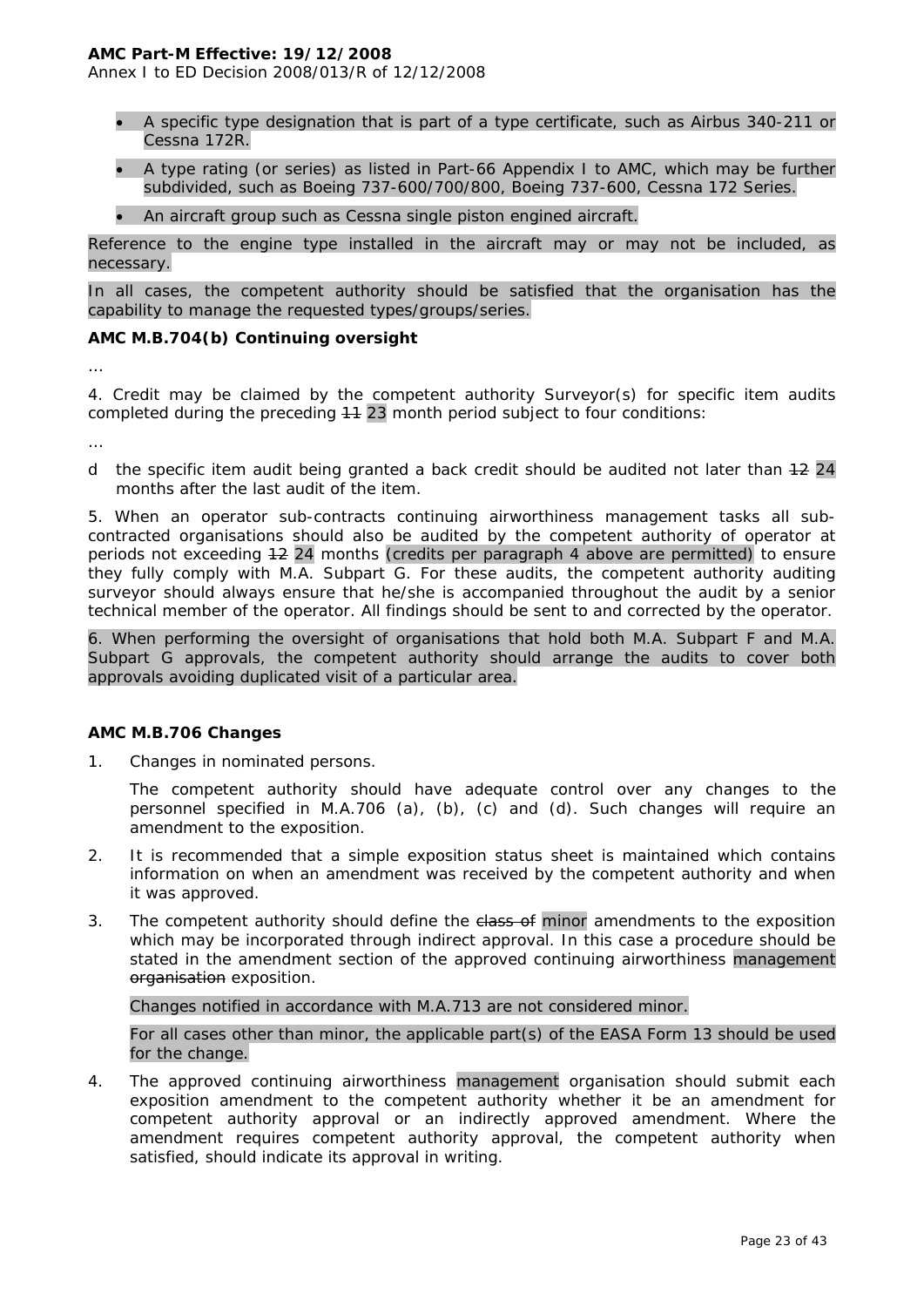Annex I to ED Decision 2008/013/R of 12/12/2008

Where the amendment has been submitted under the indirect approval procedure the competent authority should acknowledge receipt in writing.

5. The following changes to the M.A. Subpart G approval should not be subject to the indirect approval procedure:

- Name change
- Change of accountable manager
- Address change
- Approval scope and rating
- New facility
- Any other change to the approval designated by the competent authority

#### **AMC M.B.901 Assessment of recommendations**

…

- 3. Depending on the content of the recommendation, the history of the particular aircraft, and the knowledge of the M.A.Subpart G organisation or M.A.901(g) certifying staff making the recommendation in terms of experience, number and correction of findings and previous recommendations the extent of the investigation will vary. Therefore, whenever possible the person carrying out the investigation should be involved in the oversight of the M.A.Subpart G organisation making the recommendation.
- 4. In some cases, the inspector may decide that it is necessary to organise:
	- a physical survey of the aircraft, or;
	- a full or partial airworthiness review.

In this case, the inspector should inform the M.A.Subpart G organisation or M.A.901(g) certifying staff making the recommendation with sufficient notice so that it may organise itself according to M.A.901 $\left(\frac{e}{c}\right)$ .

Furthermore, this part of the investigation should be carried out by appropriate airworthiness review staff in accordance with M.B.902(b).

5. Only when satisfied the aircraft is airworthy, should the inspector issue an airworthiness review certificate.

## **AMC M.B.902(b) Airworthiness review by the competent authority**

1. A person qualified in accordance with AMC M.B.102 (c) subparagraph 1.5 should be considered as holding the equivalent to an aeronautical degree.

2. "experience in continuing airworthiness" means any appropriate combination of experience in tasks related to aircraft maintenance and/or continuing airworthiness management (engineering) and/or surveillance of such tasks.

2.3. An appropriate licence in compliance with Annex III (Part-66) Part-66 licence is a category B or C licence in the subcategory of the aircraft reviewed. It is not necessary to satisfy the recent experience requirements of Part-66 at the time of the review nor to hold the type rating on the particular aircraft.

3. 4. To hold a position with appropriate responsibilities means the airworthiness review staff should have a position within the competent authority that authorises that person to sign on behalf that competent authority.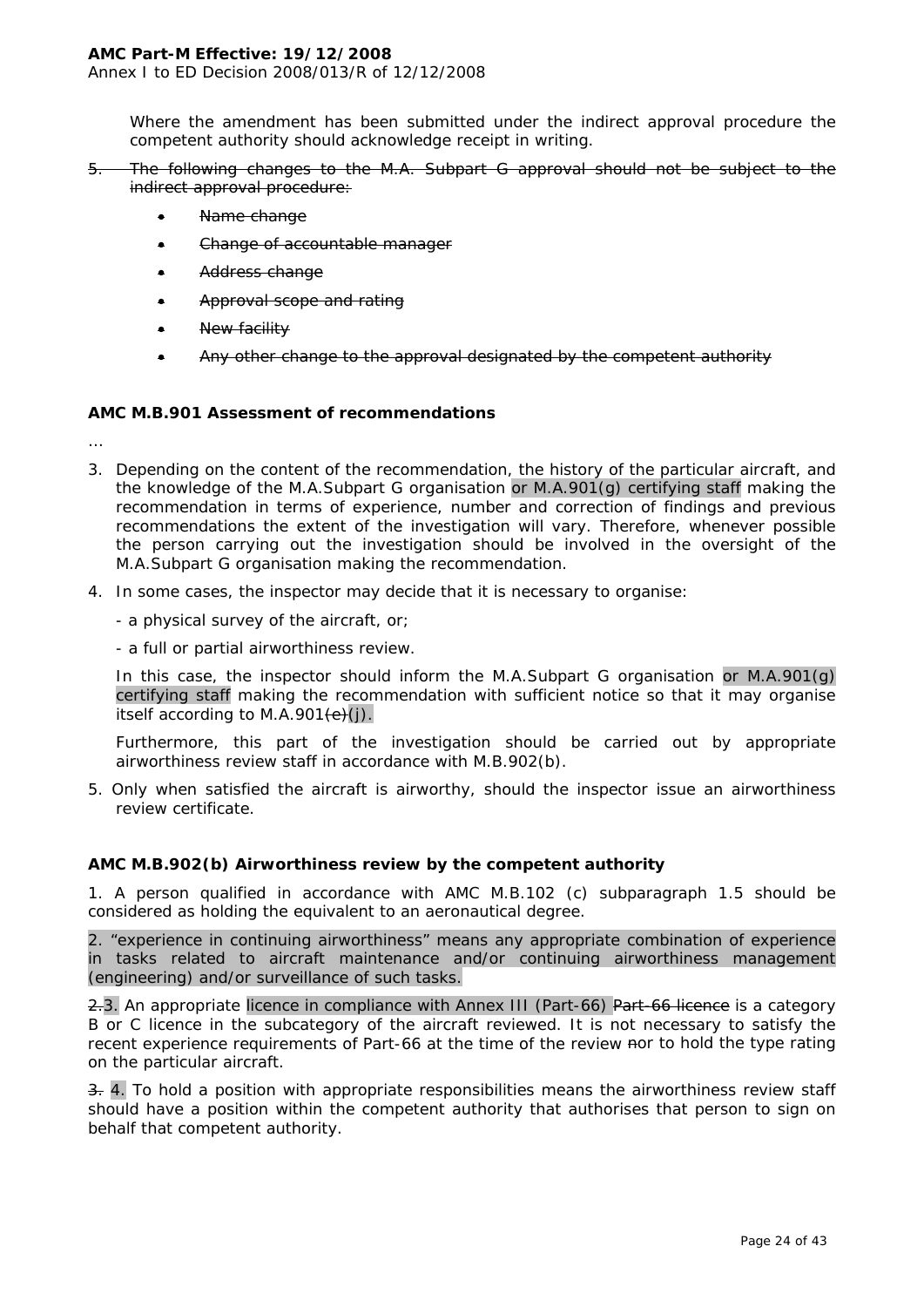4. 5. A person in the competent authority carrying out airworthiness reviews or airworthiness certificate renewal inspections in a Member State, prior to the date of entry into force of Part-M should be considered as complying with M.B.902(b).

# **AMC M.B.902(b)(1) Airworthiness review by the competent authority**

For all aircraft used in commercial air transport and any other aircraft, other than balloons, above 2730 kg MTOM, formal aeronautical maintenance training means training (internal or external) supported by evidence on the following subjects:

- Relevant parts of continuing airworthiness regulations.
- Relevant parts of operational requirements and procedures, if applicable.
- Knowledge of the internal procedures for continuing airworthiness.

• Knowledge of a relevant sample of the type(s) of aircraft gained through a formalised training course. These courses should be at least at a level equivalent to Part-66 Appendix III Level 1 General Familiarisation.

"Relevant sample" means that these courses should cover typical systems embodied in those aircraft being within the scope of approval

## **AMC M.B.902(b)(2) Airworthiness review by the competent authority**

For all balloons and any other aircraft of 2730 Kg MTOM and below, not used in commercial air transport, appropriate aeronautical maintenance training means demonstrated knowledge of the following subjects:

- Relevant parts of continuing airworthiness regulations.
- Relevant parts of operational requirements and procedures, if applicable.
- Knowledge of the internal procedures for continuing airworthiness.
- Knowledge of a relevant sample of the type(s) of aircraft gained through training and/or work experience. Such knowledge should be at least at a level equivalent to Part-66 Appendix III Level 1 General Familiarisation.

"Relevant sample" means that these courses should cover typical systems embodied in those aircraft being within the scope of approval.

This knowledge may be demonstrated by documented evidence or by an assessment performed by the competent authority. This assessment should be recorded.

# **AMC to Appendix VII "Complex Maintenance Tasks"**

The sentence "suitably approved or authorised welder" contained in Appendix VII, paragraph 3(c), means that the qualification should meet an officially recognised standard or, otherwise, should be accepted by the competent authority.

## **AMC to Appendix VIII "Limited Pilot Owner Maintenance"**

- 1. The lists here below specify items that can be expected to be completed by an owner who holds a current and valid pilot licence for the aircraft type involved and who meets the competence and responsibility requirements of Appendix VIII to Part-M.
- 2. The list of tasks may not address in a detailed manner the specific needs of the various aircraft categories. In addition, the development of technology and the nature of the operations undertaken by these categories of aircraft cannot be always adequately considered.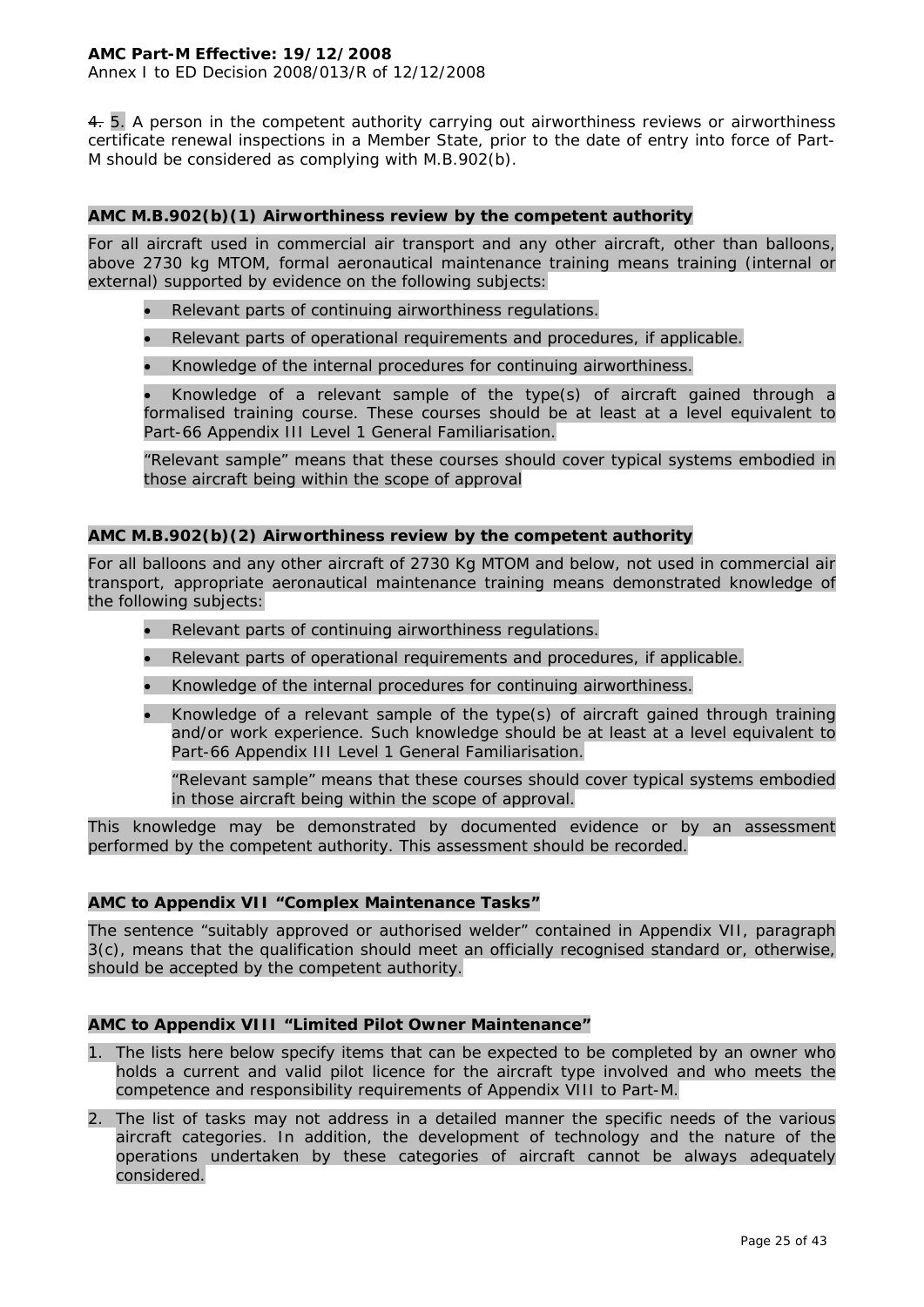Annex I to ED Decision 2008/013/R of 12/12/2008

- 3. Therefore, the following lists are considered to be the representative scope of limited Pilotowner maintenance referred to in M.A.803 and Appendix VIII:
	- Part A applies to aeroplanes;
	- Part B applies to rotorcraft;
	- Part C applies to sailplanes and powered sailplanes;
	- Part D applies to balloons and airships.
- 4. Inspection tasks/checks of any periodicity included in an approved maintenance programme can be carried out providing that the specified tasks are included in the generic lists of Parts A to D of this AMC and remains compliant with Part-M Appendix VIII basic principles.

The content of periodic inspections/checks as well as their periodicity is not regulated or standardised in an aviation specification. It is the decision of the manufacturer/Type Certificate Holder (TCH) to recommend a schedule for each specific type of inspection/check.

For an inspection/check with the same periodicity for different TCHs, the content may differ, and in some cases may be critically safety-related and may need the use of special tools or knowledge and thus would not qualify for Pilot-owner maintenance. Therefore, the maintenance carried out by the Pilot-owner cannot be generalised to specific inspections such as 50 Hrs, 100 Hrs or 6 Month periodicity.

The Inspections to be carried out are limited to those areas and tasks listed in this AMC to Appendix VIII; this allows flexibility in the development of the maintenance programme and does not limit the inspection to certain specific periodic inspections. A 50 Hrs/6 Month periodic inspection for a fixed wing aeroplane as well as the one-year inspection on a glider may normally be eligible for Pilot-owner maintenance.

## **TABLES**

Note: Tasks in Part A or Part B shown with \*\* exclude IFR operations following Pilot-owner maintenance. For these aircraft to operate under IFR operations, these tasks should be released by an appropriate licensed engineer.

|  | Part A/PILOT-OWNER MAINTENANCE TASKS for POWERED AIRCRAFT (AEROPLANES) |  |  |
|--|------------------------------------------------------------------------|--|--|
|--|------------------------------------------------------------------------|--|--|

| ATA | Area                                                                                                                                       | Task                                                                                                                                                               | Aeroplanes<br>$\epsilon = 2730$ kg |
|-----|--------------------------------------------------------------------------------------------------------------------------------------------|--------------------------------------------------------------------------------------------------------------------------------------------------------------------|------------------------------------|
| 09  | Towing<br>Tow release unit and tow cable retraction mechanism – Cleaning,<br>lubrication and tow cable replacement (including weak links). |                                                                                                                                                                    | Yes                                |
|     |                                                                                                                                            | Mirror -Installation and replacement of mirrors.                                                                                                                   | Yes                                |
| 11  | Placards                                                                                                                                   | Placards, Markings – Installation and renewal of placards and<br>markings required by AFM and AMM.                                                                 | Yes                                |
| 12  | Servicing                                                                                                                                  | Lubrication – Those items not requiring a disassembly other than<br>of non-structural items such as cover plates, cowlings and<br>fairings.                        | Yes                                |
| 20  | Standard<br>Practices                                                                                                                      | Safety Wiring – Replacement of defective safety wiring or cotter<br>keys, excluding those in engine controls, transmission controls<br>and flight control systems. | Yes                                |
|     |                                                                                                                                            | Simple Non-Structural Standard Fasteners – Replacement and<br>adjustment, excluding the replacement of receptacles and anchor<br>nuts requiring riveting.          | Yes                                |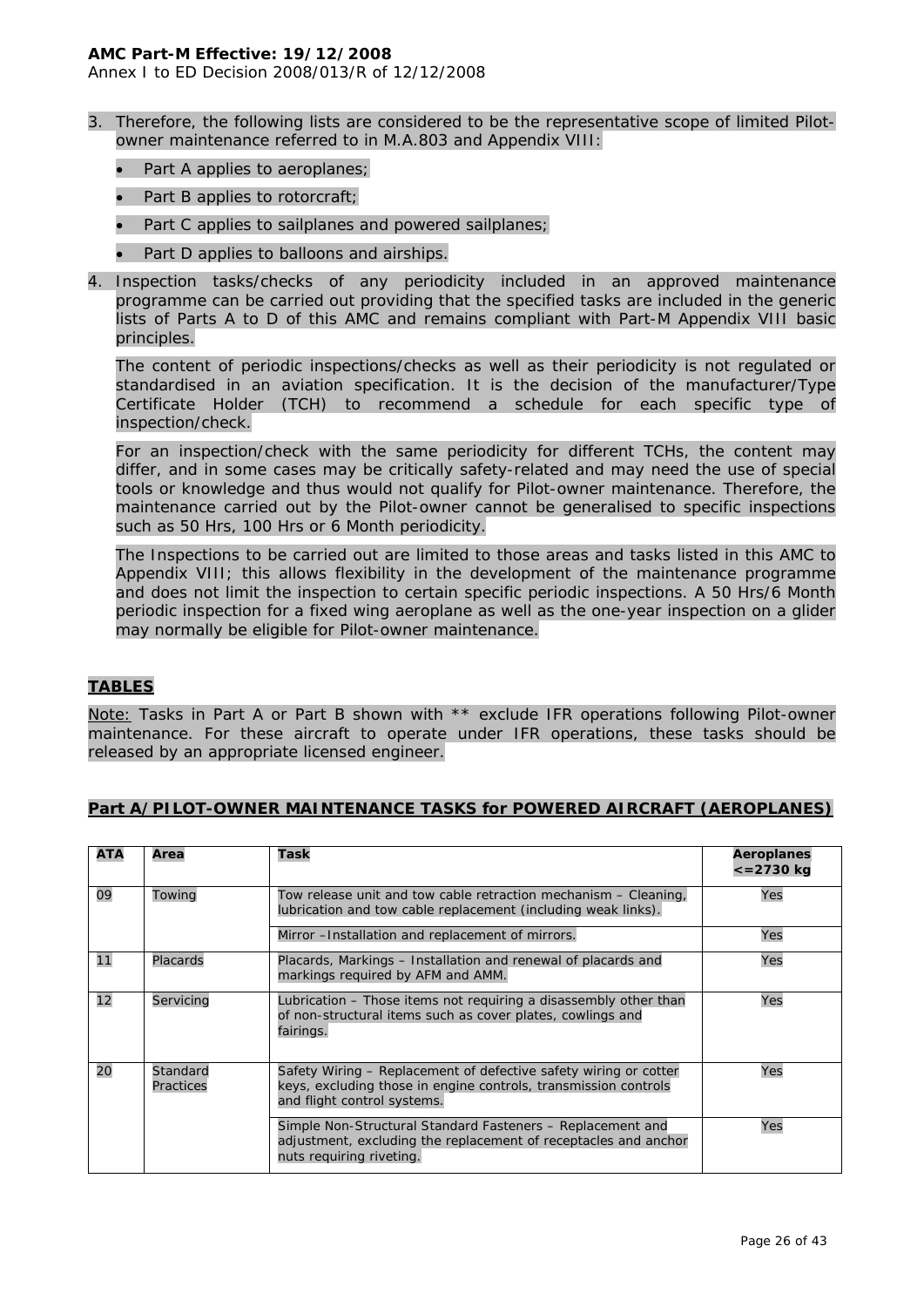Annex I to ED Decision 2008/013/R of 12/12/2008

| 21 | Air Conditioning           | Replacement of flexible hoses and ducts.                                                                                                                                                                  | Yes     |
|----|----------------------------|-----------------------------------------------------------------------------------------------------------------------------------------------------------------------------------------------------------|---------|
| 23 | Communication.             | Communication devices - Remove and replace self contained,<br>instrument panel mount communication devices with quick<br>disconnect connectors, excluding IFR operations.                                 | Yes**   |
| 24 | <b>Electrical power</b>    | Batteries - Replacement and servicing, excluding servicing of Ni-<br>Cd batteries and IFR operations.                                                                                                     | Yes**   |
|    |                            | Wiring - Repairing broken circuits in non critical equipment,<br>excluding ignition system, primary generating system and<br>required communication, navigation system and primary flight<br>instruments. | Yes     |
|    |                            | Bonding – Replacement of broken bonding cable.                                                                                                                                                            | Yes     |
|    |                            | Fuses - Replacement with the correct rating.                                                                                                                                                              | Yes     |
| 25 | Equipment                  | Safety Belts - Replacement of safety belts and harnesses<br>excluding belts fitted with airbag systems.                                                                                                   | Yes     |
|    |                            | Seats - Replacement of seats or seat parts not involving<br>disassembly of any primary structure or control system.                                                                                       | Yes     |
|    |                            | Non-essential instruments and/or equipment - Replacement of<br>self contained, instrument panel mount equipment with quick<br>disconnect connectors.                                                      | Yes     |
|    |                            | Oxygen System - Replacement of portable oxygen bottles and<br>systems in approved mountings, excluding permanently installed<br>bottles and systems.                                                      | Yes     |
|    |                            | ELT - Removal/Reinstallation.                                                                                                                                                                             | Yes     |
| 27 | <b>Flight controls</b>     | Removal or reinstallation of co-pilot control column and rudder<br>pedals where provision for quick disconnect is made by design.                                                                         | Yes     |
| 28 | <b>Fuel System</b>         | Fuel Filter elements - Cleaning and/or replacement.                                                                                                                                                       | Yes     |
| 30 | Ice and Rain<br>Protection | Windscreen Wiper - Replacement of wiper blade.                                                                                                                                                            | Yes     |
| 31 | Instruments                | Instrument Panel - Removal and reinstallation provided this it is a<br>design feature with quick disconnect connectors, excluding IFR<br>operations.                                                      | $Yes**$ |
|    |                            | Pitot Static System - Simple sense and leak check, excluding IFR<br>operations.                                                                                                                           | Yes**   |
|    |                            | Drainage - Drainage of water drainage traps or filters within the<br>Pitot Static system excluding IFR operations.                                                                                        | Yes**   |
|    |                            | Instruments - Check for legibility of markings and those readings<br>are consistent with ambient conditions.                                                                                              | Yes     |
| 32 | <b>Landing Gear</b>        | Wheels - Removal, replacement and servicing, including<br>replacement of wheel bearings and lubrication.                                                                                                  | Yes     |
|    |                            | Servicing - Replenishment of hydraulic fluid                                                                                                                                                              | Yes     |
|    |                            | Shock Absorber - Replacement of elastic cords or rubber<br>dampers.                                                                                                                                       | Yes     |
|    |                            | Shock Struts - Replenishment of oil or air.                                                                                                                                                               | Yes     |
|    |                            | Skis - Changing between wheel and ski landing gear.                                                                                                                                                       | Yes     |
|    |                            | Landing skids - Replacement of landing skids and skid shoes.                                                                                                                                              | Yes     |
|    |                            | Wheel fairings (spats) - Removal and reinstallation.                                                                                                                                                      | Yes     |
|    |                            | Mechanical brakes - Adjustment of simple cable operated<br>systems.                                                                                                                                       | Yes     |
|    |                            | Brake - Replacement of worn brake pads.                                                                                                                                                                   | Yes     |
| 33 | Lights                     | Lights - Replacement of internal and external bulbs, filaments,<br>reflectors and lenses.                                                                                                                 | Yes     |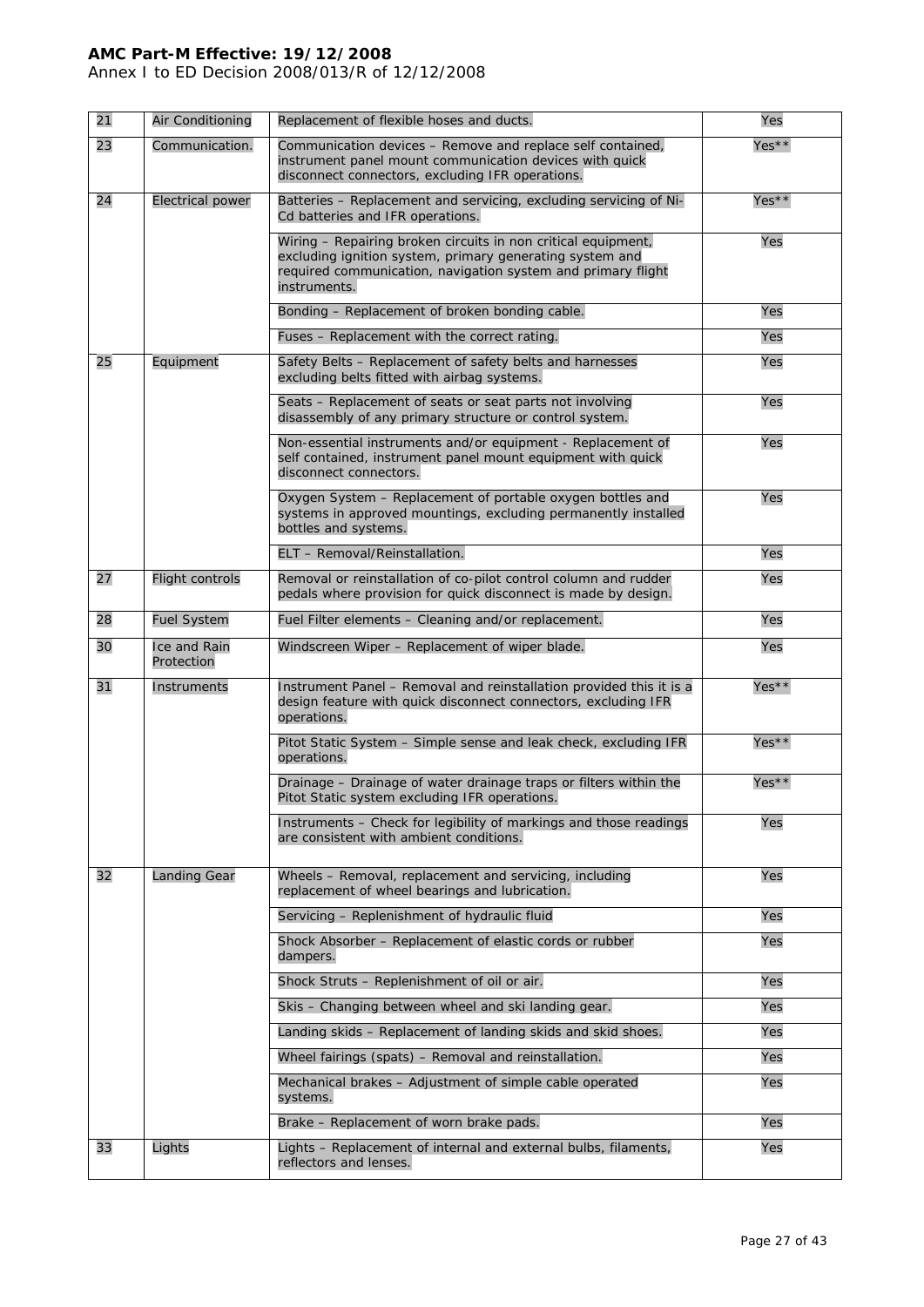Annex I to ED Decision 2008/013/R of 12/12/2008

| 34 | Navigation                 | Software - Updating self contained, instrument panel mount<br>navigational software databases, excluding automatic flight<br>control systems and transponders.                                                                                                   | Yes   |
|----|----------------------------|------------------------------------------------------------------------------------------------------------------------------------------------------------------------------------------------------------------------------------------------------------------|-------|
|    |                            | Navigation devices - Removal and replacement of self contained,<br>instrument panel mount navigation devices with quick disconnect<br>connectors, excluding automatic flight control systems,<br>transponders, primary flight control system and IFR operations. | Yes** |
|    |                            | Self contained data logger - Installation, data restoration.                                                                                                                                                                                                     | Yes   |
| 51 | <b>Structure</b>           | Fabric patches - Simple patches extending over not more than<br>one rib and not requiring rib stitching or removal of structural<br>parts or control surfaces.                                                                                                   | Yes   |
|    |                            | Protective Coating – Applying preservative material or coatings<br>where no disassembly of any primary structure or operating<br>system is involved.                                                                                                             | Yes   |
|    |                            | Surface finish - Minor restoration where no disassembly of any<br>primary structure or operating system is involved This includes<br>application of signal coatings or thin foils as well as registration<br>markings.                                           | Yes   |
|    |                            | Fairings - Simple repairs to non-structural fairings and cover<br>plates which do not change the contour.                                                                                                                                                        | Yes   |
| 52 | Doors and<br>Hatches       | Doors - Removal and reinstallation.                                                                                                                                                                                                                              | Yes   |
| 53 | Fuselage                   | Upholstery, furnishing - Minor repairs which do not require<br>disassembly of primary structure or operating systems, or<br>interfere with control systems.                                                                                                      | Yes   |
| 56 | Windows                    | Side Windows - Replacement if it does not require riveting,<br>bonding or any special process.                                                                                                                                                                   | Yes   |
| 61 | Propeller                  | Spinner - Removal and reinstallation.                                                                                                                                                                                                                            | Yes   |
| 71 | Powerplant<br>installation | Cowling - Removal and reinstallation not requiring removal of<br>propeller or disconnection of flight controls.                                                                                                                                                  | Yes   |
|    |                            | Induction System - Inspection and replacement of induction air<br>filter.                                                                                                                                                                                        | Yes   |
| 72 | Engine                     | Chip detectors - Removal, checking and reinstallation provided<br>the chip detector is a self-sealing type and not electrically<br>indicated.                                                                                                                    | Yes   |
| 73 | Engine fuel                | Strainer or Filter elements - Cleaning and/or replacement.                                                                                                                                                                                                       | Yes   |
|    |                            | Fuel - Mixing of required oil into fuel.                                                                                                                                                                                                                         | Yes   |
| 74 | Ignition                   | Spark Plugs - Removal, cleaning, adjustment and reinstallation.                                                                                                                                                                                                  | Yes   |
| 75 | Cooling                    | Coolant - Replenishment of coolant fluid.                                                                                                                                                                                                                        | Yes   |
| 77 | <b>Engine Indicating</b>   | Engine Indicating - Removal and replacement of self contained,<br>instrument panel mount indicators that have quick-release<br>connectors and do not employ direct reading connections.                                                                          | Yes   |
| 79 | Oil System                 | Strainer or filter elements - Cleaning and/or replacement.                                                                                                                                                                                                       | Yes   |
|    |                            | Oil - Changing or replenishment of engine oil and gearbox fluid.                                                                                                                                                                                                 | Yes   |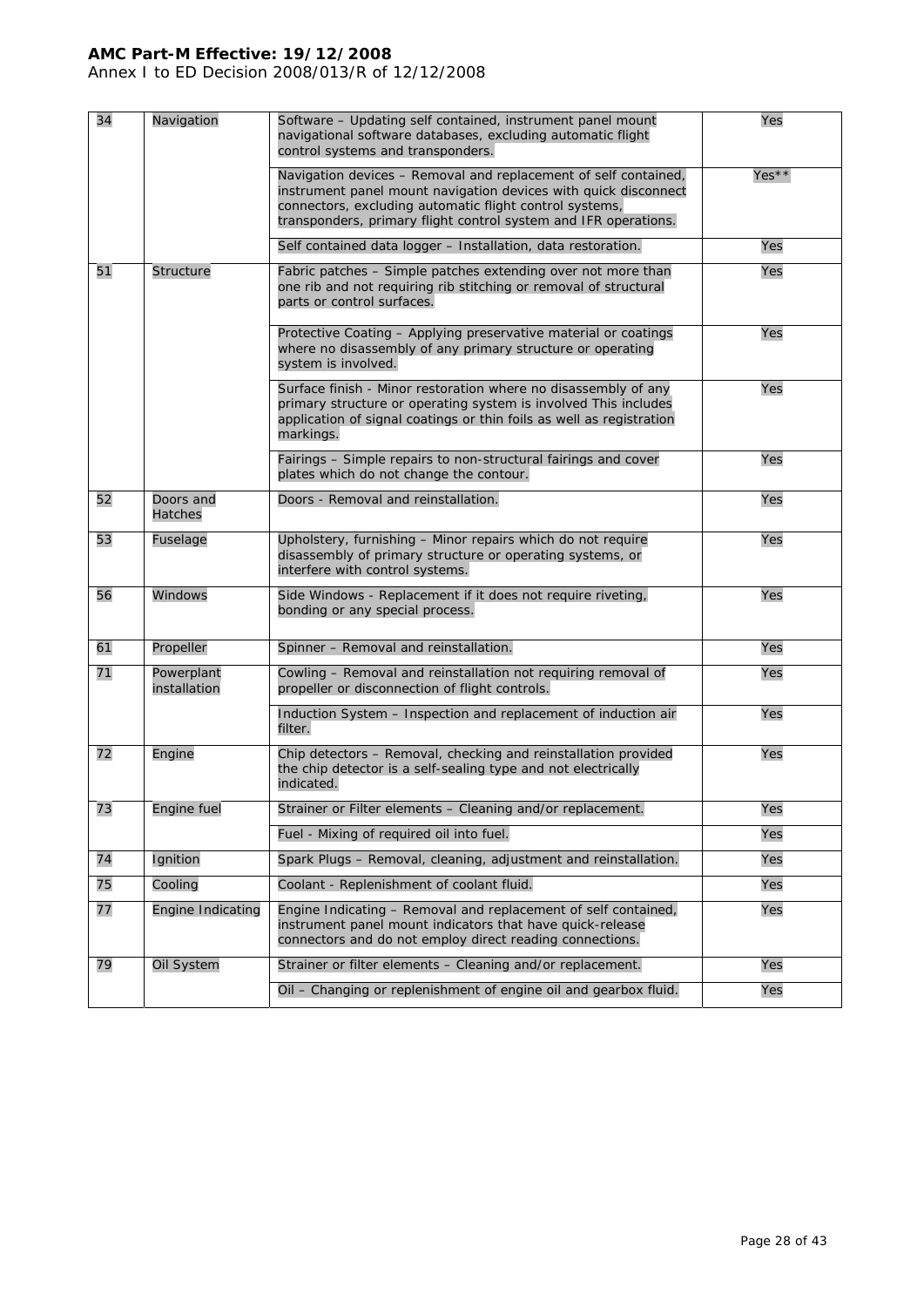Annex I to ED Decision 2008/013/R of 12/12/2008

# **Part B/PILOT-OWNER MAINTENANCE TASKS for ROTORCRAFT**

| <b>ATA</b> | Area                       | <b>Task</b>                                                                                                                                                                                              | <b>Single Engine</b><br><b>Rotorcraft</b> |
|------------|----------------------------|----------------------------------------------------------------------------------------------------------------------------------------------------------------------------------------------------------|-------------------------------------------|
|            |                            |                                                                                                                                                                                                          | $\epsilon = 2730$ kg                      |
| 11         | Placards                   | Placards, Markings - Installation and renewal of placards and<br>markings required by AFM and AMM.                                                                                                       | Yes                                       |
| 12         | Servicing                  | Fuel, oil, hydraulic, de-iced and windshield liquid replenishment.                                                                                                                                       | Yes                                       |
|            |                            | Lubrication - Those items not requiring a disassembly other than<br>of non-structural items such as cover plates, cowlings and<br>fairings.                                                              | Yes                                       |
| 20         | Standard<br>Practices      | Safety Wiring - Replacement of defective safety wiring or cotter<br>keys, excluding those in engine controls, transmission controls<br>and flight control systems.                                       | Yes                                       |
|            |                            | Simple non-structural standard fasteners - Replacement and<br>adjustment, excluding latches and the replacement of receptacles<br>and anchor nuts requiring riveting.                                    | Yes                                       |
| 21         | Air Conditioning           | Replacement of flexible hoses and ducts.                                                                                                                                                                 | Yes                                       |
| 23         | Communication              | Communication devices - Remove and replace self contained,<br>instrument panel mount communication devices with quick<br>disconnect connectors, excluding IFR operations.                                | Yes**                                     |
| 24         | <b>Electrical power</b>    | Batteries - Replacement and servicing, excluding servicing of Ni-<br>Cd batteries and IFR operations.                                                                                                    | Yes**                                     |
|            |                            | Wiring - Repairing broken circuits in noncritical equipment,<br>excluding ignition system, primary generating system and<br>required communication, navigation system and primary flight<br>instruments. | Yes                                       |
|            |                            | Bonding - Replacement of broken bonding cable excluding<br>bonding on rotating parts and flying controls.                                                                                                | Yes                                       |
|            |                            | Fuses - Replacement with the correct rating.                                                                                                                                                             | Yes                                       |
| 25         | Equipment                  | Safety Belts - Replacement of safety belts and harnesses<br>excluding belts fitted with airbag systems.                                                                                                  | Yes                                       |
|            |                            | Seats - Replacement of seats or seat parts not involving<br>disassembly of any primary structure or control system excluding<br>flight crew seats.                                                       | Yes                                       |
|            |                            | Removal/installation of emergency flotation gears with quick<br>disconnect connectors.                                                                                                                   | Yes                                       |
|            |                            | Non-essential instruments and/or equipment - Replacement of<br>self contained, instrument panel mount equipment with quick<br>disconnect connectors.                                                     | Yes                                       |
|            |                            | ELT - Removal/Reinstallation.                                                                                                                                                                            | Yes                                       |
| 30         | Ice and rain<br>protection | Windshield wiper replacement                                                                                                                                                                             | Yes                                       |
| 31         | Instruments                | Instrument Panel- Removal and reinstallation provided this it is a<br>design feature with quick disconnect connectors, excluding IFR<br>operations.                                                      | $Yes**$                                   |
|            |                            | Pitot Static System - Simple sense and leak check, excluding IFR<br>operations.                                                                                                                          | Yes**                                     |
|            |                            | Drainage - Drainage of water drainage traps or filters within the<br>Pitot Static system excluding IFR operations.                                                                                       | Yes**                                     |
|            |                            | Instruments - Check for legibility of markings and those readings<br>are consistent with ambient conditions.                                                                                             | Yes                                       |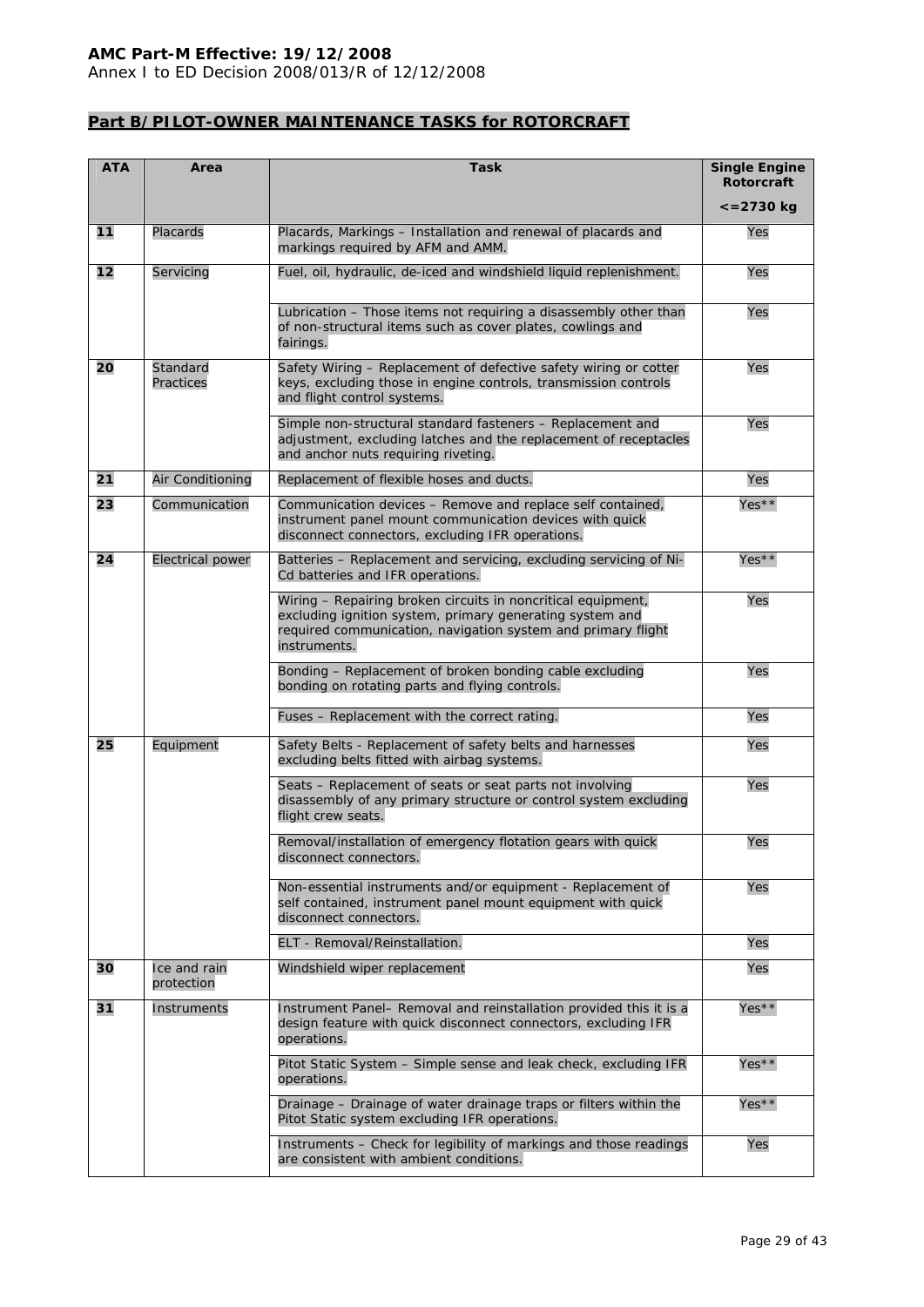Annex I to ED Decision 2008/013/R of 12/12/2008

| 32       | <b>Landing Gears</b>       | Wheels - Removal, replacement and servicing, including<br>replacement of wheel bearings and lubrication.                                                                                                                                                                | Yes     |
|----------|----------------------------|-------------------------------------------------------------------------------------------------------------------------------------------------------------------------------------------------------------------------------------------------------------------------|---------|
|          |                            | Replacement of skid wear shoes.                                                                                                                                                                                                                                         | Yes     |
|          |                            | Fit and remove snow landing pads.                                                                                                                                                                                                                                       | Yes     |
|          |                            | Servicing - Replenishment of hydraulic fluid.                                                                                                                                                                                                                           | Yes     |
|          |                            | Brake – Replacement of worn brake pads.                                                                                                                                                                                                                                 | Yes     |
| 33       | Lights                     | Lights - replacement of internal and external bulbs, filaments,<br>reflectors and lenses.                                                                                                                                                                               | Yes     |
| 34       | Navigation                 | Software - Updating self contained, instrument panel mount<br>navigational software databases, excluding automatic flight<br>control systems and transponders.                                                                                                          | Yes     |
|          |                            | Navigation devices - Remove and replace self contained,<br>instrument panel mount navigation devices with quick disconnect<br>connectors, excluding automatic flight control systems,<br>transponders, primary flight control system and IFR operations.                | $Yes**$ |
|          |                            | Self contained data logger - Installation, data restoration.                                                                                                                                                                                                            | Yes     |
| 51       | Structure                  | Protective Coating - Applying preservative material or coatings<br>where no disassembly of any primary structure or operating<br>system is involved.                                                                                                                    | Yes     |
|          |                            | Surface finish - Minor restoration where no disassembly of any<br>primary structure or operating system is involved, excluding<br>intervention on main and tail rotors. This includes application of<br>signal coatings or thin foils as well as Registration markings. | Yes     |
|          |                            | Fairings - Simple repairs to non-structural fairings and cover<br>plates which do not change the contour.                                                                                                                                                               | Yes     |
| 52       | Doors                      | Doors - Removal and reinstallation.                                                                                                                                                                                                                                     | Yes     |
| 53       | Fuselage                   | Upholstery, furnishing - Minor repairs which do not require<br>disassembly of primary structure or operating systems, or<br>interfere with control systems.                                                                                                             | Yes     |
| 56       | Windows                    | Side Windows - Replacement if it does not require riveting,<br>bonding or any special process.                                                                                                                                                                          | Yes     |
| 62       | Main rotor                 | Removal/installation of main rotor blades that are designed for<br>removal where special tools are not required (tail rotor blades<br>excluded) limited to installation of the same blades previously<br>removed refitted in the original position.                     | Yes     |
| 63<br>65 | Transmission               | Chip detectors - Remove, check and replace provided the chip<br>detector is a self-sealing type and not electrically indicated.                                                                                                                                         | Yes     |
| 67       | Flight control             | Removal or reinstallation of co-pilot cyclic and collective controls<br>and yaw pedals where provision for quick disconnect is made by<br>design.                                                                                                                       | Yes     |
| 71       | Powerplant<br>installation | Cowlings - Removal and re-fitment.                                                                                                                                                                                                                                      | Yes     |
| 72       | Engine                     | Chip detectors -removal, checking and reinstallation provided the<br>chip detector is a self sealing type and not electrically indicated.                                                                                                                               | Yes     |
| 79       | Oil System                 | Filter elements - Replacement, provided that the element is of<br>the "spin on/off" type.                                                                                                                                                                               | Yes     |
|          |                            | Oil - Changing or replenishment of engine oil.                                                                                                                                                                                                                          | Yes     |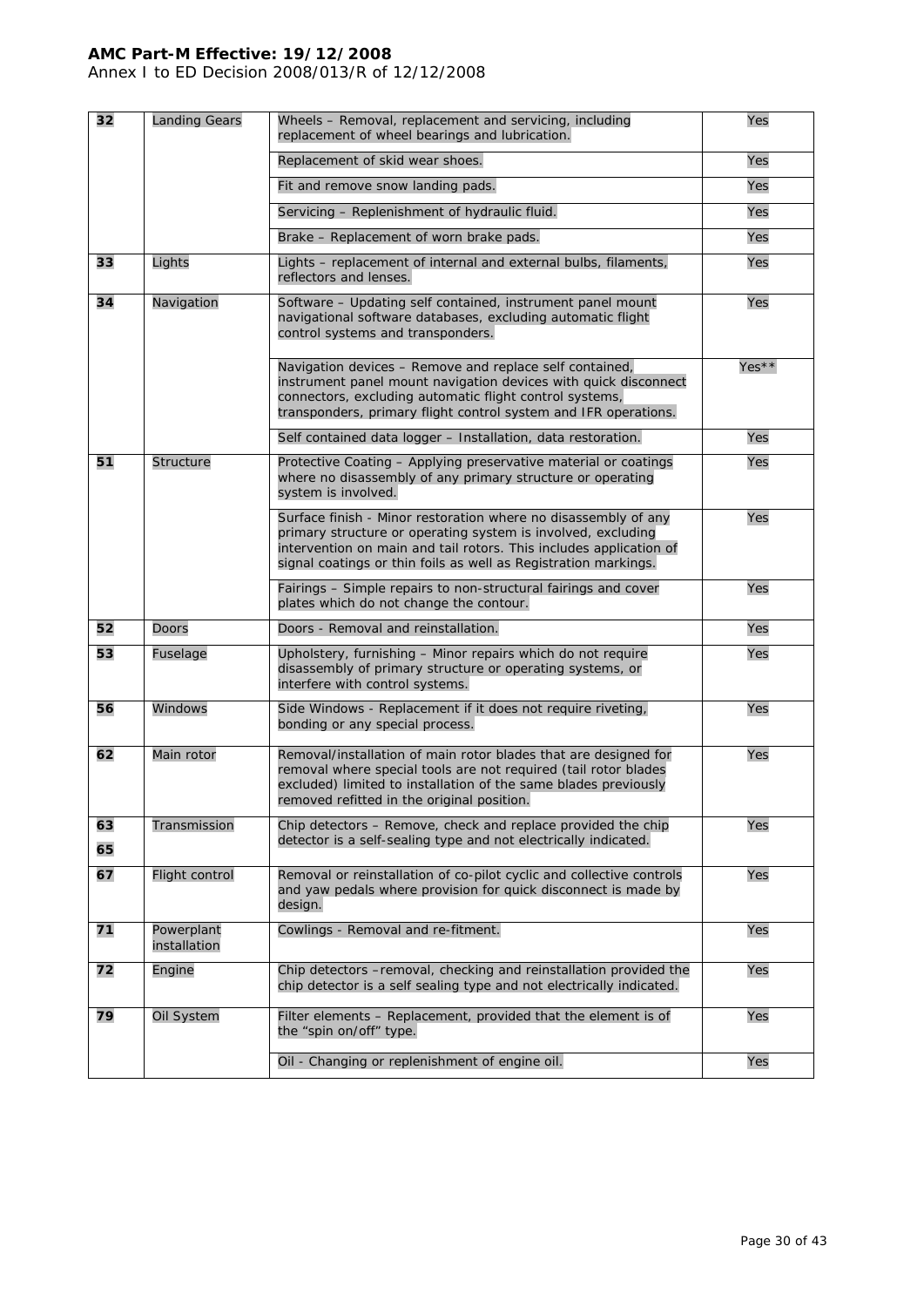Annex I to ED Decision 2008/013/R of 12/12/2008

# **Part C/PILOT-OWNER MAINTENANCE TASKS for SAILPLANES AND POWERED SAILPLANES**

# **Abbreviations applicable to this Part:**

- N/A not applicable for this category
- SP sailplane

SSPS self-sustained powered sailplane

#### SLPS/TM self-launching powered sailplane/touring motorglider

| <b>ATA</b> | Area                                                                                                                                                                                         | Task                                                                                                                                                                                                                                                                                                   | SP  | <b>SSPS</b> | SLPS/<br>ТM |
|------------|----------------------------------------------------------------------------------------------------------------------------------------------------------------------------------------------|--------------------------------------------------------------------------------------------------------------------------------------------------------------------------------------------------------------------------------------------------------------------------------------------------------|-----|-------------|-------------|
| 08         | Weighing                                                                                                                                                                                     | Recalculation - Small changes of the Trim plan without<br>needing a reweighing.                                                                                                                                                                                                                        | Yes | Yes         | Yes         |
| 09         | Towing                                                                                                                                                                                       | Tow release unit and tow cable retraction mechanism -<br>Cleaning, lubrication and tow cable replacement (including<br>weak links).                                                                                                                                                                    | Yes | Yes         | Yes         |
|            |                                                                                                                                                                                              | Mirror - Installation and replacement of mirrors.                                                                                                                                                                                                                                                      | Yes | Yes         | Yes         |
| 11         | Placards                                                                                                                                                                                     | Placards, Markings - Installation and renewal of placards and<br>markings required by AFM and AMM.                                                                                                                                                                                                     | Yes | Yes         | Yes         |
| 12         | Servicing                                                                                                                                                                                    | Lubrication - Those items not requiring a disassembly other<br>than of non-structural items such as cover plates, cowlings<br>and fairings.                                                                                                                                                            | Yes | Yes         | Yes         |
| 20         | Standard.<br>Safety Wiring - Replacement of defective safety wiring or<br>Practices<br>cotter keys, excluding those in engine controls, transmission<br>controls and flight control systems. |                                                                                                                                                                                                                                                                                                        | Yes | Yes         | Yes         |
|            |                                                                                                                                                                                              | Simple Non-Structural Standard Fasteners - Replacement<br>and adjustment, excluding the replacement of receptacles<br>and anchor nuts requiring riveting.                                                                                                                                              | Yes | Yes         | Yes         |
|            |                                                                                                                                                                                              | Free play - Measurement of the free play in the control<br>system and the wing to fuselage attachment including minor<br>adjustments by simple means provided by the manufacturer.                                                                                                                     | Yes | Yes         | Yes         |
| 21         | Air Conditioning                                                                                                                                                                             | Replacement of flexible hoses and ducts.                                                                                                                                                                                                                                                               | Yes | Yes         | Yes         |
| 23         | Communication                                                                                                                                                                                | Communication devices - Remove and replace self<br>contained, instrument panel mount communication devices<br>with quick disconnect connectors.                                                                                                                                                        | Yes | Yes         | Yes         |
| 24         | <b>Electrical power</b>                                                                                                                                                                      | Batteries and solar panels - Replacement and servicing.                                                                                                                                                                                                                                                | Yes | Yes         | Yes         |
|            |                                                                                                                                                                                              | Wiring - Installation of simple wiring connections to the<br>existing wiring for additional non-required equipment such as<br>electric variometers, flight computers but excluding required<br>communication, navigation systems and engine wiring.                                                    | Yes | Yes         | Yes         |
|            |                                                                                                                                                                                              | Wiring - Repairing broken circuits in landing light and any<br>other wiring for non-required equipment such as electrical<br>variometers or flight computers, excluding ignition system,<br>primary generating system and required communication,<br>navigation system and primary flight instruments. | Yes | Yes         | Yes         |
|            |                                                                                                                                                                                              | Bonding - Replacement of broken bonding cable.                                                                                                                                                                                                                                                         | Yes | Yes         | Yes         |
|            |                                                                                                                                                                                              | Switches - This includes soldering and crimping of non-<br>required equipment such as electrical variometers or flight<br>computers, but excluding ignition system, primary<br>generating system and required communication, navigation<br>system and primary flight instruments.                      | Yes | Yes         | Yes         |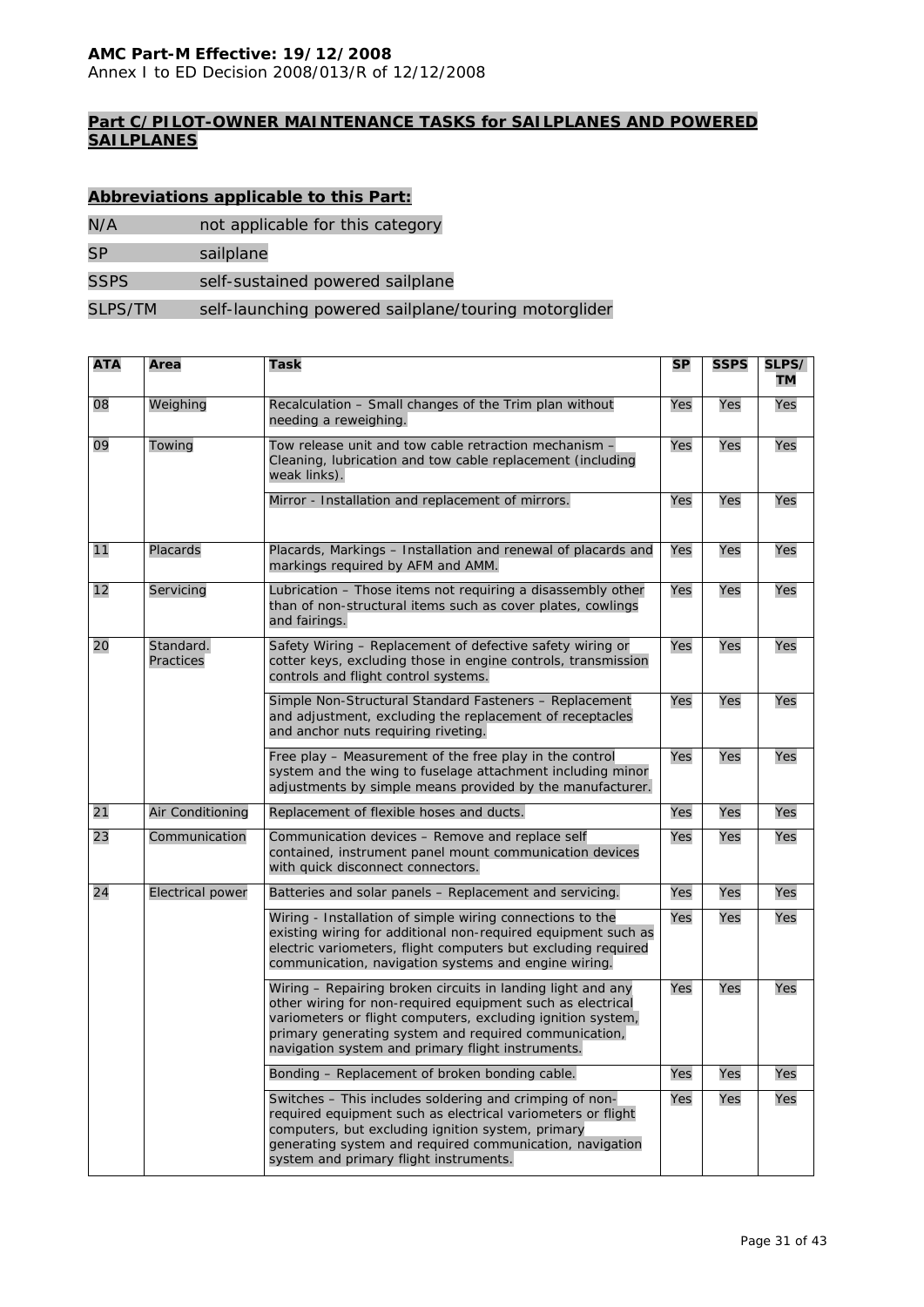Annex I to ED Decision 2008/013/R of 12/12/2008

|    |                        | Fuses - Replacement with the correct rating.                                                                                                          | Yes | Yes | Yes       |
|----|------------------------|-------------------------------------------------------------------------------------------------------------------------------------------------------|-----|-----|-----------|
| 25 | Equipments             | Safety Belts - Replacement of safety belt and harnesses.                                                                                              | Yes | Yes | Yes       |
|    |                        | Yes                                                                                                                                                   | Yes | Yes |           |
|    |                        | Non-essential instruments and/or equipments - Replacement<br>of self contained, instrument panel mount equipment with<br>quick disconnect connectors. | Yes | Yes | Yes       |
|    |                        | Removal and installation of non-required instruments and/or<br>equipment.                                                                             | Yes | Yes | Yes       |
|    |                        | Wing Wiper, Cleaner - Servicing, removal and reinstallation<br>not involving disassembly or modification of any primary<br>structure, control.        | Yes | Yes | Yes       |
|    |                        | Static Probes – Removal or reinstallation of variometer static<br>and total energy compensation probes.                                               | Yes | Yes | Yes       |
|    |                        | Oxygen System - Replacement of portable oxygen bottles<br>and systems in approved mountings, excluding permanently<br>installed bottles and systems.  | Yes | Yes | Yes       |
|    |                        | Air Brake Chute - Installation and servicing                                                                                                          | Yes | Yes | Yes       |
|    |                        | ELT - Removal / Reinstallation.                                                                                                                       | Yes | Yes | Yes       |
| 26 | <b>Fire Protection</b> | Fire Warning - Replacement of sensors and indicators.                                                                                                 | N/A | Yes | Yes       |
| 27 | <b>Flight Control</b>  | Gap Seals - Installation and servicing if it does not require<br>complete flight control removal.                                                     | Yes | Yes | Yes       |
|    |                        | Control System - Measurement of the control system travel<br>without removing the control surfaces.                                                   | Yes | Yes | Yes       |
|    |                        | Control Cables - Simple optical Inspection for Condition.                                                                                             | Yes | Yes | Yes       |
|    |                        | Gas Dampener - Replacement of Gas Dampener in the<br>Control or Air Brake System.                                                                     | Yes | Yes | Yes       |
|    |                        | Co-pilot stick and pedals - Removal or reinstallation where<br>provision for quick disconnect is made by design.                                      | Yes | Yes | Yes       |
| 28 | <b>Fuel System</b>     | Fuel lines - Replacement of prefabricated fuel lines fitted<br>with self-sealing couplings.                                                           | N/A | Yes | <b>NO</b> |
|    |                        | Fuel Filter - Cleaning and/or replacement.                                                                                                            | N/A | Yes | Yes       |
| 31 | Instruments            | Instrument Panel- Removal and reinstallation provided this<br>is a design feature with quick disconnect, excluding IFR<br>operations.                 | Yes | Yes | Yes       |
|    |                        | Pitot Static System - Simple sense and leak check.                                                                                                    | Yes | Yes | Yes       |
|    |                        | Instrument Panel vibration damper/shock absorbers-<br>Replacement.                                                                                    | Yes | Yes | Yes       |
|    |                        | Drainage - Drainage of water drainage traps or filters within<br>the Pitot static system.                                                             | Yes | Yes | Yes       |
|    |                        | Flexible tubes - Replacement of damaged tubes.                                                                                                        | Yes | Yes | Yes       |
| 32 | <b>Landing Gear</b>    | Wheels - Removal, replacement and servicing, including<br>replacement of wheel bearings and lubrication.                                              | Yes | Yes | Yes       |
|    |                        | Servicing - Replenishment of hydraulic fluid                                                                                                          | Yes | Yes | Yes       |
|    |                        | Shock Absorber – Replacement or servicing of elastic cords<br>or rubber dampers.                                                                      | Yes | Yes | Yes       |
|    |                        | Shock Struts - Replenishment of oil or air.                                                                                                           | Yes | Yes | Yes       |
|    |                        | Landing gear doors - Removal or reinstallation and repair<br>including operating straps.                                                              | Yes | Yes | Yes       |
|    |                        | Skis - Changing between wheel and ski landing gear.                                                                                                   | Yes | Yes | Yes       |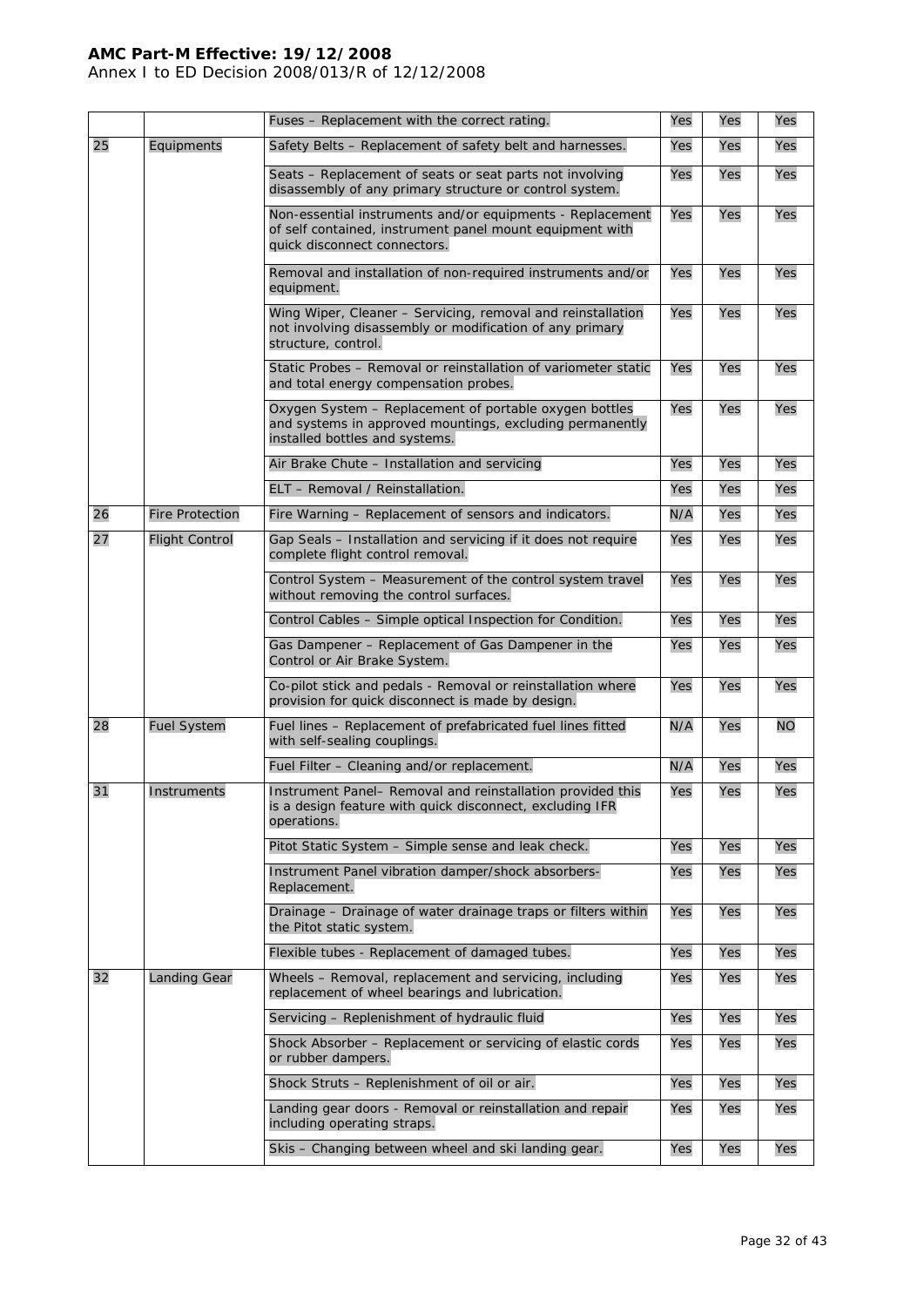Annex I to ED Decision 2008/013/R of 12/12/2008

|    |                            | Skids - Removal or reinstallation and servicing of main, wing<br>and tail skids.                                                                                                                                                              | Yes | Yes | Yes       |
|----|----------------------------|-----------------------------------------------------------------------------------------------------------------------------------------------------------------------------------------------------------------------------------------------|-----|-----|-----------|
|    |                            | Wheels fairing (spats) - Removal and reinstallation.                                                                                                                                                                                          | Yes | Yes | Yes       |
|    |                            | Mechanical brakes - Adjustment of simple cable operated<br>systems.                                                                                                                                                                           | Yes | Yes | Yes       |
|    |                            | Brake – Replacement of worn brake pads.                                                                                                                                                                                                       | Yes | Yes | Yes       |
|    |                            | Springs – Replacement of worn or aged springs.                                                                                                                                                                                                | Yes | Yes | Yes       |
|    |                            | Gear Warning -Removal or reinstallation of simple gear<br>warning systems.                                                                                                                                                                    | Yes | Yes | Yes       |
| 33 | Lights                     | Lights - Replacement of internal and external bulbs,<br>filaments, reflectors and lenses.                                                                                                                                                     | N/A | N/A | Yes       |
| 34 | Navigation                 | Software - Updating self contained, instrument panel mount<br>navigational software databases, excluding automatic flight<br>control systems and transponders and including update of<br>non-required instruments/equipments.                 | Yes | Yes | Yes       |
|    |                            | Navigation devices - Removal and replacement of self<br>contained, instrument panel mount navigation devices with<br>quick disconnect connectors, excluding automatic flight<br>control systems, transponders, primary flight control system. | Yes | Yes | Yes       |
|    |                            | Self contained data logger - Installation, data restoration.                                                                                                                                                                                  | Yes | Yes | Yes       |
| 51 | <b>Structure</b>           | Fabric patches - Simple patches extending over not more<br>than one rib and not requiring rib stitching or removal of<br>structural parts or control surfaces.                                                                                | Yes | Yes | Yes       |
|    |                            | Protective Coating - Applying preservative material or<br>coatings where no disassembly of any primary structure or<br>operating system is involved.                                                                                          | Yes | Yes | Yes       |
|    |                            | Surface finish - Minor restoration of paint or coating where<br>the underlying primary structure is not affected. This<br>includes application of signal coatings or thin foils as well as<br>Registration markings.                          | Yes | Yes | Yes       |
|    |                            | Fairings - Simple repairs to non-structural fairings and cover<br>plates which do not change the contour.                                                                                                                                     | Yes | Yes | Yes       |
| 52 | <b>Doors</b>               | Doors - Removal and reinstallation.                                                                                                                                                                                                           | Yes | Yes | Yes       |
| 53 | Fuselage                   | Upholstery, furnishing - Minor repairs which do not require<br>disassembly of primary structure or operating systems, or<br>interfere with control systems.                                                                                   | Yes | Yes | Yes       |
| 56 | Windows                    | Side Windows - Replacement if it does not require riveting,<br>bonding or any special process.                                                                                                                                                | Yes | Yes | Yes       |
|    |                            | Canopies - Removal and re-fitment.                                                                                                                                                                                                            | Yes | Yes | Yes       |
|    |                            | Gas dampener – Replacement of Canopy Gas dampener.                                                                                                                                                                                            | Yes | Yes | Yes       |
| 57 | Wings                      | Wing Skids - Removal or reinstallation and service of lower<br>wing skids or wing roller including spring assembly.                                                                                                                           | Yes | Yes | Yes       |
|    |                            | Water ballast - Removal or reinstallation of flexible tanks.                                                                                                                                                                                  | Yes | Yes | Yes       |
|    |                            | Turbulator and sealing tapes - Removal or reinstallation of<br>approved sealing tapes and turbulator tapes.                                                                                                                                   | Yes | Yes | Yes       |
| 61 | Propeller                  | Spinner - Removal and reinstallation.                                                                                                                                                                                                         | N/A | Yes | Yes       |
| 71 | Powerplant<br>installation | Removal or installation of Powerplant unit including engine<br>and propeller.                                                                                                                                                                 | N/A | Yes | <b>NO</b> |
|    |                            | Cowling - Removal and reinstallation not requiring removal of<br>propeller or disconnection of flight controls.                                                                                                                               | N/A | Yes | Yes       |
|    |                            | Induction System - Inspection and replacement of induction<br>air filter.                                                                                                                                                                     | N/A | Yes | Yes       |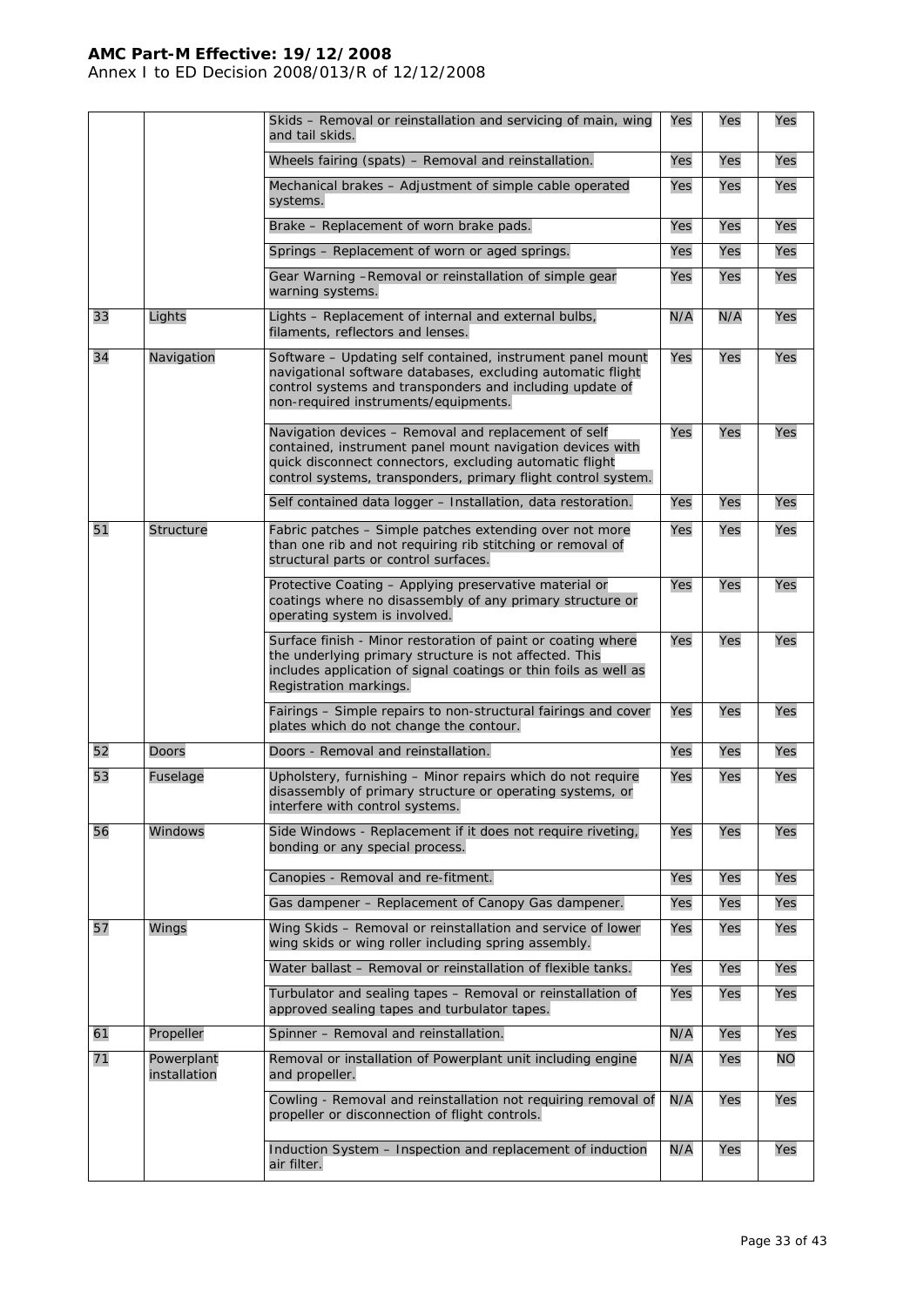Annex I to ED Decision 2008/013/R of 12/12/2008

| 72 | Engine                   | Chip detectors – Removal, checking and reinstallation<br>provided the chip detector is a self sealing type and not<br>electrically indicated.                                             | N/A | Yes | Yes       |
|----|--------------------------|-------------------------------------------------------------------------------------------------------------------------------------------------------------------------------------------|-----|-----|-----------|
| 73 | Engine fuel              | Strainer or Filter elements – Cleaning and/or replacement.                                                                                                                                | N/A | Yes | Yes       |
|    |                          | Fuel - Mixing of required oil into fuel.                                                                                                                                                  | N/A | Yes | Yes       |
| 74 | Ignition                 | Spark Plugs – Removal, cleaning, adjustment and<br>reinstallation.                                                                                                                        | N/A | Yes | Yes       |
| 75 | Cooling                  | Coolant - Replenishment of coolant fluid.                                                                                                                                                 | N/A | Yes | Yes       |
| 76 | <b>Engine Controls</b>   | Controls – Minor adjustments of non-flight or propulsion<br>controls whose operation is not critical for any phase of<br>flight.                                                          | N/A | Yes | <b>NO</b> |
| 77 | <b>Engine Indicating</b> | Engine Indicating - Removal and replacement of self<br>contained instrument panel mount indicators that have<br>quick-release connectors and do not employ direct reading<br>connections. | N/A | Yes | Yes       |
| 79 | Oil System               | Strainer or Filter elements – Cleaning and/or replacement.                                                                                                                                | N/A | Yes | Yes       |
|    |                          | Oil – Changing or replenishment of engine oil and gearbox<br>fluid.                                                                                                                       | N/A | Yes | Yes       |

# **Part D/PILOT-OWNER MAINTENANCE TASKS for BALLOONS/AIRSHIPS**

| <b>Area and Task</b>                                                                                                                                                               | <b>Hot Air</b><br><b>Airship</b> | <b>Hot Air</b><br><b>Balloon</b> | <b>Gas Balloon</b> |
|------------------------------------------------------------------------------------------------------------------------------------------------------------------------------------|----------------------------------|----------------------------------|--------------------|
| A) ENVELOPE                                                                                                                                                                        |                                  |                                  |                    |
| 1- Fabric repairs - excluding complete panels (as defined in, and in<br>accordance with, Type Certificate holders' instructions) not<br>requiring load tape repair or replacement. | Yes                              | Yes                              | <b>NO</b>          |
| 2- Nose line - Replacement                                                                                                                                                         | Yes                              | N/A                              | N/A                |
| 3- Banners - fitment, replacement or repair (without sewing).                                                                                                                      | Yes                              | Yes                              | Yes                |
| 4- Melting link (temperature flag) - replacement.                                                                                                                                  | Yes                              | Yes                              | N/A                |
| 5-Temperature transmitter and temperature indication cables -<br>removal or reinstallation.                                                                                        | Yes                              | Yes                              | N/A                |
| 6- Crown line - replacement (where permanently attached to the<br>crown ring).                                                                                                     | <b>No</b>                        | Yes                              | N/A                |
| 7- Scoop or skirt-replacement or repair of (including fasteners).                                                                                                                  | Yes                              | Yes                              | N/A                |
| <b>B) BURNER</b>                                                                                                                                                                   |                                  |                                  |                    |
| 8- Burner - cleaning and lubrication.                                                                                                                                              | Yes                              | Yes                              | N/A                |
| 9- Piezo igniters - adjustment.                                                                                                                                                    | Yes                              | Yes                              | N/A                |
| 10- Burner jets - cleaning and replacement.                                                                                                                                        | Yes                              | Yes                              | N/A                |
| 11- Burner frame corner buffers - replacement or reinstallation.                                                                                                                   | Yes                              | Yes                              | N/A                |
| 12- Burner Valves - adjustment of closing valve not requiring<br>special tools or test equipment.                                                                                  | Yes                              | Yes                              | N/A                |
| C) BASKET AND GONDOLA                                                                                                                                                              |                                  |                                  |                    |
| 13- Basket/gondola frame trim - repair or replacement.                                                                                                                             | Yes                              | Yes                              | Yes                |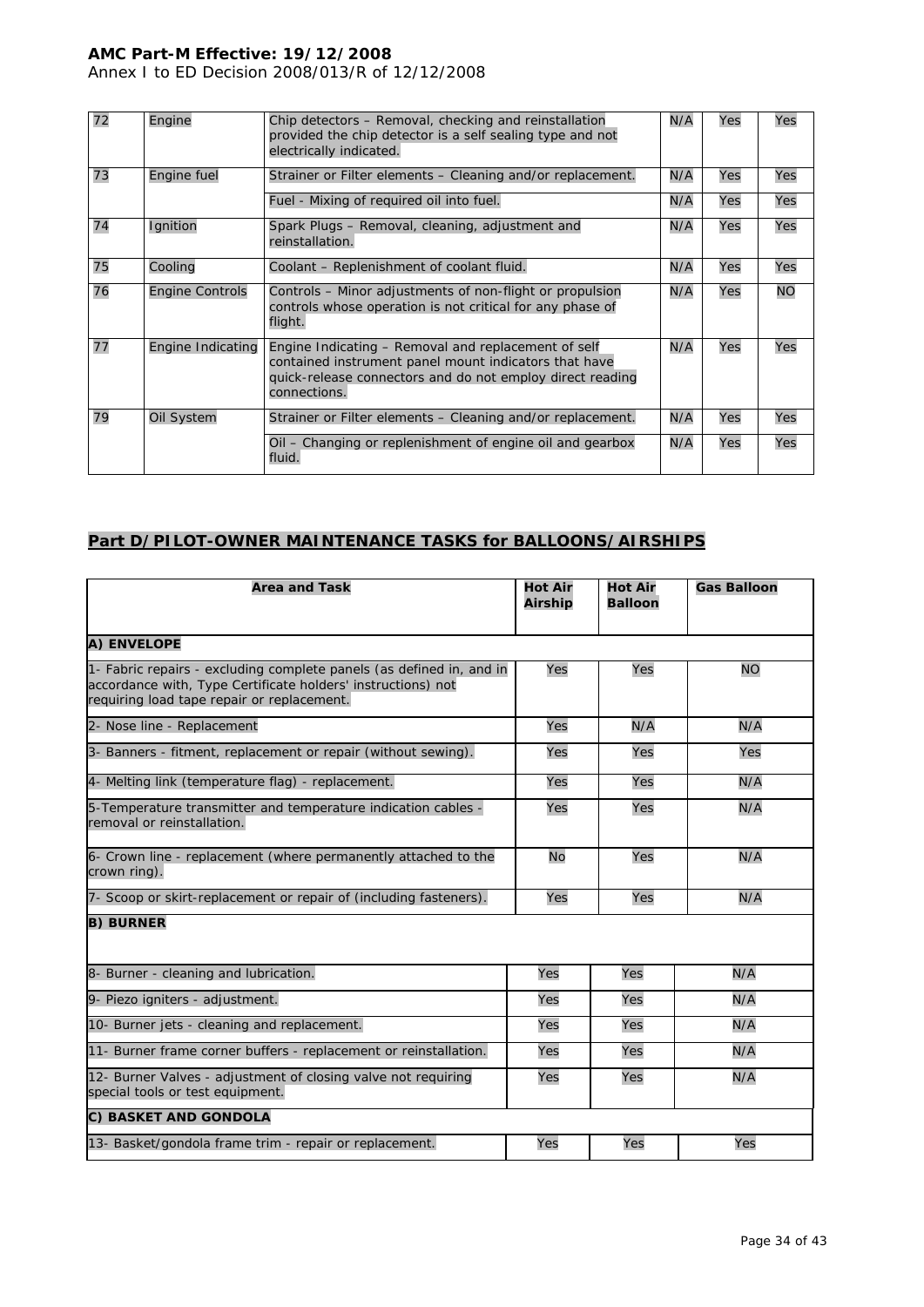Annex I to ED Decision 2008/013/R of 12/12/2008

| 14- Basket/gondola runners (including wheels) - repair or<br>replacement.                                                                                                                          | Yes | Yes | Yes |
|----------------------------------------------------------------------------------------------------------------------------------------------------------------------------------------------------|-----|-----|-----|
| 15- External rope handles - repair.                                                                                                                                                                | Yes | Yes | Yes |
| 16- Replacement of seat covers - upholsteries and safety belts.                                                                                                                                    | Yes | Yes | Yes |
| <b>D) FUEL CYLINDER</b>                                                                                                                                                                            |     |     |     |
| 17- Liquid valve - replacement of O-rings in the outlet.                                                                                                                                           | Yes | Yes | No  |
| E) INSTRUMENTS AND EQUIPMENT                                                                                                                                                                       |     |     |     |
| 18- Batteries - replacement of for self contained instruments and<br>communication equipment.                                                                                                      | Yes | Yes | Yes |
| 19- Communication, navigation devices, instruments and/or<br>equipment – Remove and replace self contained, instrument panel<br>mounted communication devices with quick disconnect<br>connectors. | Yes | Yes | Yes |
| <b>F) ENGINES</b>                                                                                                                                                                                  |     |     |     |
| 20- Cleaning and Lubrication not requiring disassembly other than<br>removal of non-structural items such as cover plates, cowlings<br>and fairings.                                               | Yes | N/A | N/A |
| 21- Cowling-removal and re-fitment not requiring removal of the<br>propeller                                                                                                                       | Yes | N/A | N/A |
| 22- Fuel and oil strainers and/or filter elements - Removal,<br>cleaning and/or replacement                                                                                                        | Yes | N/A | N/A |
| 23- Batteries - replacing and servicing (excluding servicing of Ni-<br>Cd batteries).                                                                                                              | Yes | N/A | N/A |
| 24- Propeller Spinner - removal and installation for inspection.                                                                                                                                   | Yes | N/A | N/A |
| 25- Powerplant - Removal or installation of powerplant unit<br>including engine and propeller.                                                                                                     | Yes | N/A | N/A |
| 26- Engine- Chip detectors – remove, check and replace.                                                                                                                                            | Yes | N/A | N/A |
| 27- Ignition Spark Plug - removal or installation and adjustment<br>including gap clearance.                                                                                                       | Yes | N/A | N/A |
| 28- Coolant fluid - replenishment.                                                                                                                                                                 | Yes | N/A | N/A |
| 29- Engine Controls - minor adjustments of non-flight or<br>propulsion controls whose operation is not critical for any phase of<br>flight.                                                        | Yes | N/A | N/A |
| 30- Engine instruments - removal and replacement.                                                                                                                                                  | Yes | N/A | N/A |
| 31- Lubrication oil - changing or replenishment of engine oil and<br>gearbox fluid.                                                                                                                | Yes | N/A | N/A |
| 32- Fuel lines - replacement of prefabricated hoses with self-<br>sealing couplings.                                                                                                               | Yes | N/A | N/A |
| 33- Air filters (if installed) - removal, cleaning and replacement.                                                                                                                                | Yes | N/A | N/A |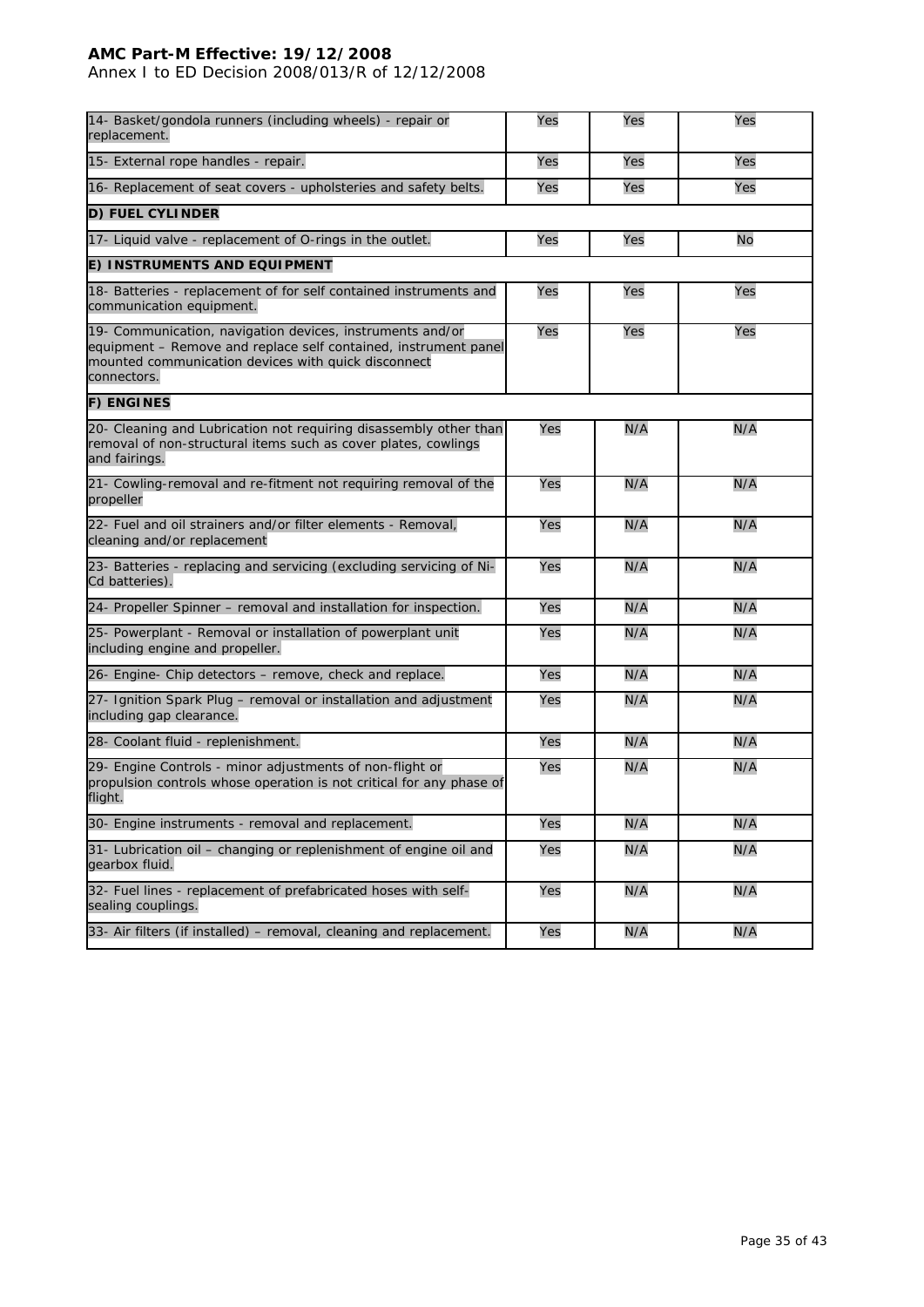# **Appendix IV to AMC M.A.604 Maintenance Organisation Manual**

…

# Part B – Description

…

# **- Certifying staff**

- **Minimum qualification and experience**
- **List of authorised certifying staff, their scope of qualification and the personal** authorisation reference

…

# Part C – General Procedures

# **- Organisational review**

….

# **- Training**

….

# **- Contracting Subcontracting of specialised services**

- Selection criteria and control
- Nature of contracted subcontracted work
- List of contractors subcontractors
- Nature of arrangements
- Assignment of responsibilities for the certification of the work performed

## ….

# Part E – Appendices

- **Sample of all documents used.**
- **List of maintenance locations.**
- **List of Part 145 or M.A. Subpart F organisations.**

# **- List of subcontracted specialised services.**

….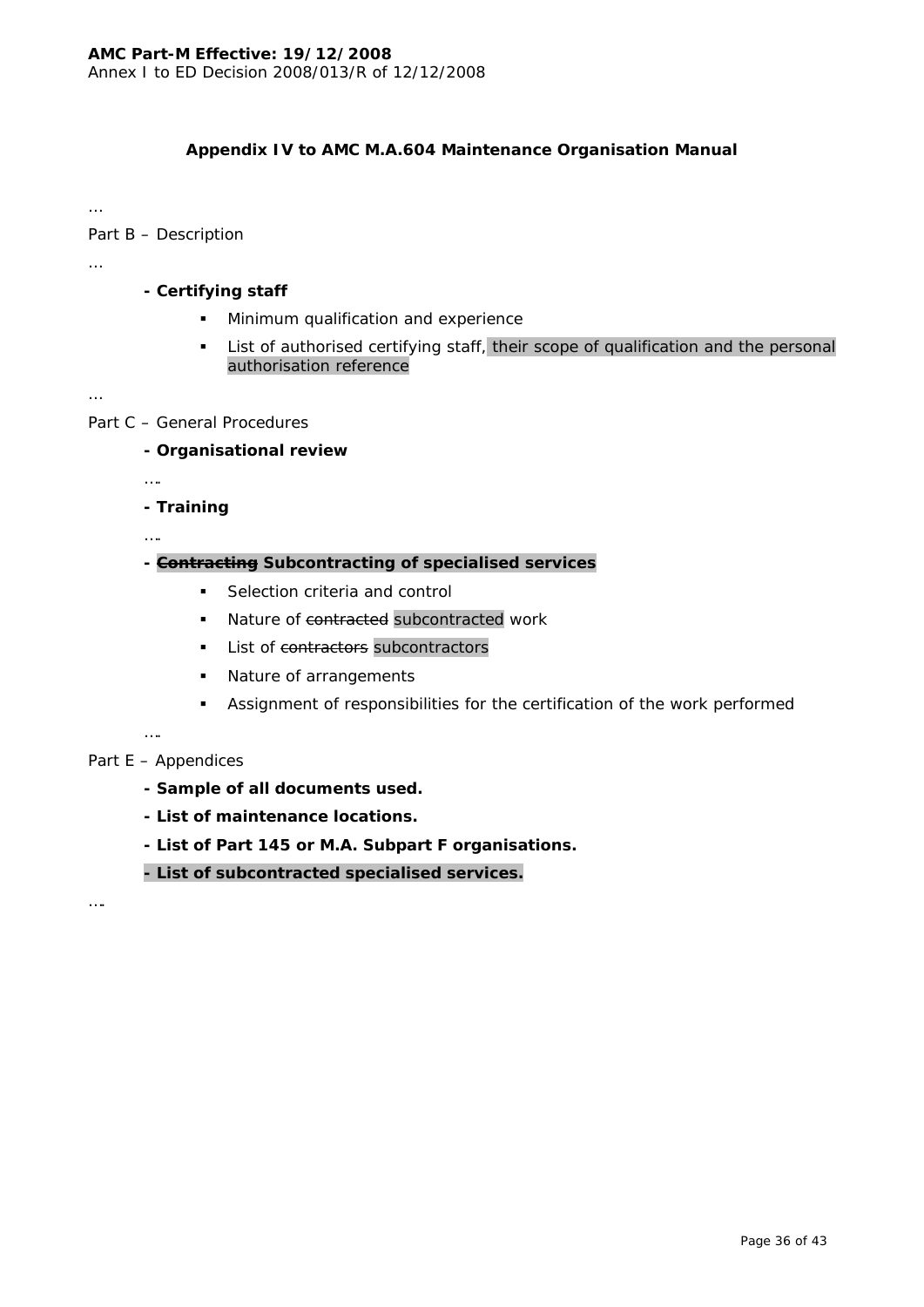#### **Appendix VIII to AMC M.A.616**

**This is only applicable to organisations with less than 10 maintenance staff members. For larger organisations, the principles and practices of an independent quality system should be used.**

Depending on the complexity of the small organisation (number and type of aircraft, number of different fleets, subcontracting of specialised services, etc.), the organisational review system may vary from a system using the principles and practices of a quality system (except for the requirement of independence) to a simplified system adapted to the low complexity of the organisation and the aircraft managed.

As a core minimum, the organisational review system should have the following features, which should be described in the Maintenance Organisation Manual (MOM):

a. Identification of the person responsible for the organisational review programme.

By default, this person should be the accountable manager, unless he delegates this responsibility to (one of) the M.A.606(b) person(s).

b. Identification and qualification criteria for the person(s) responsible for performing the organisational reviews.

These persons should have a thorough knowledge of the regulations and of the maintenance organisation procedures. They should also have knowledge of audits, acquired through training or through experience (preferably as an auditor, but also possibly because they actively participated in several audits conducted by the competent authority).

- c. Elaboration of the organisational review programme:
	- Checklist(s) covering all items necessary to be satisfied that the organisation delivers a safe product and complies with the regulation. All procedures described in the MOM should be addressed.
	- A schedule for the accomplishment of the checklist items. Each item should be checked at least every 12 months. The organisation may choose to conduct one full review annually or to conduct several partial reviews.
- d. Performance of organisational reviews

Each checklist item should be answered using an appropriate combination of:

- review of records, documentation, etc.
- sample check of aircraft under contract or being maintained under a work order.
- interview of personnel involved.
- review of discrepancies and difficulty internal reports (e.g. notified difficulties in using current procedures and tools, systematic deviations from procedures, etc.).
- review of complaints filed by customers after delivery.
- e. Management of findings and occurrence reports.
	- All findings should be recorded and notified to the affected persons.
	- All level 1 findings, in the sense of M.A.619(a), should be immediately notified to the competent authority and all necessary actions on aircraft in service should be immediately taken.
	- All occurrence reports should be reviewed with the aim for continuous improvement of the system by identifying possible corrective and preventive actions. This should be done in order to find prior indicators (e.g., notified difficulties in using current procedures and tools, systematic deviations from procedures, unsafe behaviours, etc.), and dismissed alerts that, had they been recognised and appropriately managed before the event, could have resulted in the undesired event being prevented.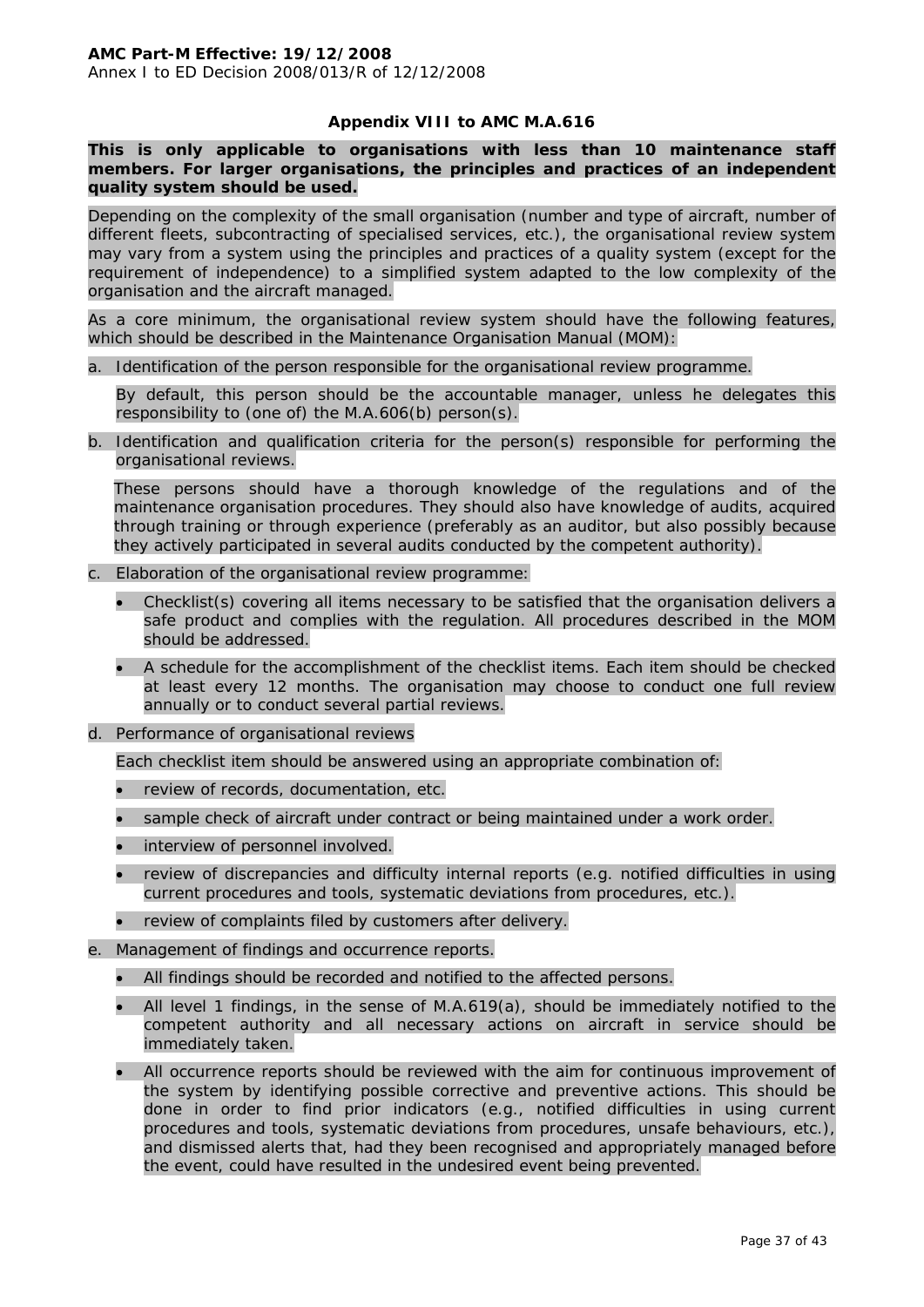Annex I to ED Decision 2008/013/R of 12/12/2008

- Corrective and preventive actions should be approved by the person responsible for the organisational review programme and implemented within a specified time frame.
- Once the person responsible for the organisational review programme is satisfied that the corrective action is effective, closure of the finding should be recorded along with a summary of the corrective action.
- The accountable manager should be notified of all significant findings and, on a regular basis, of the global results of the organisational review programme.

Following is a typical example of a simplified organisational review checklist, **to be adapted as necessary to cover the MOM procedures:** 

#### **1 – Scope of work**

Check that:

- All aircraft and components under maintenance or under contract are covered in the Form 3.
- The scope of work in the MOM does not disagree with the Form 3.
- No work has been performed outside the scope of the Form 3 and the MOM.

#### **2 - Maintenance data**

- Check that maintenance data to cover the aircraft in the scope of work of the MOM are present and up-to-date.
- Check that no change has been made to the maintenance data from the TC holder without being notified.

#### **3 – Equipment and Tools**

- Check the equipment and tools against the lists in the MOM and check if still appropriate to the TC holder's instructions.
- Check tools for proper calibration (sample check).

#### **4 – Stores**

- Do the stores meet the criteria in the procedures of the MOM?
- Check by sampling some items in the store for presence of proper documentation any overdue items.

#### **5 – Certification of maintenance**

- Has maintenance on products and components been properly certified?
- Have implementation of modifications/repairs been carried out with appropriate approval of such modifications/repairs (sample check).

#### **6 – Relations with the owners/operators**

- Has maintenance been carried out with suitable work orders?
- When a contract has been signed with an owner/operator, has the obligations of the contracts been respected on each side?

#### **7 – Personnel**

- Check that the current accountable manager and other nominated persons are correctly identified in the approved MOM.
- If the number of personnel has decreased or if the activity has increased, check that the staff are still adequate to ensure a safe product.
- Check that the qualification of all new personnel (or personnel with new functions) has been appropriately assessed.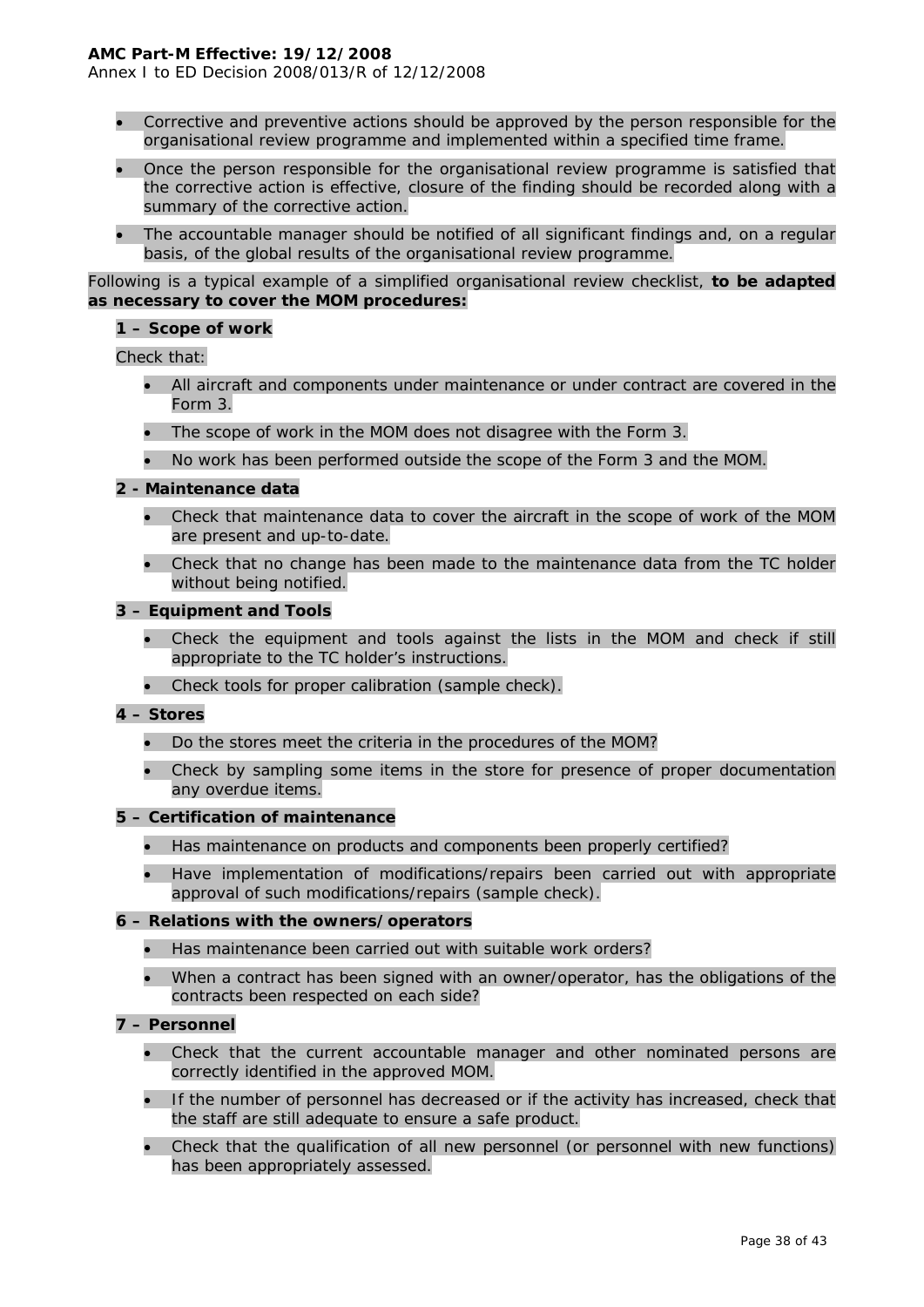Annex I to ED Decision 2008/013/R of 12/12/2008

- Check that the staff have been trained, as necessary, to cover changes in:
	- o regulations,
	- o competent authority publications,
	- o the MOM and associated procedures,
	- o the products in the scope of work,
	- o maintenance data (significant ADs, SBs, etc.).

#### **8 – Maintenance contracted**

- Sample check of maintenance records:
	- o Existence and adequacy of the work order,
	- o Data received from the maintenance organisation:
		- **Valid CRS including any deferred maintenance,**
		- List of removed and installed equipment and copy of the associated Form 1 or equivalent.
- Obtain a copy of the current approval certificate (Form 3) of the maintenance organisations contracted.

#### **9 – Maintenance sub-contracted**

• Check that subcontractors for specialised services at are properly controlled by the organisation;

#### **10 – Technical records and record-keeping**

- Have the maintenance actions been properly recorded?
- Have the certificates (Form 1 and Conformity certificates) been properly collected and recorded?
- Perform a sample check of technical records to ensure completeness and storage during the appropriate periods.
- Is storage of computerised data properly ensured?

## **11 – Occurrence reporting procedures**

- Check that reporting is properly performed.
- Actions taken and recorded.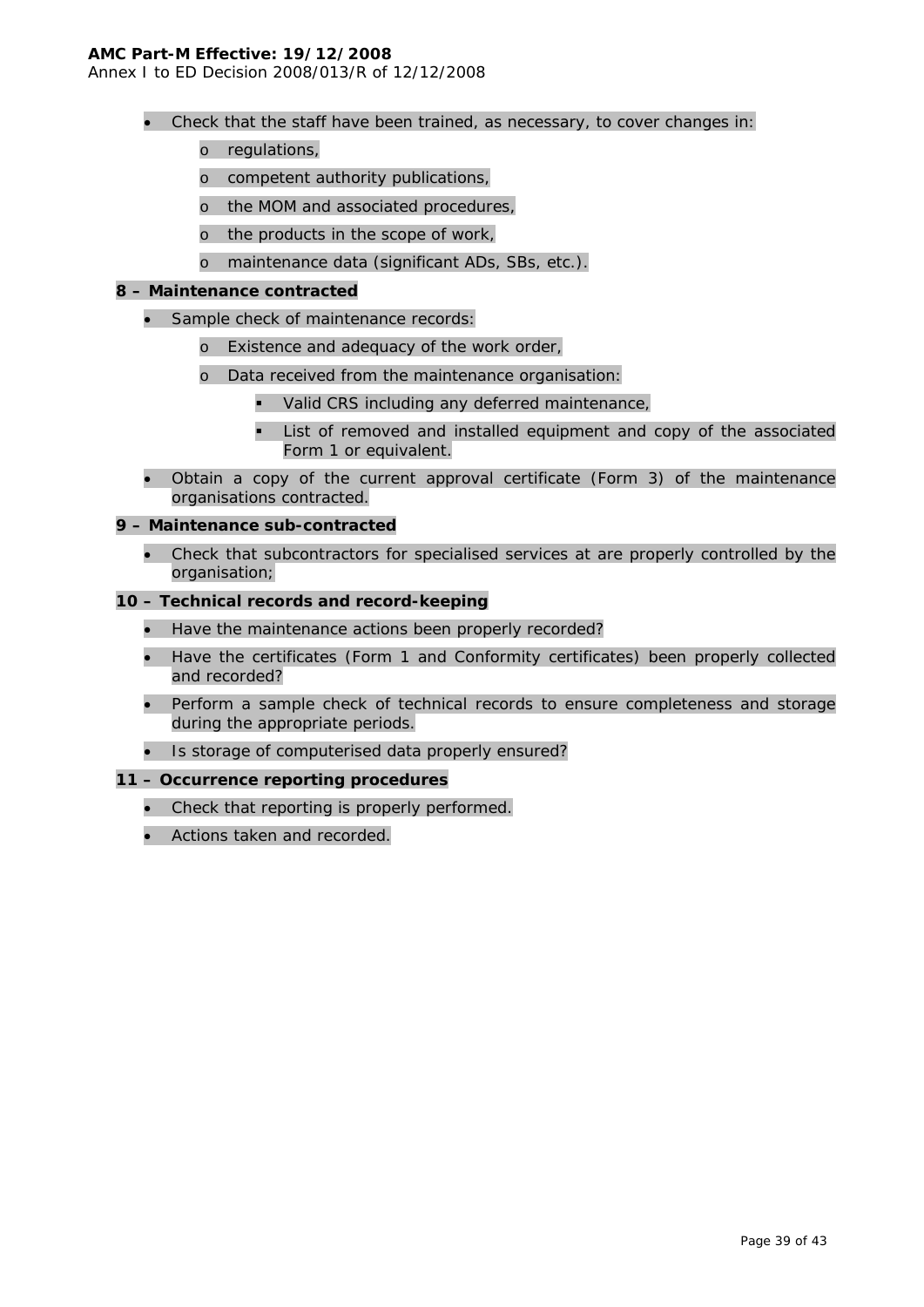## **Appendix XIII to AMC M.A.712(f)**

**Organisational reviews may replace a full quality system in accordance with the provisions of M.A.712(f) and AMC M.A.712(f) and as described in the continuing airworthiness management exposition (CAME)** 

Depending on the complexity of the small organisation (number and type of aircraft, number of different fleets, privilege to perform airworthiness reviews, etc.), the organisational review system may vary from a system using the principles and practices of a quality system (except for the requirement of independence) to a simplified system adapted to the low complexity of the organisation and the aircraft managed.

As a core minimum, the organisational review system should have the following features, which should be described in the CAME:

a. Identification of the person responsible for the organisational review programme:

By default, this person should be the accountable manager, unless he delegates this responsibility to (one of) the M.A.706(c) person(s).

b. Identification and qualification criteria for the person(s) responsible for performing the organisational reviews:

These persons should have a thorough knowledge of the regulations and of the continuing airworthiness management organisation (CAMO) procedures. They should also have knowledge of audits, acquired through training or through experience (preferably as an auditor, but also possibly because they actively participated in several audits conducted by the competent authority).

- c. Elaboration of the organisational review programme:
	- Checklist(s) covering all items necessary to be satisfied that the organisation delivers a safe product and complies with the regulation. All procedures described in the CAME should be addressed.
	- A schedule for the accomplishment of the checklist items. Each item should be checked at least every 12 months. The organisation may choose to conduct one full review annually or to conduct several partial reviews.
- d. Performance of organisational reviews:

Each checklist item should be answered using an appropriate combination of:

- review of records, documentation, etc.
- sample check of aircraft under contract.
- interview of personnel involved.
- review of discrepancies and difficulty internal reports (e.g., notified difficulties in using current procedures and tools, systematic deviations from procedures, etc.).
- review of complaints filed by customers.
- e. Management of findings and occurrence reports:
	- All findings should be recorded and notified to the affected persons.
	- All level 1 findings, in the sense of M.A.716(a), should be immediately notified to the competent authority and all necessary actions on aircraft in service should be immediately taken.
	- All occurrence reports should be reviewed with the aim for continuous improvement of the system by identifying possible corrective and preventive actions. This should be done in order to find prior indicators (e.g., notified difficulties in using current procedures and tools, systematic deviations from procedures, unsafe behaviours, etc.),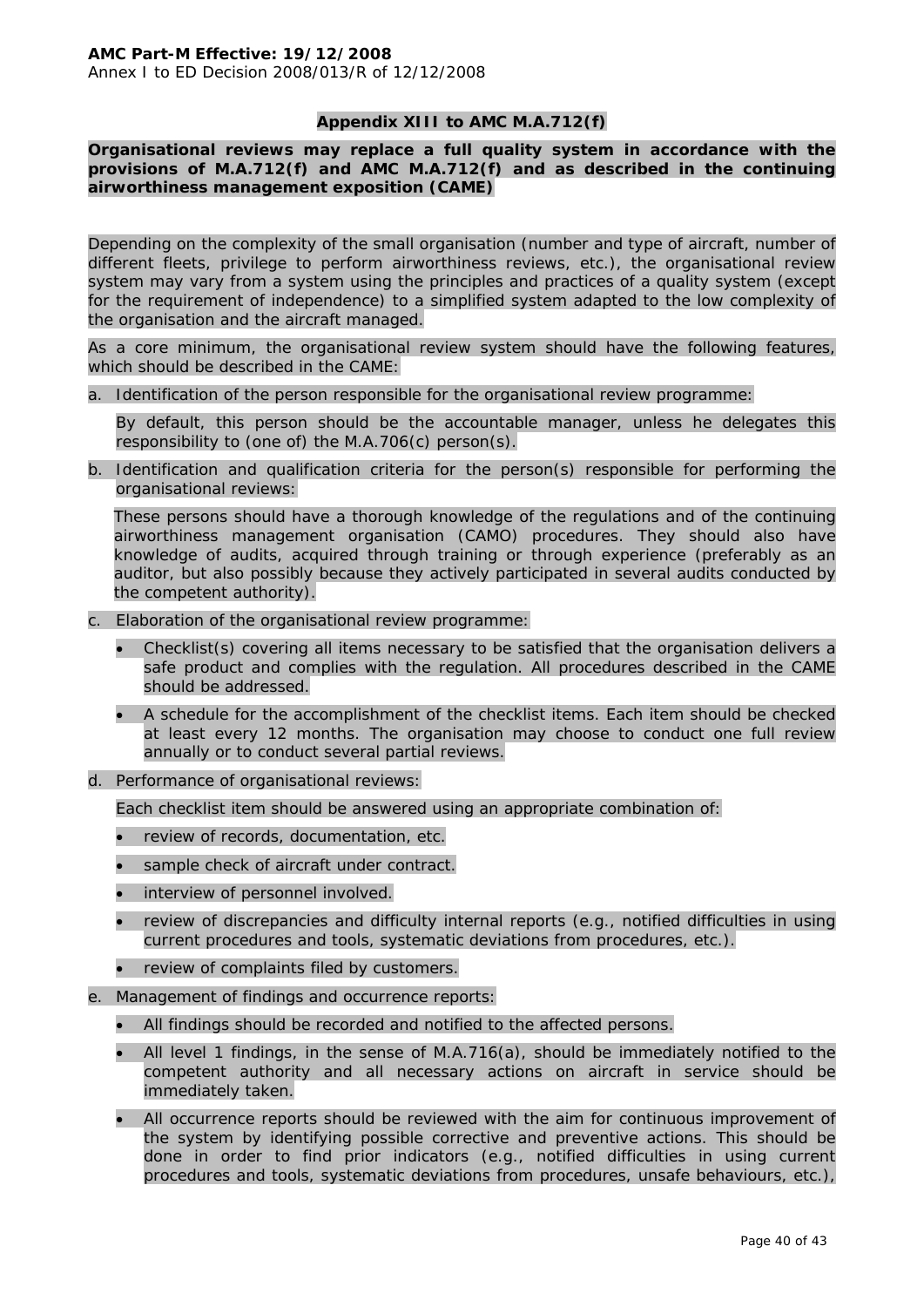Annex I to ED Decision 2008/013/R of 12/12/2008

and dismissed alerts that, had they been recognised and appropriately managed before the event, could have resulted in the undesired event being prevented.

- Corrective and preventive actions should be approved by the person responsible for the organisational review programme and implemented within a specified time frame.
- Once the person responsible for the organisational review programme is satisfied that the corrective action is effective, closure of the finding should be recorded along with a summary of the corrective action.
- The accountable manager should be notified of all significant findings and, on a regular basis, of the global results of the organisational review programme.

Following is a typical example of a simplified organisational review checklist, **to be adapted as necessary to cover the CAME procedures:** 

#### **1 – Scope of work**

- All aircraft under contract are covered in the Form 14.
- The scope of work in the CAME does not disagree with the Form 14.
- No work has been performed outside the scope of the Form 14 and the CAME.
- Is it justified to retain in the approved scope of work aircraft types for which the organisation has no longer aircraft under contract?

#### **2 – Airworthiness situation of the fleet**

• Does the continuing airworthiness status (AD, maintenance programme, life limited components, deferred maintenance, ARC validity) show any expired items? If so, are the aircraft grounded?

#### **3 – Aircraft maintenance programme**

- Check that all revisions to the TC/STC holders Instructions for Continuing Airworthiness, since the last review, have been (or are planned to be) incorporated in the maintenance programme, unless otherwise approved by the Competent Authority.
- Has the maintenance programme been revised to take into account all modifications or repairs impacting the maintenance programme?
- Have all maintenance programme amendments been approved at the right level (competent authority or indirect approval)?
- Does the status of compliance with the maintenance programme reflect the latest approved maintenance programme?
- Has the use of maintenance programme deviations and tolerances been properly managed and approved?

#### **4 – Airworthiness Directives (and other mandatory measures issued by the competent authority)**

- Have all ADs issued since the last review been incorporated into the AD status?
- Does the AD status correctly reflect the AD content: applicability, compliance date, periodicity…? (sample check on ADs)

#### **5 – Modifications/repairs**

• Are all modifications/repairs listed in the corresponding status approved in accordance with M.A.304? (sample check on modifications/repairs).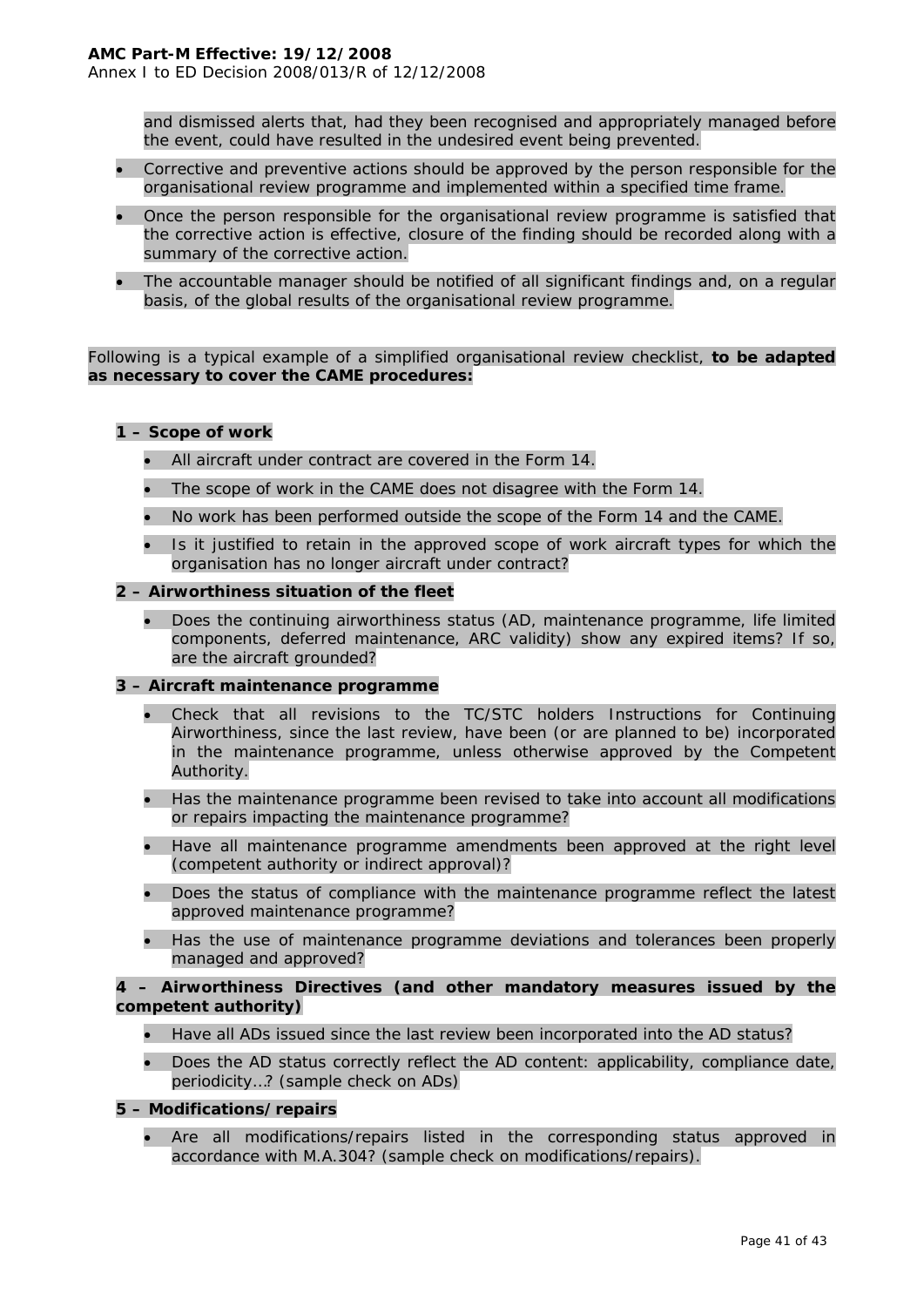Annex I to ED Decision 2008/013/R of 12/12/2008

• Have all the modifications/repairs which have been installed since the last review been incorporated in the corresponding status? (sample check from the aircraft/component logbooks).

#### **6 – Relations with the owners/operators**

- Has a contract (in accordance with Annex I to Part M) been signed with each external owner/operator, covering all the aircraft whose airworthiness is managed by the CAMO?
- Have the owners/operators under contract fulfilled their obligations identified in the contract? As appropriate:
	- o Are the pre-flight checks correctly performed? (interview of pilots)
	- o Are the technical log or equivalent correctly used (record of flight hours/cycles, defects reported by the pilot, identification of what maintenance is next due etc.)?
	- o Did flights occur with overdue maintenance or with defects not properly rectified or deferred? (sample check from the aircraft records)
	- Has maintenance been performed without notifying the CAMO (sample check from the aircraft records, interview of the owner/operator)?

#### **7 – Personnel**

- Check that the current accountable manager and other nominated persons are correctly identified in the approved CAME.
- If the number of personnel has decreased or if the activity has increased, check that the organisation still has sufficient staff.
- Check that the qualification of all new personnel (or personnel with new functions) has been appropriately assessed.
- Check that the staff has been trained, as necessary, to cover changes in:
	- o regulations,
	- o competent authority publications,
	- o the CAME and associated procedures,
	- o the approved scope of work,
	- o maintenance data (significant ADs, SBs, ICA amendments, etc.).

#### **8 – Maintenance contracted**

- Sample check of maintenance records:
	- o Existence and adequacy of the work order,
	- o Data received from the maintenance organisation:
		- Valid CRS including any deferred maintenance
		- List of removed and installed equipment and copy of the associated Form 1 or equivalent.
- Obtain a copy of the current approval certificate (Form 3) of the maintenance organisations contracted.

#### **9 – Technical records and record-keeping**

- Have the certificates (Form 1 and Conformity certificates) been properly collected and recorded?
- Perform a sample check of technical records to ensure completeness and storage during the appropriate periods.